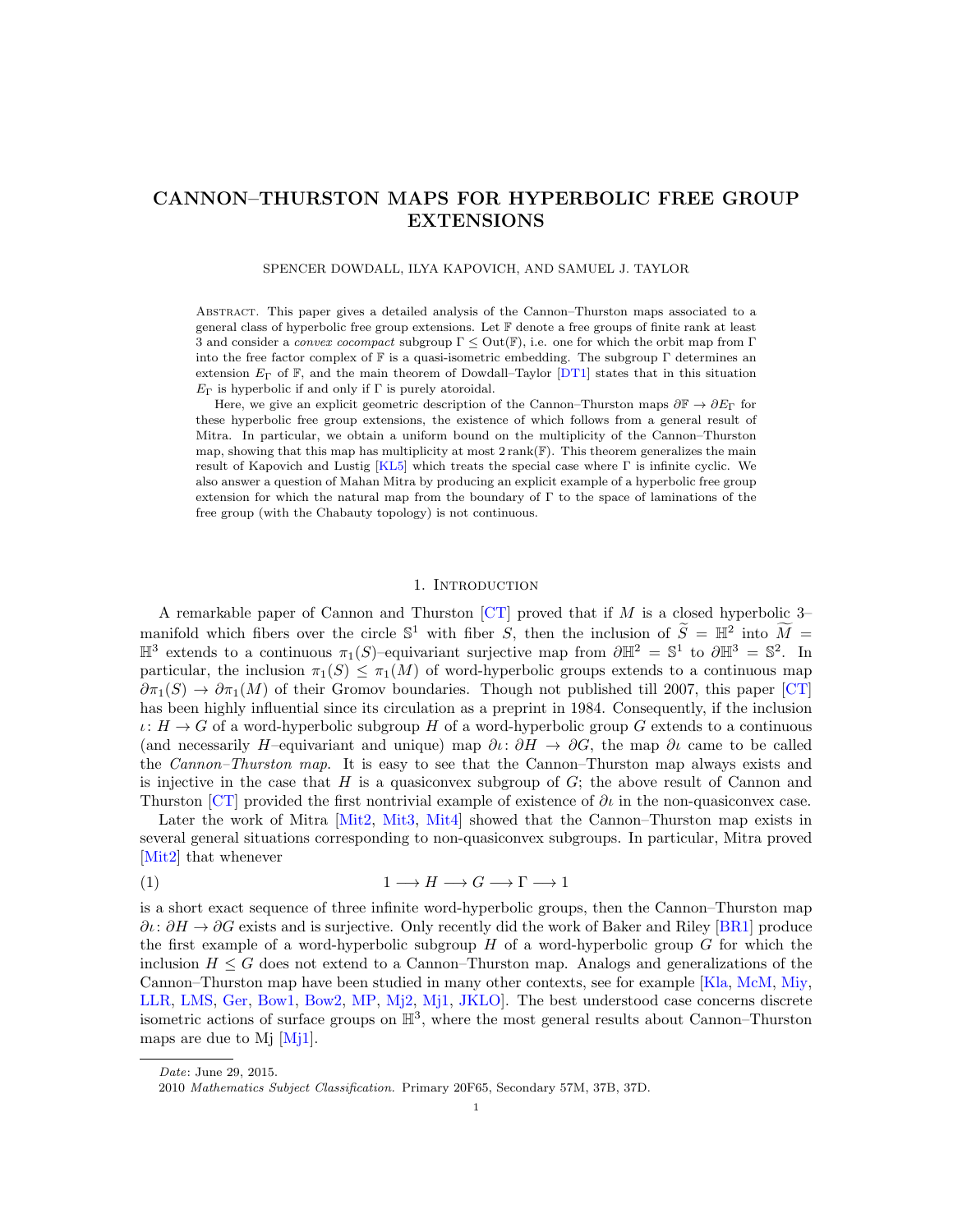The main results from the theory of JSJ decomposition for word-hyperbolic groups (see [\[RS\]](#page-25-12) for the original statement and [\[Lev\]](#page-25-13) for a clarified version) imply that if we have a short exact sequence [\(1\)](#page-0-0) of three infinite word-hyperbolic groups with  $H$  being torsion-free, then  $H$  is isomorphic to a free product of surface groups and free groups. Thus understanding the structure of the Cannon– Thurston map for such short exact sequences requires first studying in detail the cases where  $H$  is a surface group or a free group. The case of word-hyperbolic extensions of closed surface groups is closely related to the theory of convex cocompact subgroups of mapping class groups, and the structural properties of the Cannon–Thurston map in this setting are by now well understood; [\[LMS\]](#page-25-8) for details.

In this paper we consider the case of hyperbolic extensions of free groups and specifically the class of hyperbolic extensions introduced by Dowdall and Taylor [\[DT1\]](#page-24-0). To describe this class, we henceforth fix a free group  $\mathbb F$  of finite rank at least 3. Following Hamenstädt and Hensel [\[HH\]](#page-24-7), we say that a finitely generated subgroup  $\Gamma \leq \text{Out}(\mathbb{F})$  is *convex cocompact* if the orbit map  $\Gamma \to \mathcal{F}$ into the free factor graph  $\mathcal F$  of  $\mathbb F$  is a quasi-isometric embedding. Hyperbolicity of  $\mathcal F$  [\[BF2\]](#page-24-8) and the definition of  $\mathcal F$  respectively imply convex cocompact subgroups of  $Out(\mathbb F)$  are word-hyperbolic and that their infinite-order elements are all fully irreducible. We say that a subgroup  $\Gamma \leq Out(\mathbb{F})$  is purely atoroidal if every infinite-order element  $\phi \in \Gamma$  is atoroidal (that is, no positive power of  $\phi$ fixes a nontrivial conjugacy class in F). Given any subgroup  $\Gamma \leq Out(F)$ , the full pre-image  $E_{\Gamma}$  of  $Γ$  under the quotient map  $Aut(F) \to Out(F)$  fits into a short exact sequence

<span id="page-1-0"></span>(2) 
$$
1 \longrightarrow \mathbb{F} \longrightarrow E_{\Gamma} \longrightarrow \Gamma \longrightarrow 1
$$

with kernel  $\mathbb{F} \cong \text{Inn}(\mathbb{F})$ . The main result of  $DT1$  proves that  $E_{\Gamma}$  is hyperbolic whenever  $\Gamma \leq \text{Out}(\mathbb{F})$ is convex cocompact and purely atoroidal. From this, we see that if  $\Gamma \leq Out(\mathbb{F})$  is convex cocompact, then  $E_{\Gamma}$  is hyperbolic if and only if  $\Gamma$  is purely atoroidal. Moreover, there is a precise sense [\[TT\]](#page-25-14) in which random finitely generated subgroups of  $Out(F)$  satisfy these hypotheses and so define hyperbolic extensions as in [\(2\)](#page-1-0).

Our goal in this paper is to understand the Cannon–Thurston maps for hyperbolic extensions  $E_{\Gamma}$ of F corresponding to convex cocompact subgroups  $\Gamma$  of  $Out(\mathbb{F})$ . Such extensions vastly generalize the hyperbolic free-by-cyclic groups with fully irreducible monodromy whose Cannon–Thurston maps were explored in detail by Kapovich and Lustig in [\[KL5\]](#page-25-0). Our analysis extends many results of [\[KL5\]](#page-25-0) and gives an explicit description of the Cannon–Thurston map in the general setting of purely atoroidal convex cocompact Γ. Moreover, this description reveals quantitative global and local features of the map and allows us to address multiple conjectures regarding Cannon–Thurston maps in this setting. For example, we answer a question of Swarup (which appears as Question 1.20 on Bestvina's list) by establishing uniform finiteness of the fibers of  $\partial \iota : \partial \mathbb{F} \to \partial E_{\Gamma}$ .

**[Theorem 6.3.](#page-18-0)** Let  $\Gamma \leq Out(\mathbb{F})$  be purely atoroidal and convex cocompact, where  $\mathbb{F}$  is a free group of finite rank at least 3, and let  $\partial\iota: \partial\mathbb{F} \to \partial E_\Gamma$  denote the Cannon–Thurston map for the hyperbolic F-extension  $E_{\Gamma}$ . Then for every  $y \in \partial E_{\Gamma}$ , the degree  $\deg(y) = \#((\partial \iota)^{-1}(y))$  of the fiber over y satisfies

$$
1 \le \deg(y) \le 2 \operatorname{rank}(\mathbb{F}).
$$

In particular, the fibers Cannon–Thurston map are all finite and of uniformly bounded size.

To establish [Theorem 6.3,](#page-18-0) we relate Mitra's theory of "ending laminations" [\(Definition 4.3\)](#page-11-0) for hyperbolic group extensions [\[Mit1\]](#page-25-15) to the theory of algebraic laminations on free groups developed by Coulbois, Hilion, and Lustig [\[CHL3,](#page-24-9) [CHL4\]](#page-24-10). A general result of Mitra [\[Mit1\]](#page-25-15) about Cannon– Thurston maps for short exact sequences of hyperbolic groups [\(Theorem 4.6](#page-12-0) below) implies that distinct points  $p, q \in \partial \mathbb{F}$  are identified by the Cannon–Thurston map  $\partial \iota : \partial \mathbb{F} \to \partial E_{\Gamma}$  if and only if  $(p, q)$  is a leaf of an ending lamination  $\Lambda_z$  on F for some  $z \in \partial \Gamma$ . Since our  $\Gamma$  is convex cocompact by assumption, the orbit map  $\Gamma \to \mathcal{F}$  into the free factor complex extends to a continuous embedding  $\partial \Gamma \to \partial \mathcal{F}$ . By Bestvina–Reynolds [\[BR2\]](#page-24-11) and Hamenstädt [\[Ham\]](#page-24-12), the boundary  $\partial \mathcal{F}$  consist of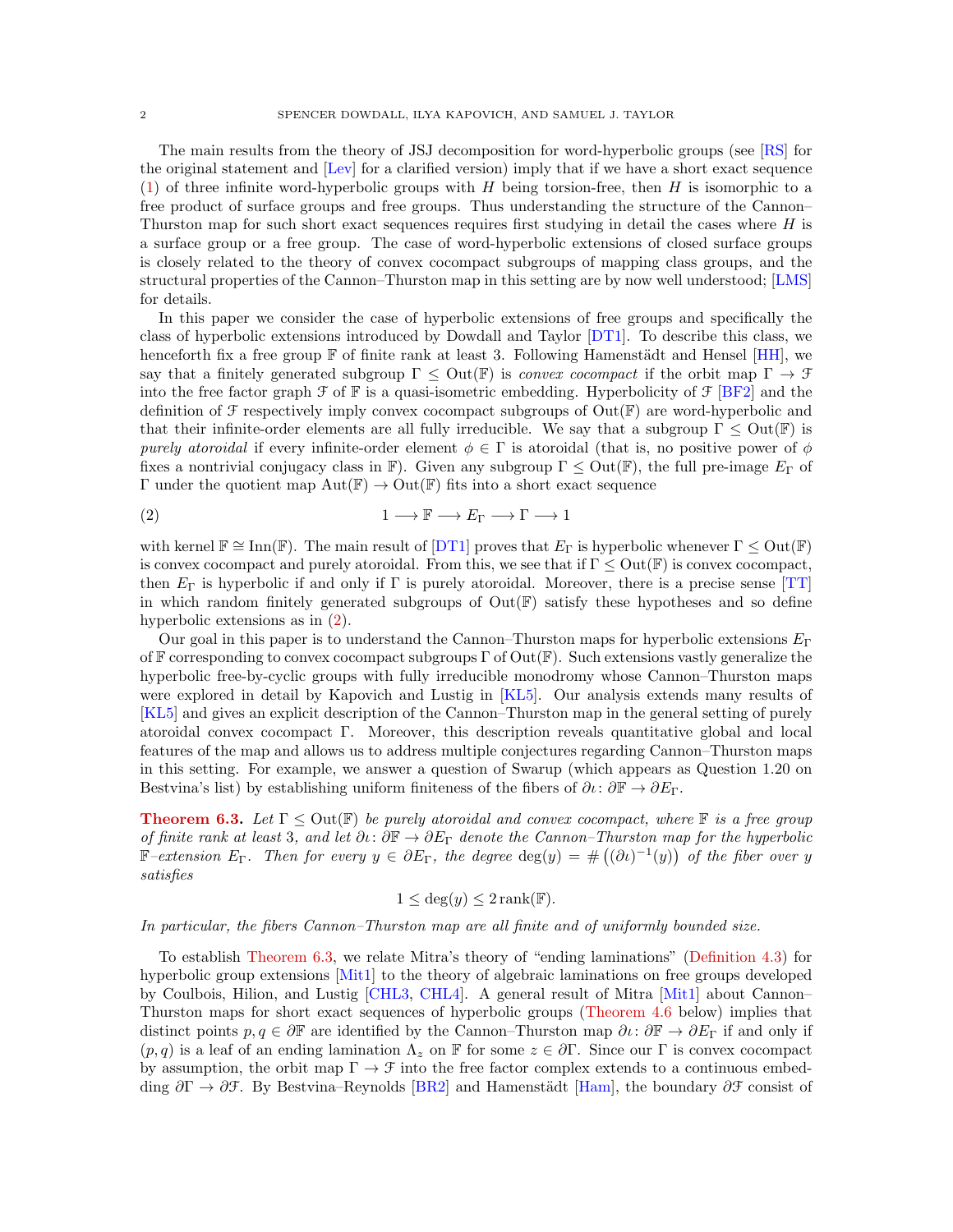equivalence classes of arational F–trees. Thus to each  $z \in \partial \Gamma$  we may also associate a class  $T_z$  of arational F–trees. The tree  $T_z$  moreover comes equipped with a *dual lamination*  $L(T_z)$ , as introduced in [\[CHL4\]](#page-24-10). Informally,  $L(T_z)$  consists of lines in the free group which project to bounded diameter sets in the tree  $T_z$ . Our key technical result, [Theorem 5.2,](#page-13-0) shows that for every  $z \in \partial \Gamma$  we have  $\Lambda_z = L(T_z)$ . Combining this with Mitra's general theory [\[Mit1\]](#page-25-15), we obtain the following explicit description of the Cannon–Thurston map:

[Corollary 5.3.](#page-13-1) Let  $\Gamma \leq$  Out(F) be convex cocompact and purely atoroidal. Then the Cannon-Thurston map  $\partial\iota\colon\partial\mathbb{F}\to\partial E_\Gamma$  identifies points  $a,b\in\partial\mathbb{F}$  if and only if there exists  $z\in\partial\Gamma$  such that  $(a, b) \in L(T_z)$ . That is,  $\partial \iota$  factors through the quotient of  $\partial \mathbb{F}$  by the equivalence relation

$$
a \sim b \iff (a, b) \in L(T_z)
$$
 for some  $z \in \partial \Gamma$ 

and descends to an  $E_{\Gamma}$ –equivariant homeomorphism  $\partial \mathbb{F}/{\sim} \to \partial E_{\Gamma}$ .

We derive [Theorem 6.3](#page-18-0) from [Corollary 5.3](#page-13-1) by using results of Coulbois–Hilion [\[CH2\]](#page-24-13) concerning the  $Q$ -index for very small minimal actions of  $\mathbb F$  on  $\mathbb R$ -trees. The point is that the laminations  $\Lambda_{z}$  that Mitra constructs in [\[Mit1\]](#page-25-15) are a priori complicated and unwieldy objects from which it is difficult to extract information, whereas the laminations  $L(T_z)$  appearing in [Corollary 5.3](#page-13-1) are subject to the general theory R–trees. The equality  $\Lambda_z = L(T_z)$  provided by [Theorem 5.2](#page-13-0) thus allows us to access this theory and use it to analyze the Cannon–Thurston maps.

However, establishing the equality  $\Lambda_z = L(T_z)$  is nontrivial even in the special case, treated by Kapovich and Lustig [\[KL5\]](#page-25-0), when  $\Gamma = \langle \phi \rangle$  is a cyclic group generated by an atoroidal fully irreducible element  $\phi$ . The general case considered here is considerably harder since our trees  $T_z$ no longer enjoy the "self-similarity" properties of stable trees of atoroidal fully irreducibles. The laminations  $\Lambda_z$  and  $L(T_z)$  are defined in very different terms, and the main difficulty is in establishing the inclusion  $\Lambda_z \subseteq L(T_z)$ . The key step in this direction is [Proposition 5.8](#page-15-0) which shows that if  $g_i \in \Gamma$ is a quasigeodesic sequence converging to  $z \in \partial \Gamma$ , then  $\ell_{T_z}(g_i(h)) \to 0$  for every nontrivial  $h \in \mathbb{F}$ . Note that in this situation it is fairly straightforward to see that the projective geodesic current  $[\mu] = \lim_{i \to \infty} [\eta_{g_i(h)}]$  satisfies  $\langle T_z, \mu \rangle = 0$  (where  $\langle \cdot, \cdot \rangle$  is the intersection pairing constructed in [\[KL1\]](#page-25-16)), but this is much weaker than the needed conclusion  $\lim_{i\to\infty} \ell_{T_z}(g_i(h)) = 0$ . The proof of [Proposition 5.8](#page-15-0) relies on recent results of Dowdall and Taylor [\[DT1\]](#page-24-0) about folding paths in Culler and Vogtmann's Outer space  $\mathfrak X$  that remain close to the orbit of a purely atoroidal convex cocompact subgroup Γ.

Our [Theorem 5.2,](#page-13-0) establishing that for every  $z \in \partial \Gamma$  we have  $\Lambda_z = L(T_z)$ , has quickly found useful applications in a new paper of Mj and Rafi [\[MR2\]](#page-25-17) regarding quasiconvexity in the context of hyperbolic group extensions. See Proposition 4.3 in [\[MR2\]](#page-25-17) and its applications in Theorem 4.11 and Theorem 4.12 of  $[MR2]$ . We remark that the quasiconvexity result given by Theorem 4.12 of  $[MR2]$ is also proved by different methods in the forthcoming paper [\[DT2\]](#page-24-14).

Rational and essential points. In addition to [Theorem 6.3](#page-18-0) and [Corollary 5.3,](#page-13-1) we obtain fine information about the Cannon–Thurston map in regards to rational and essential points. Recall that a point  $\xi$  in the boundary  $\partial G$  of a word-hyperbolic group G is called *rational* if there is an infinite-order element  $g \in G$  such that  $\xi$  equals the limit  $g^{\infty}$  in  $G \cup \partial G$  of the sequence  $\{g^n\}$ . For the short exact sequence [\(2\)](#page-1-0), a point  $y \in \partial E_\Gamma$  is called  $\Gamma$ -essential if there exists a (necessarily unique) point  $\zeta(y) \in \partial \Gamma$  such that  $y = \partial \iota(p)$  for a point  $p \in \partial \mathbb{F}$  that is proximal for  $L(T_{\zeta(y)})$  in the sense of [Definition 3.9](#page-8-0) below. Informally, Γ–essential points are the  $\partial_l$ –images of points in  $\partial \mathbb{F}$  that "remember" in an essential way the lamination  $L(T_z)$  for some  $z \in \partial \Gamma$ .

We write  $\deg(y) := \#((\partial \iota)^{-1}(y))$  for the cardinality of the Cannon–Thurston fiber over  $y \in \partial E_{\Gamma}$ (so  $1 \leq \deg(y) \leq 2 \text{rank}(\mathbb{F})$  by [Theorem 6.3\)](#page-18-0). Every  $y \in \partial E_{\Gamma}$  with  $\deg(y) \geq 2$  is  $\Gamma$ -essential and moreover has Cannon–Thurston fiber given by  $(\partial \iota)^{-1}(y) = \{p\} \cup \{q \in \partial \mathbb{F} \mid (p,q) \in L(T_{\zeta(y)})\}$  for every  $p \in (\partial \iota)^{-1}(y)$  [\(Lemma 6.1\)](#page-18-1). However, there are also may Γ-essential points with deg(y) = 1. Our next result describes the fibers of  $\partial\iota$  over rational points of  $\partial E_{\Gamma}$ .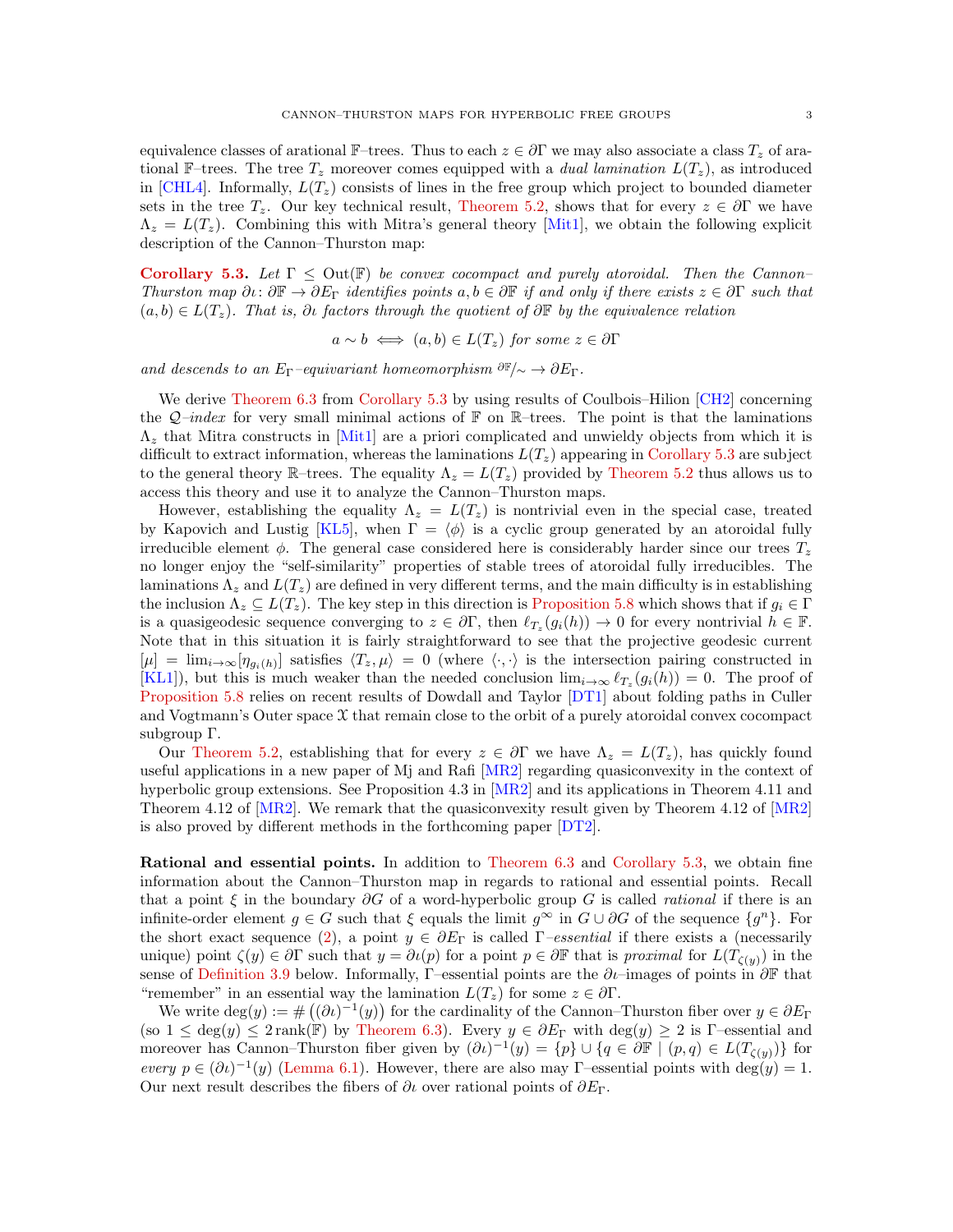**[Theorem 6.4.](#page-19-0)** Suppose that  $1 \to \mathbb{F} \to E_{\Gamma} \to \Gamma \to 1$  is a hyperbolic extension with  $\Gamma \leq Out(\mathbb{F})$ convex cocompact. Consider a rational point  $g^{\infty} \in \partial E_{\Gamma}$ , where  $g \in E_{\Gamma}$  has infinite order.

- (1) Suppose that  $g^k$  is equal to  $w \in \mathbb{F} \triangleleft E_\Gamma$  for some  $k \geq 1$  (i.e., g projects to a finite order element of  $\Gamma$ ). Then  $(\partial t)^{-1}(g^{\infty}) = \{w^{\infty}\}\subset \partial \mathbb{F}$  and so  $\deg(g^{\infty}) = 1$ .
- (2) Suppose that g projects to an infinite-order element  $\phi \in \Gamma$ . Then there exists  $k \geq 1$  such that the automorphism  $\Psi \in \text{Aut}(\mathbb{F})$  given by  $\Psi(w) = g^k w g^{-k}$  is forward rotationless (in the sense of [\[FH,](#page-24-15) [CH1\]](#page-24-16)) and its set att $(\Psi)$  of attracting fixed points in  $\partial \mathbb{F}$  is exactly att $(\Psi)$  =  $(\partial \iota)^{-1}(g^{\infty})$ . Moreover,  $g^{\infty}$  is  $\Gamma$ -essential and  $\zeta(g^{\infty}) = \phi^{\infty}$ .

In the case of a cyclic group  $\langle \phi \rangle$  generated by an atoroidal fully irreducible automorphism  $\phi$ , Kapovich and Lustig [\[KL5\]](#page-25-0) showed that every point  $y \in \partial E_{\langle \phi \rangle}$  with  $\deg(y) \geq 3$  is rational. We show that when  $\Gamma$  is nonelementary this conclusion no longer holds and rather that, with some unavoidable exceptions, rational points in  $\partial E_{\Gamma}$  come in a specific way from rational points in  $\partial \Gamma$ :

**[Theorem 6.5.](#page-19-1)** Suppose that  $1 \to \mathbb{F} \to E_{\Gamma} \to \Gamma \to 1$  is a hyperbolic extension with  $\Gamma \leq Out(\mathbb{F})$ convex cocompact. Then the following hold:

- (1) If  $y \in \partial E_\Gamma$  has  $\deg(y) \geq 3$  and  $\zeta(y) \in \partial \Gamma$  is rational, then y is rational.
- (2) If  $y \in \partial E_\Gamma$  has  $\deg(y) \geq 2$  and  $\zeta(y) \in \partial \Gamma$  is irrational, then y is irrational.

Conical limit points. Recall that a point  $\xi$  in the boundary  $\partial G$  of a word-hyperbolic group G is a conical limit point for the action of a subgroup  $H \leq G$  on  $\partial G$  if there exists a geodesic ray in the Cayley graph of G that converges to  $\xi$  and has a bounded neighborhood that contains infinitely many elements of  $H$ . Combining the results of this paper with the results of  $[JKLO]$ , we obtain the following:

**[Theorem 6.6.](#page-20-0)** Let  $\Gamma \leq$  Out( $\mathbb{F}$ ) be purely atoroidal and convex cocompact. If  $y \in \partial E_{\Gamma}$  is  $\Gamma$ -essential, then y is not a conical limit point for the action of  $\mathbb F$  on  $\partial E_\Gamma$ . In particular, if  $\deg(y) \geq 2$  or if  $y = g^{\infty}$  for some  $g \in E_{\Gamma}$  projecting to an infinite-order element of  $\Gamma$ , then y is not a conical limit point for the action of F.

It is known (see [\[Ger,](#page-24-3) [JKLO\]](#page-24-6)) in a very general convergence group situation that if a Cannon– Thurston map exists then every conical limit point has exactly one pre-image under the Cannon– Thurston map; thus points with  $\geq 2$  pre-images cannot be conical limit points. However, [Theo](#page-20-0)[rem 6.6](#page-20-0) also applies to many Γ–essential points  $y \in \partial E_{\Gamma}$  with  $\deg(y) = 1$ .

Discontinuity of ending laminations. In [\[Mit1\]](#page-25-15), Mitra asks whether the map which associates to each point  $z \in \partial \Gamma$  the corresponding ending lamination  $\Lambda_z$  is continuous with respect to the Chabauty topology on the space of laminations. Of course, in the case of extensions by  $\mathbb Z$  there is nothing to check since the boundary  $\partial \mathbb{Z}$  is discrete. In [Section 7,](#page-20-1) we answer Mitra's question in the negative by producing a hyperbolic extension  $E_{\Gamma}$  for which the map  $z \mapsto \Lambda_z$  is not continuous. This is done explicitly in [Example 7.5.](#page-22-0)

Besides establishing this discontinuity, we also provide a positive result about subconvergence of ending laminations. For the statement, let  $\mathcal{L}(\mathbb{F})$  denote the space of laminations on  $\mathbb{F}$  equipped with the Chabauty topology (recalled in [Definition 3.1\)](#page-5-0) and let  $\Lambda_z$  denote Mitra's [\[Mit1\]](#page-25-15) ending lamination for  $z \in \partial \Gamma$  (see [Definition 4.3\)](#page-11-0). For a lamination  $L \in \mathcal{L}(\mathbb{F})$ , the notation  $L'$  denotes the set of accumulation points of  $L$ , in the usual topological sense.

**[Proposition 7.1.](#page-21-0)** Let  $\Gamma \leq$  Out( $\mathbb{F}$ ) be purely atoroidal and convex cocompact, and let  $\Lambda_z \in \mathcal{L}(\mathbb{F})$ denote the ending lamination associated to  $z \in \partial \Gamma$ . Then for any sequence  $z_i$  in  $\partial \Gamma$  converging to z and any subsequence limit L of the corresponding sequence  $\Lambda_{z_i}$  in  $\mathcal{L}(\mathbb{F})$ , we have

$$
\Lambda'_z\subset L\subset \Lambda_z.
$$

This result can be viewed as a statement about the map  $\partial \Gamma \to \mathcal{L}(\mathbb{F})$ , given by  $z \mapsto \Lambda_z$ , possessing a weak form of continuity.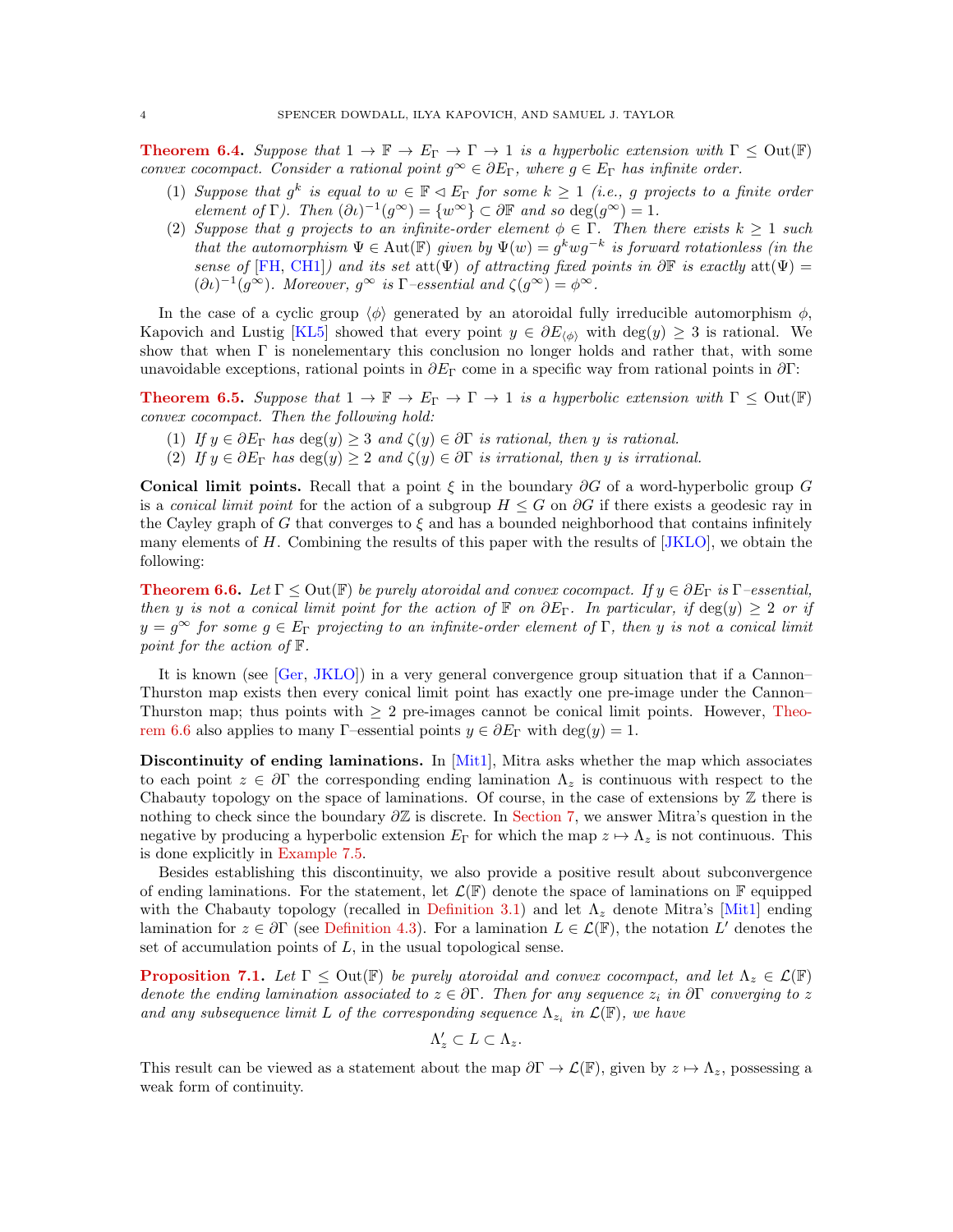Acknowledgments. We are grateful to Arnaud Hilton for providing us a copy of the draft 2006 preprint [\[CHL1\]](#page-24-17). We are also grateful to Chris Leininger for useful conversations.

The first author was partially supported by NSF grant DMS-1204814. The second author was partially supported by the NSF grant DMS-1405146. The third author was partially supported by NSF grant DMS-1400498.

### 2. Cannon–Thurston maps

In this section, we recall some facts about Cannon–Thurston maps for general hyperbolic extensions. For a word-hyperbolic group  $G$ , we denote its Gromov boundary by  $\partial G$ . The following result establishes the existence of the Cannon–Thurston map:

<span id="page-4-0"></span>**Proposition-Definition 2.1** (Mitra [\[Mit2\]](#page-25-1)). Suppose that  $1 \rightarrow H \rightarrow G \rightarrow \Gamma \rightarrow 1$  is an exact sequence of word-hyperbolic groups. Then the inclusion  $\iota: H \to G$  admits a continuous extension  $\hat{\iota}: H \cup \partial H \to G \cup \partial G$  with  $\hat{\iota}(\partial H) \subseteq \partial G$ . The restricted map  $\partial \iota := \hat{\iota}|_{\partial H} : \partial H \to \partial G$  is called the Cannon–Thurston map for the inclusion  $H \to G$ ; it is surjective whenever H is infinite.

For an element  $g \in G$  denote by  $\Phi_g$  the automorphism  $h \mapsto ghg^{-1}$  of H. We denote by  $\phi_g \in$  $Out(H)$  the outer automorphism class of  $\Phi_g$ . Similarly, for an element  $q \in \Gamma$  denote by  $\phi_q \in Out(H)$ the outer automorphism class of  $\Phi_g$ , where  $g \in G$  is any element that maps to q; note that the class  $\phi_q$  is independent of the chosen lift g. For a conjugacy class [h] in H and an element  $q \in \Gamma$  we also write  $[q(h)] := [\phi_q(h)] = [ghg^{-1}]$ , where  $g \in G$  is any element projecting to q.

By construction, the Cannon–Thurston map  $\partial\iota\colon \partial H \to \partial G$  in [Proposition-Definition 2.1](#page-4-0) is H– equivariant with respect to the left translation actions of H on  $\partial H$  and  $\partial G$ . However,  $\partial\iota$  actually turns out to be G–equivariant with respect to the action  $G \cap \partial H$  defined by  $g \cdot p := \Phi_q(p)$  for  $g \in G$ and  $p \in \partial H$ . Notice that the restricted action  $H \cap \partial H$ , namely  $h \cdot p = \Phi_h(p)$ , agrees with the usual action of H on  $\partial H$  by left translation.

<span id="page-4-1"></span>**Proposition 2.2.** Suppose  $1 \rightarrow H \rightarrow G \rightarrow \Gamma \rightarrow 1$  is an exact sequence of hyperbolic groups. Then the map  $(g, p) \mapsto g \cdot p$  defines an action of G on ∂H by homeomorphisms. Moreover, the Cannon–Thurston map  $\partial \iota : \partial H \to \partial G$  is G–equivariant.

*Proof.* While this is implicit in [\[KL5\]](#page-25-0), we include a proof for completeness. The fact that  $(g, p) \mapsto g \cdot p$ defines a group action by homeomorphisms follows directly from the definitions. Choose  $p \in \partial H$ and  $g \in G$ . To prove G–equivariance we must show that  $\partial \iota(\Phi_g(p)) = g \cdot \partial \iota(p)$ .

Choose a sequence  $h_n \in H$  such that  $h_n \to p$  in the topology of  $H \cup \partial H$ . By definition of  $\partial \iota$  it follows that  $h_n \to \partial \iota(p)$  in the topology of  $G \cup \partial G$ . In G we have  $gh_n g^{-1} = \Phi_g(h_n)$  so that

$$
g \cdot \partial \iota(p) = \lim_{n \to \infty} gh_n = \lim_{n \to \infty} gh_n g^{-1} = \lim_{n \to \infty} \Phi_g(h_n)
$$

in the topology of  $G \cup \partial G$ . But definition of  $\partial \iota$  the last limit above is exactly  $\partial \iota(\Phi_q(p))$ .

3. BACKGROUND ON FREE GROUPS, LAMINATIONS AND  $Q$ -INDEX

For the entirety of this section let F be a free group of finite rank  $N \geq 2$ . We will also fix a free basis X of  $\mathbb F$  and the Cayley graph Cay( $\mathbb F, X$ ) of  $\mathbb F$  with respect to X.

<span id="page-4-2"></span>3.1. Laminations on free groups. We denote  $\partial^2 \mathbb{F} := \{(p,q) \in \partial \mathbb{F} \times \partial \mathbb{F} : p \neq q\}$  and endow  $\partial^2 \mathbb{F}$ with the subspace topology from the product topology on  $\partial \mathbb{F} \times \partial \mathbb{F}$ . There is a natural diagonal left action of F on  $\partial^2$ F by left translations:  $w(p,q) := (wp, wq)$  where  $w \in \mathbb{F}$  and  $(p,q) \in \partial^2 \mathbb{F}$ .

An algebraic lamination on F is a closed F–invariant subset  $L \subseteq \partial^2 \mathbb{F}$  such that L is also invariant with respect to the "flip map"  $\partial^2 \mathbb{F} \to \partial^2 \mathbb{F}$ ,  $(p,q) \mapsto (q,p)$ . If L is an algebraic lamination on F, an element  $(p, q) \in L$  is also referred to as a *leaf* of L. In the Cayley graph Cay( $\mathbb{F}, X$ ) of  $\mathbb{F}$  with respect to the free basis X, every leaf  $(p,q) \in L$  is represented by a unique unparameterized bi-infinite geodesic l from p to q in Cay( $\mathbb{F}, X$ ). In this situation we will also sometimes say that l is a leaf of L. We refer the reader to [\[CHL3,](#page-24-9) [CHL4\]](#page-24-10) for the background information on algebraic laminations.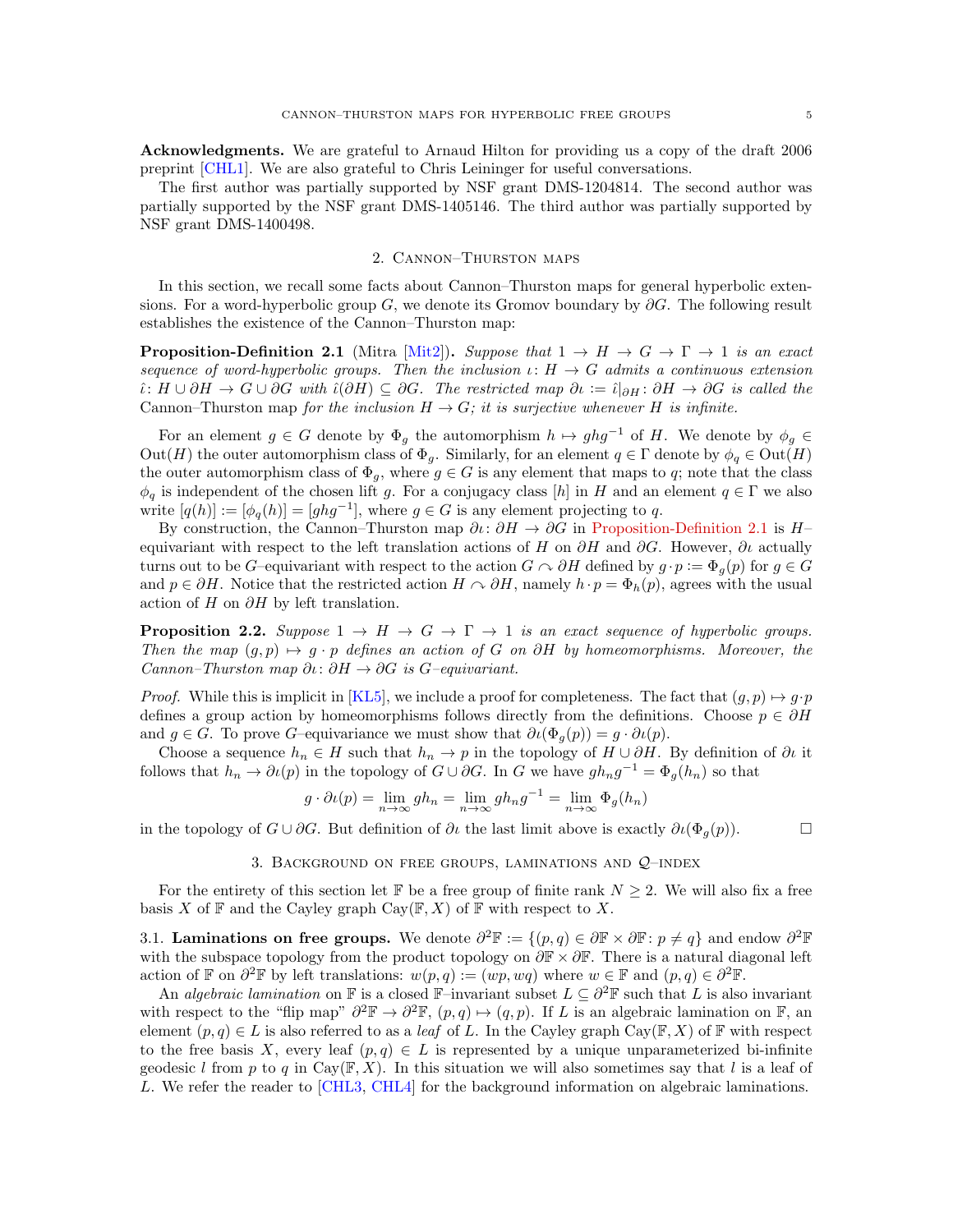We say that a subset  $L \subseteq \partial^2 \mathbb{F}$  is *diagonally closed* if whenever  $p, q, r \in \partial \mathbb{F}$  are three distinct points such that  $(p, q), (q, r) \in L$  then  $(p, r) \in L$ .

An important class of laminations are those corresponding to conjugacy classes of  $\mathbb{F}$ . For  $g \in$  $\mathbb{F}\setminus\{1\}$ , we denote by  $g^{+\infty} \in \partial \mathbb{F}$  the unique forward limit of the sequence  $(g^n)_{n\geq 1}$  in  $\mathbb{F}\cup \partial \mathbb{F}$ . Define  $g^{-\infty}$  similarly and note that  $(g^{-1})^{+\infty} = g^{-\infty}$ . Then define the algebraic lamination

$$
L(g) = \mathbb{F} \cdot (g^{+\infty}, g^{-\infty}) \cup \mathbb{F} \cdot (g^{-\infty}, g^{\infty}).
$$

Note that  $L(g)$  depends only on the conjugacy class of g. Moreover,  $L(g)$  is indeed a closed subset of  $\partial^2 \mathbb{F}$  and so is a bona fide algebraic lamination. In what follows, for a subset A of a topological space, we denote the closure of A by  $\overline{A}$  and its set of accumulation points by A'. For a collection  $\Omega$ of conjugacy classes of F, we let  $L(\Omega)$  denote the smallest algebraic lamination containing  $L(g)$  for each  $q \in \Omega$ . We observe that

(3) 
$$
L(\Omega) = \overline{\bigcup_{g \in \Omega} L(g)}
$$

Since each  $L(g)$  is itself closed in  $\partial^2 \mathbb{F}$ , we see that the above closure is unnecessary when  $\Omega$  is finite.

Finally, we denote the set of all laminations of  $\mathbb{F}$  by  $\mathcal{L}(\mathbb{F})$ , which we consider with the Chabauty topology. We recall the definition of this topology:

<span id="page-5-0"></span>**Definition 3.1** (Topology on  $\mathcal{L}(\mathbb{F})$ ). Let Y be a locally compact metric space and let  $C(Y)$  be the collection of closed subsets of Y. The Chabauty topology on  $C(Y)$  is defined as the topology generated by the subbasis consisting of

- (1)  $\mathcal{U}_1(K) = \{ C \in C(Y) : C \cap K = \emptyset \}$  for  $K \subset Y$  compact.
- $(2)$   $U_2(O) = \{C \in C(Y) : C \cap O \neq \emptyset\}$  for  $O \subset Y$  open.

A geometric interpretation of convergence in the Chabauty topology is stated in [Lemma 7.2;](#page-21-1) it will be needed in [Section 7.](#page-20-1) Recall that the space  $C(Y)$  is always compact [\[CME\]](#page-24-18). Returning to the situation of algebraic laminations of  $\mathbb{F}$ , we note that  $\mathcal{L}(\mathbb{F})$  is closed in  $C(\partial^2 \mathbb{F})$  and hence is itself compact. We henceforth consider  $\mathcal{L}(\mathbb{F})$  with the subspace topology and refer to this as the Chabauty topology on  $\mathcal{L}(\mathbb{F})$ .

3.2. Outer space and its boundary. Outer space, denoted cv and introduced by Culler–Vogtmann in [\[CV\]](#page-24-19), is the space of F–marked metric graphs, up to some natural equivalence. A marked graph  $(G, \phi)$  is a core graph G (finite with no valence one vertices) equipped with a marking  $\phi \colon R \to G$ , which is a homotopy equivalence from a fixed rose R with rank( $F$ ) petals to the graph G. A metric on G is a function  $\ell$  assigning to each edge of G a positive real number (its length) and we call the sum of the lengths of the edges of G its volume. A marked metric graph is a triple  $(G, \phi, \ell)$ , and Outer space is defined to be set of marked metric graph up to *equivalence*, where  $(G_1, \phi_1, \ell_1)$ is equivalent to  $(G_2, \phi_2, \ell_2)$  if there is an isometry from  $G_1$  to  $G_2$  in the homotopy class of the change of marking  $\phi_2 \circ \phi_1^{-1}$ :  $G_1 \to G_2$ . Projectivized Outer space X, also sometimes denoted CV, is then defined to be the subset of cv consisting of graphs of volume 1. Although points in cv are as described above, we will often denote a marked metric graph simply by its underlying graph G suppressing the marking and metric.

Given  $G \in \text{cv}$ , the marking associated to G allows one to measure the length of a conjugacy class  $\alpha$  of F. In particular, there is a unique immersed loop in G corresponding to the homotopy class  $\alpha$ which we denote by  $\alpha|G$ . The length of  $\alpha$  in G, denoted  $\ell(\alpha|G)$ , is the sum of the lengths of the edges of G crossed by  $\alpha|G$ , counted with multiplicites. The standard topology on cv is defined as the smallest topology such that each of the length functions  $\ell(\alpha \mid \cdot) : c_v \to \mathbb{R}_+$  is continuous [\[CV,](#page-24-19) [Pau\]](#page-25-18).

Given a point  $(G, \phi, \ell)$  in cv, we can define T to be the universal cover of G equipped with a metric obtained by lifting the metric  $\ell$  and also equipped with an action of  $\mathbb F$  on  $T$  by covering transformations (where  $\mathbb F$  and  $\pi_1(G)$  are identified via the marking  $\phi$ ). Then T is an R-tree equipped with a minimal free discrete isometric action of F. Under this correspondence, equivalent marked metric graphs correspond to F–equivariantly isometric R–trees. This procedure provides an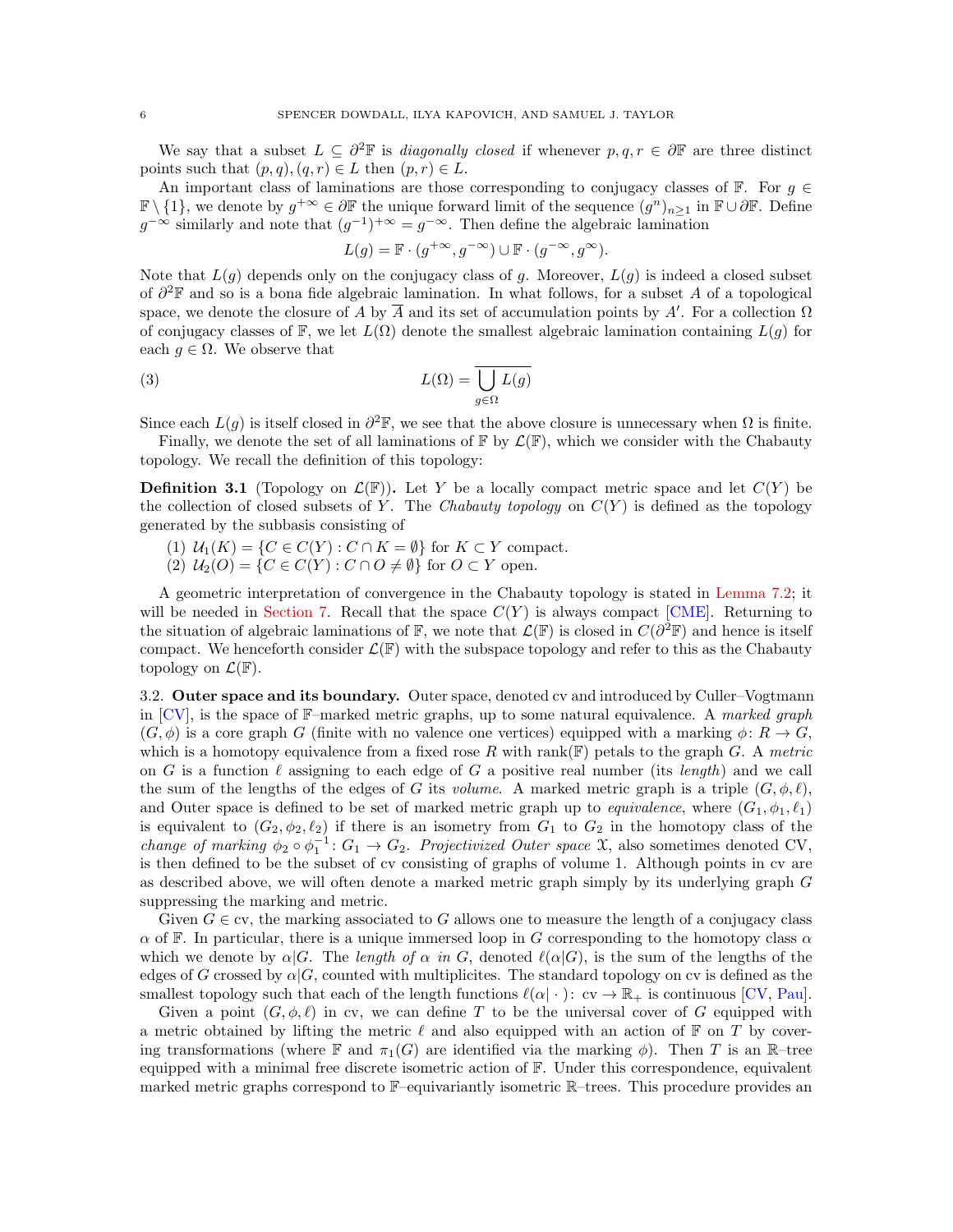identification between cv and the space of minimal free discrete isometric actions of  $\mathbb F$  on  $\mathbb R$ –trees, considered up to F–equivariant isometries. If T corresponds to  $(G, \phi, \ell)$  then for every  $w \in \mathbb{F}$  we have  $\ell(w|G) = \ell_T (w) := \min_{x \in T} d_T (x, wx).$  We will also sometime use the notation  $i(T, w)$  to denote the translation length of w in T, i.e.  $i(T, w) = \ell_T(w)$ . This notation refers to the intersection form studied in [\[KL1\]](#page-25-16); the details of which are not needed here.

We denote by  $\overline{cv}$  the set of all very small minimal isometric actions of  $\mathbb F$  on R–trees, considered up to F–equivariant isometries. As usual, for  $T \in \overline{cv}$  and  $w \in \mathbb{F}$ , define the translation length of w on T as  $\ell_T(w) := \inf_{x \in T} d(x, wx)$ . It is known that  $\overline{cv}$  is equal to the closure of cv with respect to the "axes topology;" see [\[CL,](#page-24-20) [BF1\]](#page-24-21) for the original proof, and see [\[Gui1\]](#page-24-22) for a generalization. We denote the projectivization of  $\overline{cv}$  by  $\overline{X} = \mathcal{X} \cup \partial \mathcal{X}$ . Hence,  $\partial \mathcal{X}$  denotes projective classes of very small minimal actions of  $\mathbb F$  on  $\mathbb R$ –trees which are not free and simplicial; this is the so-called boundary of Outer space. We remark that  $\overline{\mathfrak{X}}$  is compact.

We recall how  $Aut(\mathbb{F})$  and  $Out(\mathbb{F})$  act on  $\overline{cv}$ . If  $T \in \overline{cv}$  and  $\Phi \in Aut(\mathbb{F})$ , the tree  $T\Phi \in \overline{cv}$  is defined as follows. As a set and a metric space we have  $T\Phi = T$ . The action of F is modified via  $\Phi$ : for every  $x \in T$  and  $w \in \mathbb{F}$  we have  $w \cdot \overrightarrow{r_{\Phi}} x = \Phi(w) \cdot \overrightarrow{r} x$ . This formula defines a right action of Aut(F) on  $\overline{cv}$ . The subgroup Inn(F)  $\leq$  Aut(F) is contained in the kernel of this action and therefore the action descends to a right action of  $Out(\mathbb{F})$  on  $\overline{cv}$ : for  $\phi \in Out(\mathbb{F})$  and  $T \in \overline{cv}$  we have  $T\phi := T\Phi$ , where  $\Phi \in \text{Aut}(\mathbb{F})$  is any automorphism in the outer automorphism class  $\phi$ . At the level of translation length functions, for  $T \in \overline{cv}$ ,  $w \in \mathbb{F}$  and  $\phi \in \text{Out}(\mathbb{F})$  we have  $\ell_{T\phi}(w) = \ell_T(\phi(w))$ . Finally, these right actions of  $Aut(\mathbb{F})$  and  $Out(\mathbb{F})$  on  $\overline{cv}$  can be transformed into left actions by putting  $\Phi T := T\Phi^{-1}$ ,  $\phi T := T\phi^{-1}$  for  $T \in \overline{\text{cv}}, \phi \in \text{Out}(\mathbb{F})$  and  $\Phi \in \text{Aut}(\mathbb{F})$ .

3.3. Metric properties of Outer space. For the applications in this paper, we will need a few facts from the metric theory of Outer space. We refer the reader to [\[FM,](#page-24-23) [BF2,](#page-24-8) [DT1\]](#page-24-0) for details on the relevant background.

If  $T_1 = (G_1, \phi_1, \ell_1)$  and  $T_2 = (G_2, \phi_2, \ell_2)$  are two points in cv, the extremal Lipschitz distortion  $\text{Lip}(T_1, T_2)$ , also sometimes denoted  $\text{Lip}(G_1, G_2)$ , is the infimum of the Lipschitz constants of all the Lipschitz maps  $f : (G_1, \ell_1) \to (G_2, \ell_2)$  that are freely homotopic to the the change of marking  $\phi_2 \circ \phi_1^{-1}$ . If one views  $T_1$  and  $T_2$  as  $\mathbb{R}$ -trees, then  $\text{Lip}(T_1, T_2)$  is the infimum of the Lipschitz constants among all F–equivariant Lipschitz maps  $T_1 \rightarrow T_2$ . It is known that

$$
\text{Lip}(T_1, T_2) = \max_{w \in \mathbb{F} \setminus \{1\}} \frac{\ell_{T_2}(w)}{\ell_{T_1}(w)}.
$$

For  $T_1, T_2 \in \mathfrak{X}$  we put

$$
d_{\mathfrak{X}}(T_1,T_2) := \log \mathrm{Lip}(T_1,T_2)
$$

and call  $d_{\mathfrak{X}}(T_1, T_2)$  the *asymmetric Lipschitz distance* from  $T_1$  to  $T_2$ . It is known that  $d_{\mathfrak{X}}$  satisfies all the axioms of being a metric on  $\mathcal X$  except that  $d_{\mathcal X}$  is, in general, not symmetric as there exist  $T_1, T_2 \in \mathfrak{X}$  such that  $d_{\mathfrak{X}}(T_1, T_2) \neq d_{\mathfrak{X}}(T_2, T_1)$ . Because of this asymmetry, it is sometimes convenient to consider the symmetrization of the Lipschitz metric:

$$
d_{\mathcal{X}}^{\text{sym}}(T_1, T_2) := d_{\mathcal{X}}(T_1, T_2) + d_{\mathcal{X}}(T_2, T_1)
$$

which is an actual metric on X and induces the standard topology [\[FM\]](#page-24-23). For a subset  $A \in \mathcal{X}$ , we denote by  $N_K(A)$  the *symmetric K-neighborhood* of A, which is the neighborhood of A considered with the symmetric metric.

It is known that for any  $T_1, T_2 \in \mathcal{X}$  there exists a unit-speed  $d_{\mathcal{X}}$ –geodesic  $\gamma : [a, b] \to \mathcal{X}$  given by a standard geodesic from  $T_1$  to  $T_2$  in X. Such a geodesic is a concatenation of a rescaling path, which only alters the edge lengths of  $T_1$ , followed by a *folding path*. This geodesic has the property that  $\gamma(a) = T_1, \gamma(b) = T_2, b-a = d_X(T_1, T_2)$  and that for any  $a \le t \le t' \le b$  one has  $t'-t = d_X(\gamma(t), \gamma(t'))$ . The folding path  $\gamma(s)$  has some additional properties arising from its specific construction. We omit describing these properties for the moment (and refer the reader to [\[FM,](#page-24-23) [BF2,](#page-24-8) [DT1\]](#page-24-0) for details), but will use them as needed in our arguments.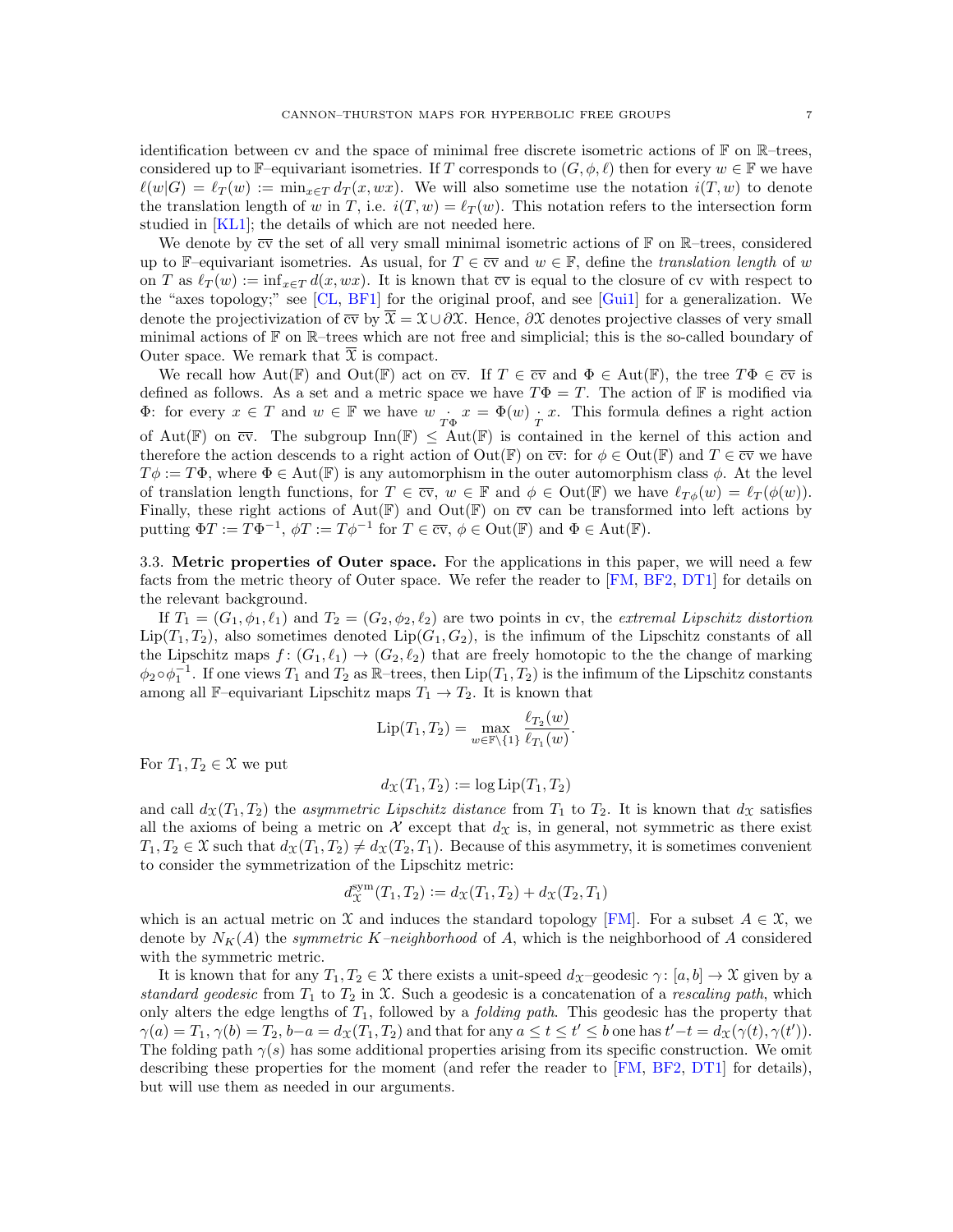If  $I \subseteq \mathbb{R}$  is a (possibly infinite) interval, we also say that  $\gamma: I \to \mathcal{X}$  is a folding path if for every finite subinterval  $[a, b] \subseteq \mathbf{I}$  the restriction  $\gamma|_{[a, b]} : [a, b] \to \mathcal{X}$  is a folding path giving a unit speed d<sub>X</sub>–geodesic in the above sense. Then  $\gamma : I \to \mathcal{X}$  is also a unit-speed d<sub>X</sub>–geodesic.

### 3.4. Dual laminations of very small trees.

<span id="page-7-1"></span>**Definition 3.2** (Dual lamination). Let  $T \in \overline{\text{cv}}$ . For each  $\epsilon > 0$ , let  $\Omega^{\leq \epsilon}(T)$  denote the collection of  $1 \neq g \in \mathbb{F}$  with  $\ell_T (g) \leq \epsilon$ . We form the algebraic lamination generated by these  $\epsilon$ -short conjugacy classes:

$$
L^{\leq\epsilon}(T)=L(\Omega^{\leq\epsilon}(T))=\bigcup_{g\in\Omega^{\leq\epsilon}(T)}L(g)\subset\partial^2\mathbb F.
$$

The *dual lamination*  $L(T) \subseteq \partial^2 \mathbb{F}$  of T is then defined to be

$$
L(T):=\bigcap_{\epsilon>0}L^{\leq\epsilon}(T).
$$

<span id="page-7-3"></span>**Remark 3.3.** Note that  $L^{\leq \epsilon}(T)$  and  $L(T)$  are in fact algebraic laminations on  $\mathbb{F}$ . Further, it is well-known [\[CHL4\]](#page-24-10) and not hard to show that  $L(T)$  consists of all  $(p, q) \in \partial^2 \mathbb{F}$  such that for every  $\epsilon > 0$  and every finite subword v of the bi-infinite geodesic from p to q in Cay( $\mathbb{F}, X$ ) there exists a cyclically reduced word w over  $X^{\pm 1}$  with  $\ell_T (w) \leq \epsilon$  such that v is a subword of w.

In this paper, we will only be concerned with a certain class of trees  $T \in \overline{\text{cv}}$ :

**Definition 3.4** (Arational tree). A tree  $T \in \overline{cv}$  is called *arational* if there does not exist a proper free factor F of F and an F-invariant subtree  $Y \subseteq T$  such that F acts on Y with dense orbits.

In [\[Rey\]](#page-25-19) Reynolds obtained a useful characterization of arational trees in different terms. This characterization implies that if  $T \in \overline{cv}$  does not arise as a dual tree to a geodesic lamination on a once-punctured surface, then  $T$  is arational if and only if  $T$  is "indecomposable" (in the sense of  $[Gui2]$  and F acts on T freely with dense orbits. In particular, if  $\phi \in Out(\mathbb{F})$  is an atoroidal fully irreducible, then the stable tree  $T_{\phi}$  (discussed in [Section 3.7](#page-9-0) below) is free and arational; see [\[CH1\]](#page-24-16).

3.5. The factor complex and its boundary. The free factor complex of  $\mathbb{F}$  (for rank $(\mathbb{F}) \geq 3$ ) is the complex  $\mathcal F$  defined as following: vertices of  $\mathcal F$ , are conjugacy classes of free factors of  $\mathbb F$  and vertices  $A_0, \ldots, A_k$  span an k–simplex if these classes have nested representatives  $A_0 < \cdots < A_k$ . The complex  $\mathcal F$  was introduced in  $[HV]$  and has since become a central tool for studying the geometry of  $Out(\mathbb{F})$ . In particular, the following theorem is most important for our purposes.

<span id="page-7-0"></span>**Theorem 3.5** (Bestvina–Feighn  $|BF2|$ ). The free factor complex  $\mathcal F$  is Gromov-hyperbolic; moreover, an element  $\phi \in \text{Out}(\mathbb{F})$  acts on  $\mathcal F$  as a loxodromic isometry if and only if  $\phi$  is fully irreducible.

A central tool in the proof of [Theorem 3.5](#page-7-0) is the coarse Lipschitz projection  $\pi: \mathcal{X} \to \mathcal{F}$  from Outer space to the factor complex, which is defined by sending  $G \in \mathfrak{X}$  to the collection

 $\pi(G) = {\pi_1(G') : G' \subset G$  is a connected, proper subgraph $} \subset \mathcal{F}^0$ .

By [\[BF2,](#page-24-8) Lemma 3.1],  $\text{diam}_{\mathcal{F}}(\pi(G)) \leq 4$ . Further, there is an  $L \geq 0$ , depending only on rank(F), such that  $\pi: \mathfrak{X} \to \mathfrak{F}$  is coarsely L–Lipschitz [\[BF2,](#page-24-8) Corollary 3.5]. Moreover [BF2, Theorem 9.3], if  $\gamma: [a, b] \to \mathfrak{X}$  is a folding path, then  $\pi(\gamma([a, b]))$  is within a uniform Hausdorff distance (independent of  $\gamma$ ) from any F–geodesic from  $\pi(\gamma(a))$  to  $\pi(\gamma(b))$ .

As a hyperbolic space,  $\mathcal F$  has a Gromov boundary. Let  $\mathcal A\mathcal T$  be the subspace of  $\partial \mathcal X$  consisting of projective classes of arational trees. For  $T, T' \in \mathcal{AT}$ , define  $T \approx T'$  to mean that  $L(T) = L(T')$ . Thus  $\approx$  is an equivalence relation on  $\mathcal{AT}$ . The following theorem computes the boundary of  $\mathcal F$  and will be needed in [Section 5.](#page-12-1)

<span id="page-7-2"></span>**Theorem 3.6** (Bestvina–Reynolds [\[BR2\]](#page-24-11), Hamenstädt [\[Ham\]](#page-24-12)). The projection  $\pi: \mathcal{X} \to \mathcal{F}$  has an extension to a map  $\partial \pi \colon \mathcal{AT} \to \partial \mathcal{F}$  which satisfies the following properties:

• If  $(G_i)_{i>0} \subset \mathfrak{X}$  is a sequence converging in  $\overline{\mathfrak{X}}$  to  $T \in \mathcal{AT}$ , then  $\pi(G_i) \to \partial \pi(T)$  in  $\mathfrak{F} \cup \partial \mathfrak{F}$ .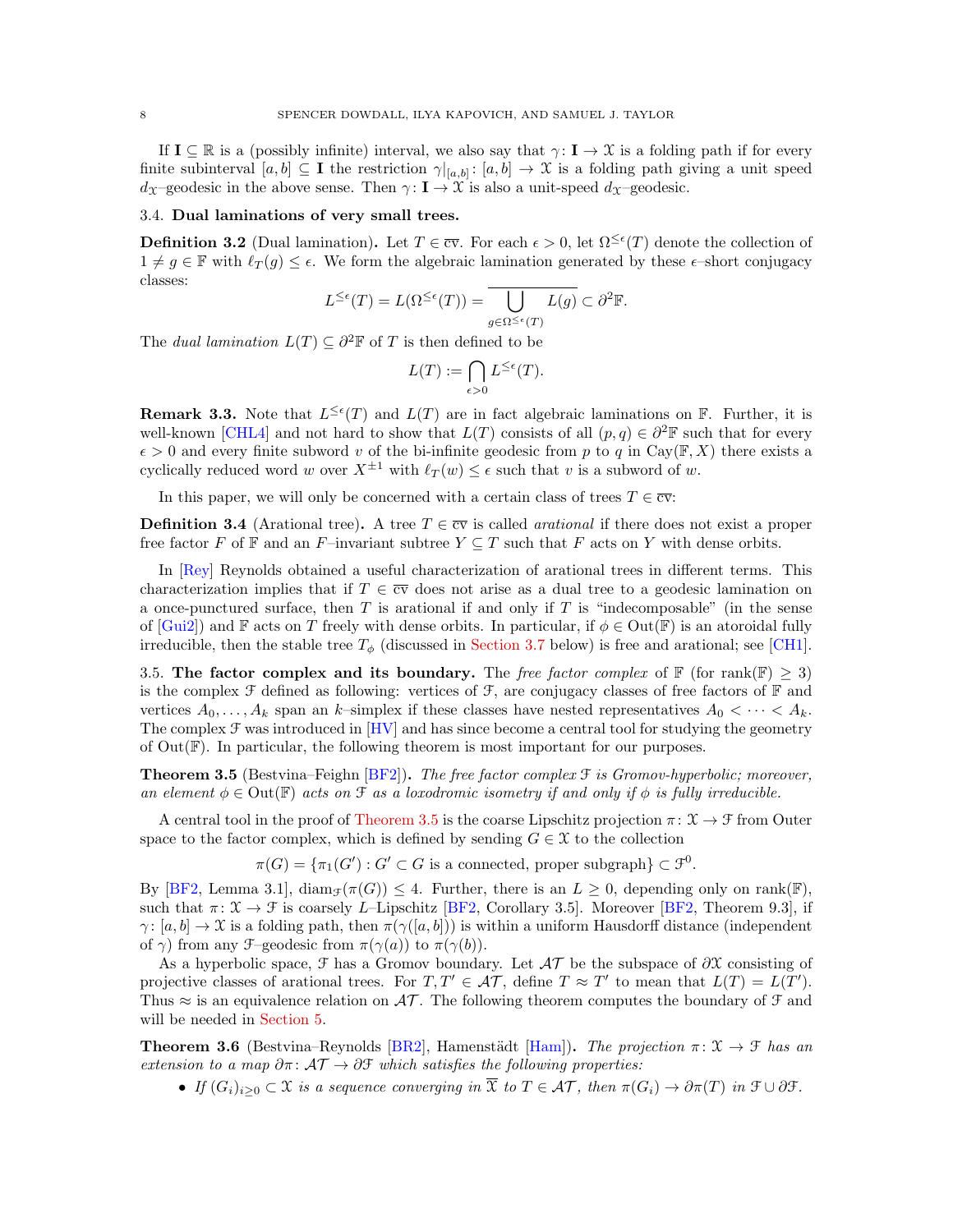• If  $(G_i)_{i\geq 0} \subset \mathfrak{X}$  is a sequence converging in  $\overline{\mathfrak{X}}$  to  $T \in \overline{\mathfrak{X}} \setminus \mathcal{AT}$ , then the sequence  $(\pi(G_i))_{i\geq 0}$ remains bounded in F.

Moreover, if  $T \approx T'$  then  $\partial \pi(T) = \partial \pi(T')$ , and the induced map  $(\mathcal{AT}/\approx) \to \partial F$  is a homeomorphism.

We also record the following useful statement which follows directly from [\[CHR,](#page-24-26) Theorem A]:

<span id="page-8-1"></span>**Proposition 3.7.** Let  $T, T' \in \overline{cv}$  be free arational trees such that  $T \not\approx T'$ . Then  $L(T) \cap L(T') = \emptyset$ . Moreover if  $(p, q) \in L(T)$  then there does not exist  $q' \in \partial \mathbb{F}$  such that  $(p, q') \in L(T')$ .

3.6. The Q–map and the Q–index. For a tree  $T \in \overline{cv}$ , denote  $\hat{T} := \overline{T} \cup \partial T$ , where  $\overline{T}$  is the metric completion of T and  $\partial T$  is the hyperbolic boundary of T. Note that the action of F on T naturally extends to an action of  $\mathbb F$  on  $\tilde T$ .

For a tree  $T \in \overline{cv}$  with dense F–orbits, Coulbois, Hilion and Lustig [\[CHL4\]](#page-24-10) constructed an F– equivariant surjective map  $\mathcal{Q}_T: \partial \mathbb{F} \to \hat{T}$ . The precise definition of  $\mathcal{Q}_T$  is not important for our purposes but we will need the following crucial property of  $\mathcal{Q}_T$ :

<span id="page-8-3"></span>**Proposition 3.8.** [\[CHL4,](#page-24-10) Proposition 8.5] Let  $T \in \overline{cv}$  be a tree with dense F-orbits. Then for distinct points  $p, p' \in \partial \mathbb{F}$  we have  $\mathcal{Q}_T(p) = \mathcal{Q}_T(p')$  if and only if  $(p, p') \in L(T)$ .

For a tree  $T \in \overline{cv}$  we say that a freely reduced word v over  $X^{\pm 1}$  is an X-leaf segment for  $L(T)$ (or just a *leaf segment* for  $L(T)$ ) if there exists  $(p, p') \in L(T)$  such that v labels a finite subpath of the bi-infinite geodesic from p to p' in Cay( $\mathbb{F}, X$ ).

<span id="page-8-0"></span>**Definition 3.9.** A point  $p \in \partial \mathbb{F}$  is said to be *proximal* for  $L(T)$  if for every v such that v occurs infinitely often as a subword of the geodesic ray from 1 to p in Cay( $\mathbb{F}, X$ ), the word v is a leaf segment for  $L(T)$ .

<span id="page-8-4"></span>Proposition 3.10. The following hold:

- (1) For  $T \in \overline{cv}$  the definition of a proximal points for  $L(T)$  does not depend on the free basis X.
- (2) If  $T, T' \in \overline{cv}$  are free arational trees such that there exists a point  $p \in \partial \mathbb{F}$  that is proximal for both  $L(T)$  and  $L(T')$ , then  $L(T) = L(T')$ .

*Proof.* Part (1) easily follows from the fact that for any two free bases  $X_1, X_2$  of  $\mathbb{F}$ , the identity map  $\mathbb{F} \to \mathbb{F}$  extends to a quasi-isometry  $Cay(\mathbb{F}, X_1) \to Cay(\mathbb{F}, X_2)$ . We leave the details to the reader.

For part (2), suppose that  $T, T' \in \overline{cv}$  are free arational trees such that there exists  $p \in \partial \mathbb{F}$ which is proximal for both  $L(T)$  and  $L(T')$ . Therefore for every  $n \geq 1$  there exists a freely reduced word over  $X^{\pm 1}$  of length n which is a leaf-segment for both  $L(T)$  and  $L(T')$ . By a standard compactness argument it then follows that there exists a point  $(p_1, q_1) \in L(T) \cap L(T')$ . Therefore by [Proposition 3.7](#page-8-1) we have  $L(T) = L(T'$ ).

We will need the following known results about the map  $\mathcal{Q}_T$ :

<span id="page-8-2"></span>**Proposition 3.11.** Let  $T \in \overline{cv}$  be a free  $\mathbb{F}-$ tree with dense  $\mathbb{F}-$ orbits. Then the following hold:

- (1) [\[CHL4,](#page-24-10) Proposition 5.8] If  $p \in \partial \mathbb{F}$  is such that  $\mathcal{Q}_T(p) \in \overline{T}$ , then p is proximal for  $L(T)$ .
- (2) [\[CH2,](#page-24-13) Proposition 5.2] For every  $x \in \partial T$  we have  $\#(\mathcal{Q}_T^{-1}(x)) = 1$ .
- (3) For every  $x \in \hat{T}$  we have  $1 \leq #(\mathcal{Q}_T^{-1}(x)) < \infty$ .
- (4) There are only finitely many  $\mathbb{F}-orbits$  of points  $x \in \hat{T}$  with  $\#(Q_T^{-1}(x)) \geq 3$ .

Associated to the map  $\mathcal{Q}_T$  there is a notion of the Q-index of T, developed in [\[CH2\]](#page-24-13). We will only need the definition and properties of the Q–index for the case where  $T \in \overline{cv}$  is a free F–tree with dense orbits, and so we restrict our consideration to that context.

**Definition 3.12** (Q–index). Let  $T \in \overline{cv}$  be a free F–tree with dense F–orbits. The Q–index of a point  $x \in \hat{T}$  is defined to be  $\text{ind}_{\mathcal{Q}}(x) := \max\{0, -2 + \#(\mathcal{Q}_T^{-1}(x))\}\.$  The  $\mathcal{Q}-index$  of the tree T is then defined as

$$
ind_{\mathcal{Q}}(T) := \sum ind_{\mathcal{Q}}(x),
$$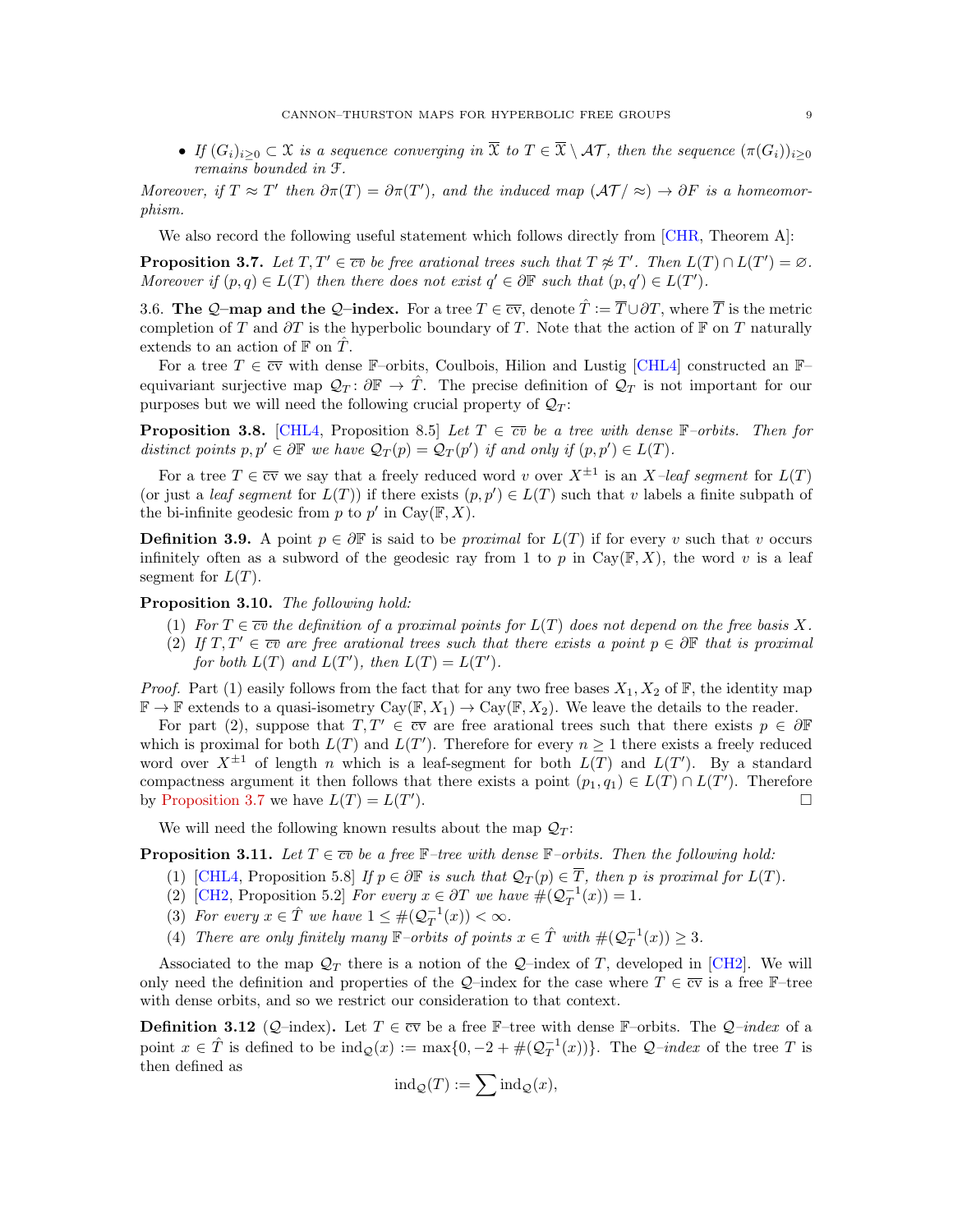where the summation is taken over the set of representatives of  $\mathbb{F}-$ orbits of points x of  $\hat{T}$  with  $\#(Q_T^{-1}(x)) \geq 3.$ 

The main result of [\[CH2\]](#page-24-13) is the following:

<span id="page-9-2"></span>**Theorem 3.13.** [\[CH2,](#page-24-13) Theorem 5.3] Let F be a finite-rank free group with rank(F)  $\geq$  3. Then every free  $\mathbb{F}$ -tree  $T \in \overline{cv}$  with dense  $\mathbb{F}$ -orbits satisfies

$$
ind_{\mathcal{Q}}(T) \leq 2 \operatorname{rank}(\mathbb{F}) - 2.
$$

<span id="page-9-0"></span>3.7. Stable trees of fully irreducibles. For any fully irreducible  $\phi \in \text{Out}(\mathbb{F})$  there is an associated stable tree  $T_{\phi} \in \overline{cv}$  with the property that  $\phi T_{\phi} = \lambda T_{\phi}$  for some  $\lambda > 1$ . The tree  $T_{\phi} \in \overline{cv}$  is uniquely determined by  $\phi$ , up to multiplying the metric by a positive scalar, and the projective class  $[T_{\phi}] \in \overline{X}$ is the unique attracting fixed point for the left action of  $\phi$  on  $\overline{\mathfrak{X}}$ . The tree  $T_{\phi}$  may be explicitly constructed from a train-track representative  $f: G \to G$  of  $\phi^{-1}$ , and the "eigenvalue"  $\lambda$  in the equation  $\phi T_{\phi} = \lambda T_{\phi}$  is the Perron-Frobenius eigenvalue of the transition matrix of f. For any fully irreducible  $\phi \in Out(\mathbb{F})$  the tree  $T_{\phi}$  has dense F-orbits; if in addition  $\phi$  is atoroidal then the action of  $\mathbb F$  on  $T_\phi$  is free.

Suppose now that  $\phi \in \text{Out}(\mathbb{F})$  is an atoroidal fully irreducible element, so that  $\phi T_{\phi} = \lambda T_{\phi}$  for some  $\lambda > 1$ . Then for every representative  $\Phi \in Aut(\mathbb{F})$  of the outer automorphism class  $\phi$  the trees  $\Phi T_{\phi}$  and  $\lambda T_{\phi}$  are F–equivariantly isometric. The metric completions  $\overline{\Phi T_{\phi}}$  and  $\lambda T_{\phi}$  are thus F–equivariantly isometric as well.

Using the definition of  $\overline{\Phi T_{\phi}}$  as an F-tree, it follows that there exists a bijective  $\lambda$ -homothety  $H_{\Phi} : \overline{T_{\phi}} \to \overline{T_{\phi}}$  which *represents*  $\Phi$  in the sense that for every  $x \in \overline{T_{\phi}}$  and every  $w \in \mathbb{F}$  we have

(4) 
$$
H_{\Phi}(wx) = \Phi^{-1}(w)H_{\Phi}(x).
$$

Moreover, there is a unique point  $C(H_{\Phi}) \in \overline{T_{\phi}}$  which is fixed by  $H_{\Phi}$ ; this point is called the *center* of  $H_{\Phi}$ .

It is known that for every representative  $\Phi \in Aut(\mathbb{F})$  of  $\phi$  there exists a unique homothety  $H_{\Phi}$ representing  $\Phi$  in the above sense. Moreover, it is also known that the set of homotheties representing all representatives of  $\phi$  in Aut(F) is exactly the set

<span id="page-9-4"></span>
$$
\{wH_{\Phi_0}|w\in\mathbb{F}\}
$$

where  $\Phi_0$  is some representatives of  $\phi$  in Aut(F). We refer the reader to [\[KL3\]](#page-25-20) for details.

We will need a number of known results relating homotheties  $H_{\Phi}$  to the map  $\mathcal{Q}_{T_{\phi}}$  which are summarized in [Proposition 3.14](#page-9-1) below. Before stating this proposition recall that there is a notion of a *forward rotationless*, or FR, element of  $Out(\mathbb{F})$  which allows one to disregard certain periodicity and permutational phenomena that otherwise complicate the index theory for  $Out(\mathbb{F})$ . The notion of an FR element of  $Out(\mathbb{F})$  was first introduced by Feighn and Handel [\[FH\]](#page-24-15). We refer the reader to Definition 3.2 in [\[CH1\]](#page-24-16) for a precise definition. For our purposes we only need to know that for every fully irreducible  $\phi \in Out(\mathbb{F})$  there exists  $k \geq 1$  such that  $\phi^k$  is FR [\[CH1,](#page-24-16) Proposition 3.3]. Note that in this case  $T_{\phi} = T_{\phi^k}$ ,  $L(T_{\phi}) = L(T_{\phi^k})$  and  $\mathcal{Q}_{T_{\phi}} = \mathcal{Q}_{T_{\phi^k}}$ . Also if  $\phi \in \text{Out}(\mathbb{F})$  is an FR element then  $\phi^m$  is also FR for every  $m \geq 1$ .

### <span id="page-9-1"></span>**Proposition 3.14.** Let  $\phi \in \text{Out}(\mathbb{F})$  be an atoroidal fully irreducible FR element.

- (1) [\[CH1,](#page-24-16) Proposition 3.1] For every representative  $\Phi \in \text{Aut}(\mathbb{F})$  of  $\phi$ , the left action of  $\Phi$  on  $\partial \mathbb{F}$ has finitely many fixed points, each of which is either a local attractor or a local repeller. Moreover, the action of  $\Phi$  on  $\partial \mathbb{F}$  has at least one fixed point which is a local attractor, and at least one fixed point which is a local repeller.
- <span id="page-9-3"></span>(2) [\[CH1,](#page-24-16) Lemma 4.3] Let  $\Phi \in Aut(\mathbb{F})$  be a representative of  $\phi$ , and denote by att $(\Phi)$  the set of all fixed points of  $\Phi$  in  $\partial \mathbb{F}$  that are local attractors. Let  $H_{\Phi}$  be the homothety of  $T_{\phi}$ representing Φ. Then

$$
Q_{T_{\phi}}(att(\Phi)) = C(H_{\Phi})
$$
 and  $Q_{T_{\phi}}^{-1}(C(H_{\Phi})) = att(\Phi)$ .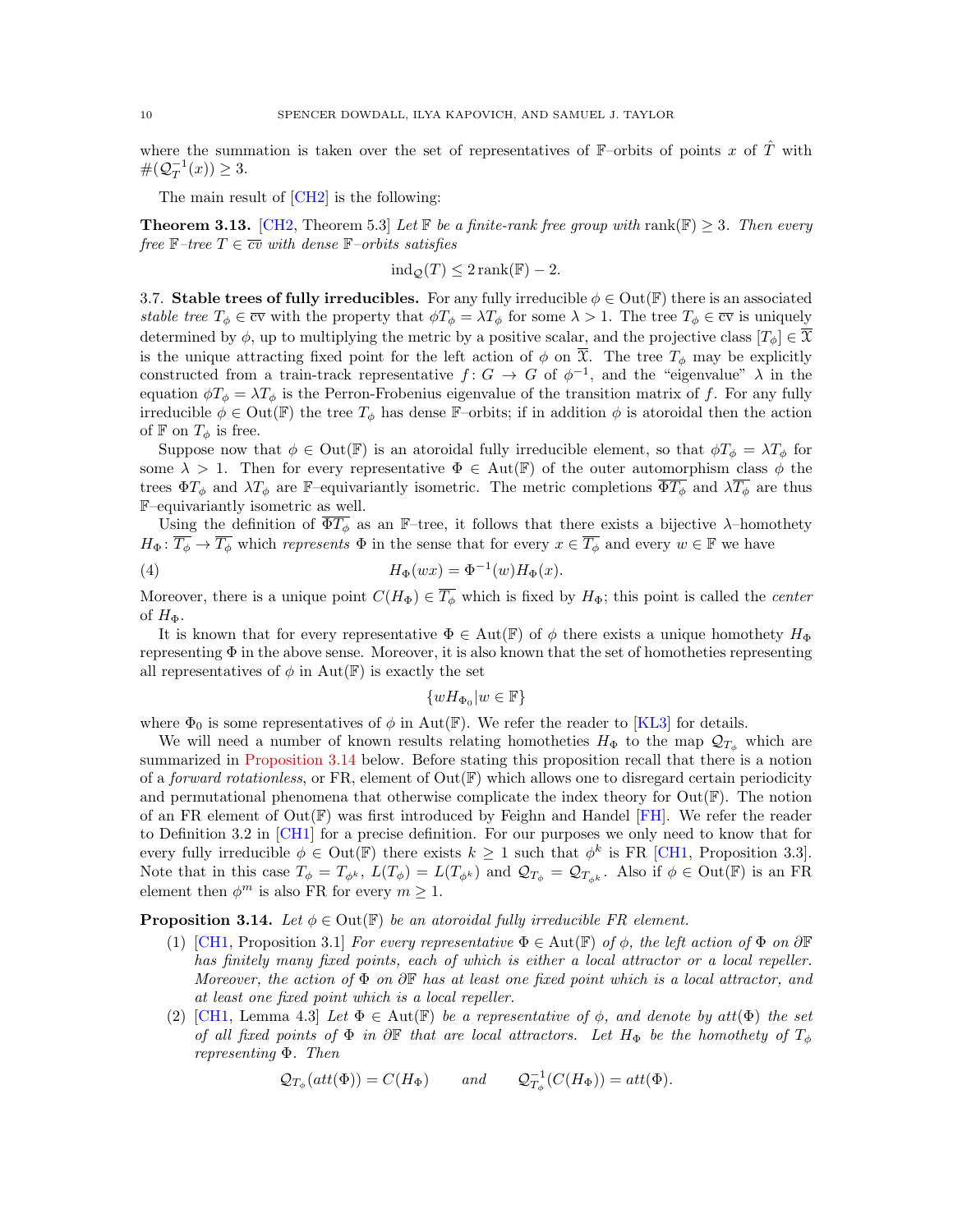**Corollary 3.15.** Let  $\phi \in \text{Out}(\mathbb{F})$  be an atoroidal fully irreducible and let  $\Phi \in \text{Aut}(\mathbb{F})$  be a representative of  $\phi$ . Let  $p \in att(\Phi)$ . Then:

- (1) The point p is proximal for  $L(T_{\phi})$ .
- (2) If  $T \in \overline{cv}$  is a free arational tree such that  $L(T) \neq L(T_{\phi})$  then there does not exist  $p' \in \partial \mathbb{F}$ such that  $(p', p) \in L(T)$ .

*Proof.* [Proposition 3.14](#page-9-1) implies that  $Q_{T_{\phi}}(p) = C(H_{\Phi}) \in T_{\phi}$ . Therefore by part (1) of [Proposi](#page-8-2)[tion 3.11,](#page-8-2) p is proximal for  $L(T_{\phi})$ , as required.

We now prove part (2) of the corollary. Let  $T \in \overline{cv}$  be a free arational tree such that  $L(T) \neq L(T_{\phi})$ . Suppose that there exists  $p \neq p' \in \partial \mathbb{F}$  such that  $(p', p) \in L(T)$ . Since p is proximal for  $L(T_{\phi})$ , there exist X–leaf segments  $v_n$  for  $L(T_\phi)$  with  $|v_n| \to \infty$  as  $n \to \infty$ , such that each  $v_n$  occurs infinitely many times as a subword in the geodesic ray from 1 to p in Cay( $\mathbb{F}, X$ ). Since  $(p', p)$  is a leaf of  $L(T)$ , it follows that each  $v_n$  is also a leaf-segment for  $L(T)$ .

For each  $n \geq 1$  choose a geodesic segment  $\gamma_n = [u_n, w_n]$  in  $Cay(\mathbb{F}, X)$  with label  $v_n$  and passing through the vertex  $1 \in \mathbb{F}$  such that  $d_{\text{Cay}(\mathbb{F},X)}(u_n,1) \to \infty$  and  $d_{\text{Cay}(\mathbb{F},X)}(1,w_n) \to \infty$  as  $n \to \infty$ . After passing to a subsequence, we may assume that the segments  $\gamma_n$  converge to a bi-infinite geodesic from  $u \in \partial \mathbb{F}$  to  $w \in \partial \mathbb{F}$ .

Since  $v_n$  is a leaf-segment for  $L(T_\phi)$  there exists a sequence  $(s_n, s'_n) \in L(T_\phi)$  such that the geodesic from  $s_n$  to  $s'_n$  in Cay( $\mathbb{F}, X$ ) passes through  $\gamma_n$  for every  $n \geq 1$ . Similarly, since  $v_n$  is a leaf-segment for  $L(T)$ , there exists a  $(t_n, t'_n) \in L(T)$  such that the geodesic from  $t_n$  to  $t'_n$  in Cay( $\mathbb{F}, X$ ) passes through  $\gamma_n$  for every  $n \geq 1$ . By construction it then follows that

$$
\lim_{n \to \infty} (s_n, s'_n) = \lim_{n \to \infty} (t_n, t'_n) = (u, w).
$$

Since  $L(T_\phi)$  and  $L(T)$  are closed in  $\partial^2 \mathbb{F}$ , it follows that  $(u, w) \in L(T_\phi) \cap L(T)$ . However, since  $T_\phi$ , T are free arational trees with  $L(T_{\phi}) \neq L(T)$ , this contradicts the conclusion  $L(T_{\phi}) \cap L(T) = \emptyset$  of [Proposition 3.7.](#page-8-1)

#### 4. Hyperbolic extensions of free groups

For the duration of this paper, we assume that F is a finite-rank free group with rank(F)  $\geq$  3. Note that if  $F_2 = F(a, b)$  is free of rank two, then for every  $\phi \in Out(F_2)$  we have  $\phi([g]) = [g^{\pm 1}]$ where  $g = [a, b]$ . For this reason if  $1 \to F_2 \to E \to Q \to 1$  is a short exact sequence with Q and E hyperbolic, then  $|Q| = [E : F_2] < \infty$ . On the other hand, free groups of rank at least 3 admit many interesting word-hyperbolic extensions, as discussed in more detail below.

4.1. Subgroups of  $Out(\mathbb{F})$  and hyperbolic extension of free groups. We now recall a general class of hyperbolic F–extensions constructed in [\[DT1\]](#page-24-0). These hyperbolic extensions are the natural generalization of hyperbolic free-by-cyclic groups with fully irreducible monodromy. For any  $\Gamma \leq$ Out(F) there is an F–extension  $E_{\Gamma}$  obtained from the following diagram:

(5) 
$$
1 \longrightarrow \mathbb{F} \xrightarrow{i} \text{Aut}(\mathbb{F}) \xrightarrow{p} \text{Out}(\mathbb{F}) \longrightarrow 1
$$

$$
\parallel \qquad \qquad \uparrow \qquad \qquad \uparrow
$$

$$
1 \longrightarrow \mathbb{F} \xrightarrow{i} \qquad E_{\Gamma} \xrightarrow{p} \qquad \Gamma \qquad \longrightarrow 1
$$

We say that  $E_{\Gamma} := p^{-1}(\Gamma)$  is the F-extension corresponding to  $\Gamma$ .

Recall that  $\phi \in \text{Out}(\mathbb{F})$  is called *atoroidal* if no positive power of  $\phi$  fixes a conjugacy class of  $\mathbb{F}$ . A key result of Brinkmann [\[Bri\]](#page-24-27) shows that for a cyclic subgroup  $\langle \phi \rangle \leq$  Out(F), the extension  $E_{\langle \phi \rangle}$ is word-hyperbolic if and only if  $\phi$  is atoroidal or finite order. A subgroup  $\Gamma \leq Out(\mathbb{F})$  is said to be *purely atoroidal* if every infinite order element of  $\Gamma$  is atoroidal.

The following theorem gives geometric conditions on a subgroup  $\Gamma \leq Out(\mathbb{F})$  that imply the corresponding extension  $E_{\Gamma}$  is hyperbolic: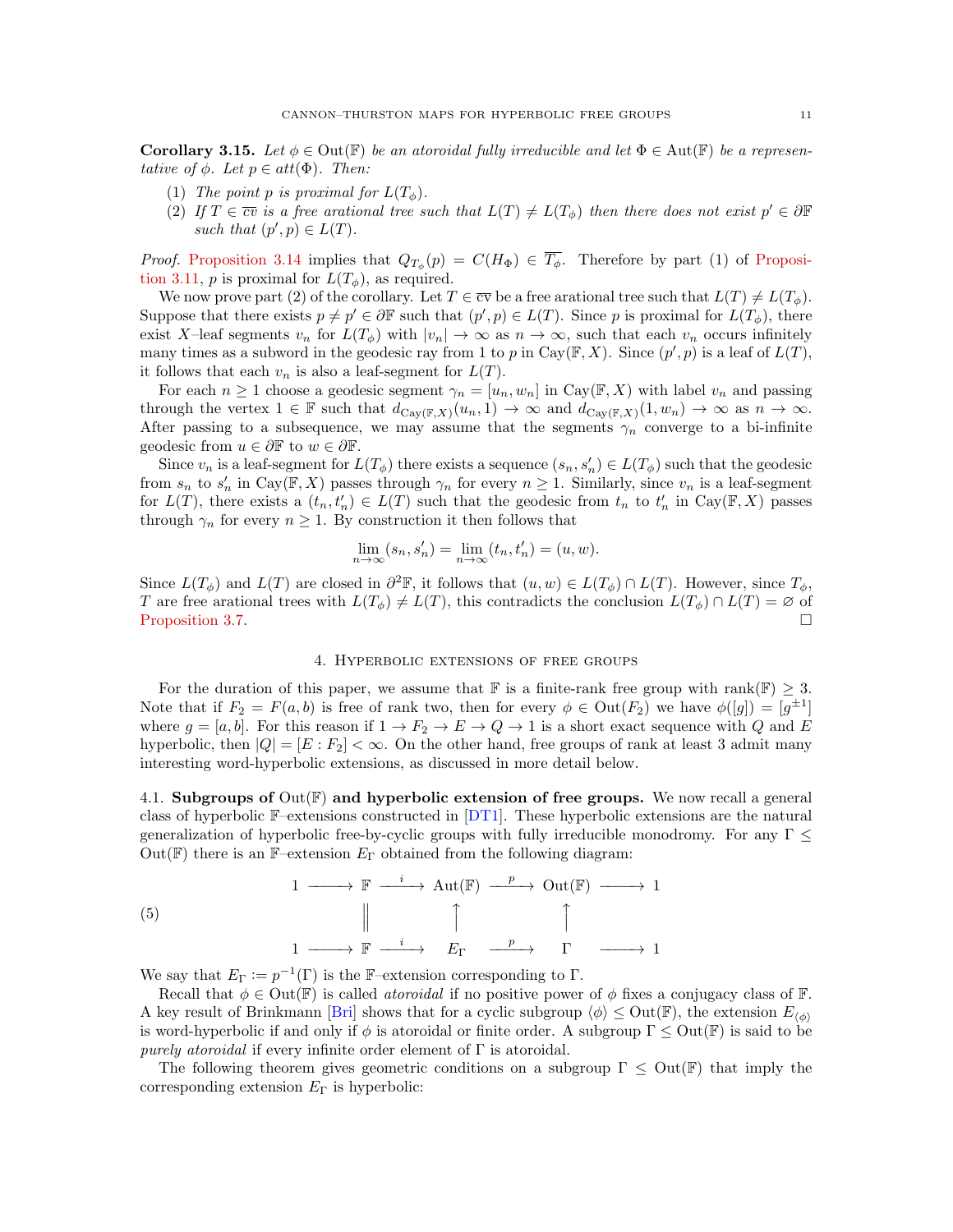<span id="page-11-1"></span>**Theorem 4.1** (Dowdall–Taylor [\[DT1\]](#page-24-0)). Let  $\Gamma \leq$  Out( $\mathbb{F}$ ) be finitely generated. Suppose that  $\Gamma$  is purely atoroidal and that for some  $A \in \mathcal{F}^0$  the orbit map  $\Gamma \to \mathcal{F}$  given by  $g \mapsto gA$  is a quasi-isometric embedding. Then the corresponding extension  $E_{\Gamma}$  is hyperbolic.

Recall that we have called a finitely generated subgroup  $\Gamma \leq Out(\mathbb{F})$  convex cocompact if some orbit map  $\Gamma \to \mathcal{F}$  is a quasi-isometric embedding. Hence, [Theorem 4.1](#page-11-1) implies that if  $\Gamma$  is convex cocompact, then  $E_{\Gamma}$  is hyperbolic if and only if  $\Gamma$  is purely atoroidal. Note that if  $\phi \in Out(\mathbb{F})$  is fully irreducible, then  $\langle \phi \rangle$  is convex cocompact by [Theorem 3.5.](#page-7-0)

**Remark 4.2** (Reformulation in terms of the co-surface graph). In  $DT2$ , the authors reformulate [Theorem 4.1](#page-11-1) in terms of the co-surface graph  $\mathcal{CS}$ . This is the Out(F)–graph defined as follows: vertices are conjugacy classes of primitive elements of F and two conjugacy classes  $\alpha$  and  $\beta$  are joined by an edge whenever there is a once punctured surface S whose fundamental group can be identified with F in such a way that  $\alpha$  and  $\beta$  both represent simple closed curves on S. We note that closely related graphs appear in [\[KL1,](#page-25-16) [MR1,](#page-25-21) [Man\]](#page-25-22); see [\[DT2\]](#page-24-14) for a discussion and further references. In [\[DT1,](#page-24-0) Theorem 9.2], it is shown that if  $\Gamma \leq$  Out(F) admits a quasi-isometric orbit map into CS, then Γ is purely atoroidal and convex cocompact, and hence the corresponding extension  $E_{\Gamma}$  is hyperbolic. In [\[DT2\]](#page-24-14), the converse is proven: A finitely generated subgroup  $\Gamma \leq Out(\mathbb{F})$  admits a quasi-isometric orbit map into the co-surface graph if and only if  $\Gamma$  is purely atoroidal and convex cocompact. The authors in [\[DT2\]](#page-24-14) use this characterization to further study the geometry of the hyperbolic extension  $E_{\Gamma}$ .

4.2. Laminations for hyperbolic extensions. Fix  $\Gamma \leq \text{Out}(\mathbb{F})$  finitely generated such that the corresponding extension

 $1 \longrightarrow \mathbb{F} \longrightarrow E_{\Gamma} \longrightarrow \Gamma \longrightarrow 1$ 

is an exact sequence of hyperbolic groups.

<span id="page-11-0"></span>**Definition 4.3** (Mitra's laminations). Let  $z \in \partial \Gamma$ . Let  $\rho$  be a geodesic ray in  $\Gamma$  from 1 to z, with the vertex sequence  $g_1, g_2, g_3, \ldots, g_n, \ldots$  in  $\Gamma$ .

For  $1 \neq h \in \mathbb{F}$  let  $w_n$  be a cyclically reduced word over  $X^{\pm 1}$  representing the conjugacy class  $[g_n(h)]$  in F. Let  $R_{z,h}$  be the set of all pairs  $(u, u') \in \mathbb{F} \times \mathbb{F}$  such that the freely reduced form v of  $u^{-1}u'$  occurs a subword in a cyclic permutation of  $w_n$  or of  $w_n^{-1}$  for some  $n \geq 1$ . Put

$$
\Lambda_{z,h} = \overline{R_{z,h}} \cap \partial^2 \mathbb{F}
$$

where  $\overline{R_{z,h}}$  is the closure of  $R_{z,h}$  in  $(\mathbb{F}\cup\partial\mathbb{F})\times(\mathbb{F}\cup\partial\mathbb{F})$ . Thus  $\Lambda_{z,h}$  consists of all  $(p_1, p_2) \in \partial^2 \mathbb{F}$  such that there exists a sequence  $(u_i, u'_i) \in \mathbb{F} \times \mathbb{F}$  converging to  $(p_1, p_2)$  in  $(\mathbb{F} \cup \partial \mathbb{F}) \times (\mathbb{F} \cup \partial \mathbb{F})$  as  $i \to \infty$ and such that for every  $i \geq 1$  the freely reduced form  $v_i$  of  $(u_i)^{-1}u'_i$  occurs as a subword in a cyclic permutation of some  $w_{n_i}$  or of  $w_{n_i}^{-1}$  (which, since  $p_1 \neq p_2$ , automatically implies that  $n_i \to \infty$  as  $i \to \infty$ ). Put

$$
\Lambda_z:=\bigcup_{h\in\mathbb{F}\backslash\{1\}}\Lambda_{z,h}.
$$

Finally, define the ending lamination of the extension to be

$$
\Lambda := \bigcup_{z \in \partial \Gamma} \Lambda_z.
$$

<span id="page-11-2"></span>**Remark 4.4.** Thus  $\Lambda_{z,h}$  consists of all  $(p,q) \in \partial^2 \mathbb{F}$  such that for every subword v of the bi-infinite geodesic from p to q in  $\text{Cay}(\mathbb{F}, X)$  there exists  $m \geq 1$  such that v is a subword of a cyclic permutation of  $w_m$  or  $w_m^{-1}$ .

Mitra [\[Mit1,](#page-25-15) Lemma 3.3] shows that the definition of  $\Lambda_z$  does not depend on the choice of a geodesic ray  $(g_n)_n$  from 1 to z in the Cayley graph of Γ. Moreover, the proof of [\[Mit1,](#page-25-15) Lemma 3.3] implies that instead of a geodesic ray one can also use any quasigeodesic sequence from 1 to  $z$  in  $\Gamma$ . [\[Mit1,](#page-25-15) Remark on p. 399] also shows that for every  $z \in \partial \Gamma$  there exists a finite subset  $R \subseteq \mathbb{F} \setminus \{1\}$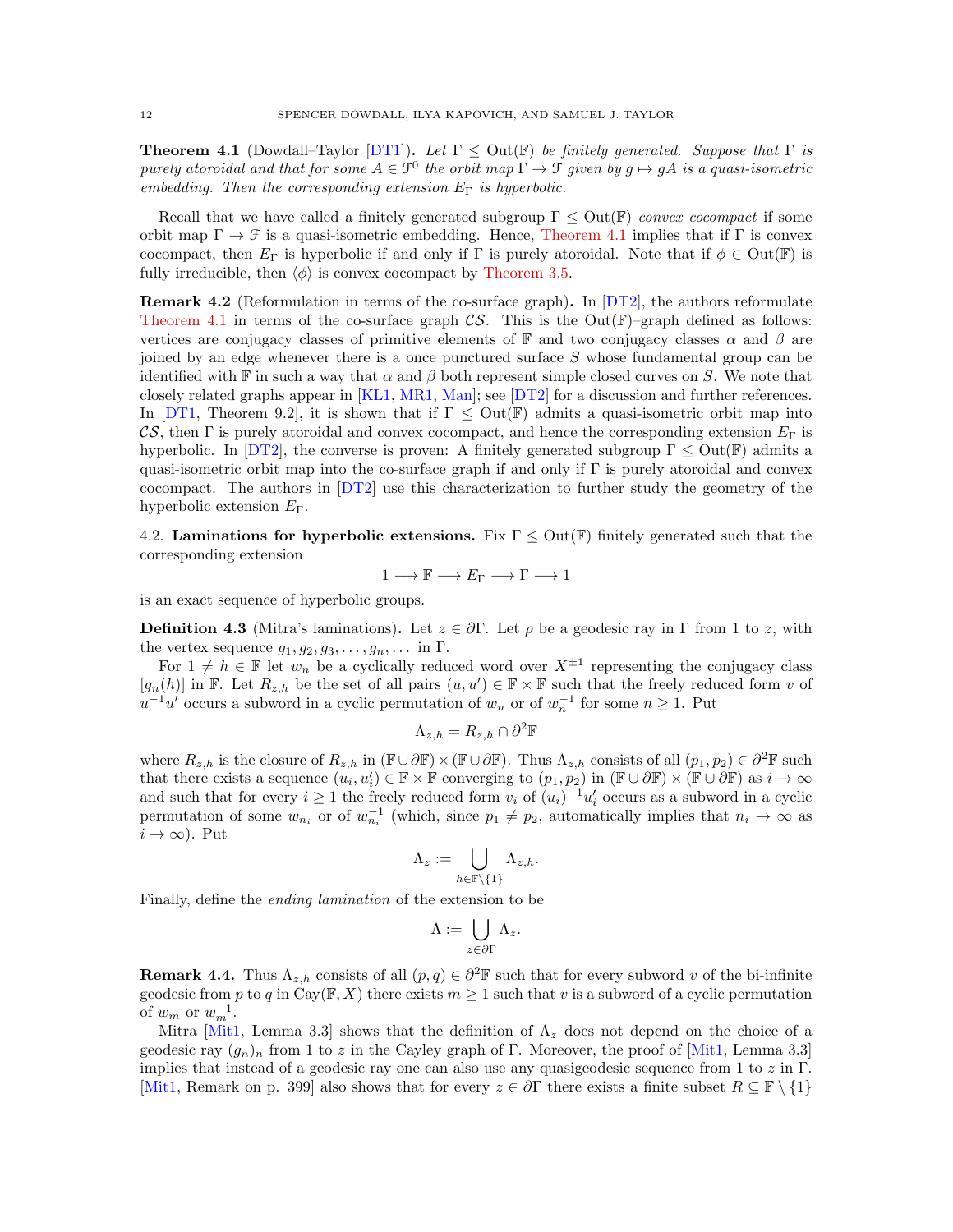such that  $\Lambda_z = \bigcup_{h \in R} \Lambda_{z,h}$ . Since every  $\Lambda_{z,h}$  is an algebraic lamination on F, it follows that  $\Lambda_z$  is also an algebraic lamination on F.

The results of Mitra [\[Mit1\]](#page-25-15) imply that  $\Lambda_{z,h}$  does not depend on the choice of a free basis X of F. Therefore  $\Lambda_z$  and  $\Lambda$  are independent of X as well. In [Lemma 4.5](#page-12-2) below we give an equivalent definition of  $\Lambda_{z,h}$  which does not involve the choice of X; this gives another proof that  $\Lambda_{z,h}$  is independent of X.

Mitra [\[Mit1\]](#page-25-15) in fact defines  $\Lambda_{z,h}$ ,  $\Lambda_z$  and  $\Lambda$  in the context of an arbitrary short exact sequence of word-hyperbolic groups. As it suffices for our purposes, here we have only presented the definitions in the somewhat more transparent setting free group extensions.

Recall that for a collection  $\Omega$  of conjugacy classes of F, we define  $L(\Omega)$  to be the smallest algebraic lamination containing  $L(g)$  for each  $g \in \Omega$ .

<span id="page-12-2"></span>**Lemma 4.5.** For  $z \in \partial \Gamma$ , let  $(g_i)_{i\geq 0}$  be a geodesic ray in  $\Gamma$  such that  $\lim_{i\to\infty} g_i = z \in \partial \Gamma$ . Then for any  $h \in \mathbb{F} \setminus \{1\}$  we have

$$
\Lambda_{z,h} = \bigcap_{k \ge 0} L\big(\{g_i(h) : i \ge k\}\big)
$$

.

*Proof.* Let  $w_n$  be the cyclically reduced form over  $X^{\pm 1}$  of  $g_n(h)$ . Recall that  $\Lambda_{z,h}$  consists of all  $(p, q) \in \partial^2 \mathbb{F}$  such that for every finite subword v of the bi-infinite geodesic in Cay( $\mathbb{F}, X$ ) from p to q there exists  $n \geq 1$  such that v is a subword of a cyclic permutation of  $w_n$  or of  $w_n^{-1}$ .

Put  $L := \bigcap_{k \geq 0} L(\{g_i(h) : i \geq k\})$ . Then L consists of all  $(p, q) \in \partial^2 \mathbb{F}$  such that for every finite subword v of the bi-infinite geodesic in Cay( $\mathbb{F}, X$ ) from p to q and every  $M \geq 1$  there exist  $n \geq M$ and  $m \in \mathbb{Z} \setminus \{0\}$  such that v is a subword of a cyclic permutation of  $w_n^m$ . Hence  $\Lambda_{z,h} \subseteq L$ .

Let  $(p, q) \in L$  be arbitrary. Let v be a finite subword of of the bi-infinite geodesic in  $Cav(\mathbb{F}, X)$ from  $p$  to  $q$ . We will use the following claim to complete the proof:

**Claim.** The cyclically reduced length  $||w_n||$  of  $w_n$  tends to  $\infty$  as  $n \to \infty$ .

Assuming the claim, choose  $M \geq 1$  such that for all  $n \geq M$  we have  $||w_n|| \geq |v|$ . Since  $(p, q) \in L$ , there exist  $n \geq M$  and  $m \in \mathbb{Z} \setminus \{0\}$  such that v is a subword of a cyclic permutation of  $w_n^m$ . The fact that  $||w_n|| \ge |v|$  implies that v is a subword of a cyclic permutation of  $w_n$  or of  $w_n^{-1}$ . Therefore  $(p, q) \in \Lambda_{z,h}$ . Hence  $L \subseteq \Lambda_{z,h}$  and so  $L = \Lambda_{z,h}$ , as required.

We now prove the claim. Note that since  $E_{\Gamma}$  is hyperbolic, each infinite order element of  $\Gamma$  is atoroidal. Hence, if we denote by  $\Gamma_{\alpha}$  the subgroup of  $\Gamma$  consisting of those elements which fix the conjugacy class  $\alpha$ , then  $\Gamma_{\alpha}$  is a torsion subgroup of Out(F) and hence by [\[DT1,](#page-24-0) Lemma 2.13] has  $|\Gamma_{\alpha}| \leq e$  for some  $e \geq 0$  depending only on rank(F). If the claim is false, then there is a  $D \geq 0$ and a infinite subsequence such that  $||g_{n_i}(h)|| \leq D$  for all  $i \geq 0$ . Let C denote the finite number (depending on D and X) of conjugacy classes of  $\mathbb F$  whose cyclically reduced length is at most D. Hence if  $k \geq C(e+2)$ , we may find at least  $e+2$  distinct elements in the list  $g_{n_1}(h), \ldots, g_{n_k}(h)$  that all belong to the same conjugacy class  $\alpha$ . This produces  $e + 1$  distinct elements of Γ which fix the conjugacy class  $\alpha$ . This contradicts our choice of e and completes the proof of the claim.

The main result of Mitra in [\[Mit1\]](#page-25-15) is:

<span id="page-12-0"></span>**Theorem 4.6.** [\[Mit1,](#page-25-15) Theorem 4.11] Suppose that  $1 \to H \to G \to \Gamma \to 1$  is an exact sequence of hyperbolic groups with Cannon–Thurston map  $\partial i : \partial H \to \partial G$ . Then for distinct points p,  $q \in \partial H$ ,  $\partial i(p) = \partial i(q)$  if and only if  $(p, q) \in \Lambda$  if and only if  $(p, q) \in \Lambda_z$  for some  $z \in \partial \Gamma$ .

## 5. Dual laminations at the boundary of Γ

<span id="page-12-3"></span><span id="page-12-1"></span>**Convention 5.1.** For the remainder of this paper, we fix a free group  $\mathbb{F}$  of finite rank at least 3 and a finitely generated, purely atoroidal, convex cocompact subgroup  $\Gamma \leq Out(\mathbb{F})$ . Thus we may choose a cyclic free factor  $x \in \mathcal{F}^0$  so that the orbit map  $\Gamma \to \mathcal{F}$  given by  $g \mapsto gx$  is a quasi-isometric embedding. This orbit map then induces a Γ–equivariant topological embedding  $\kappa: \partial \Gamma \to \partial \mathcal{F}$  and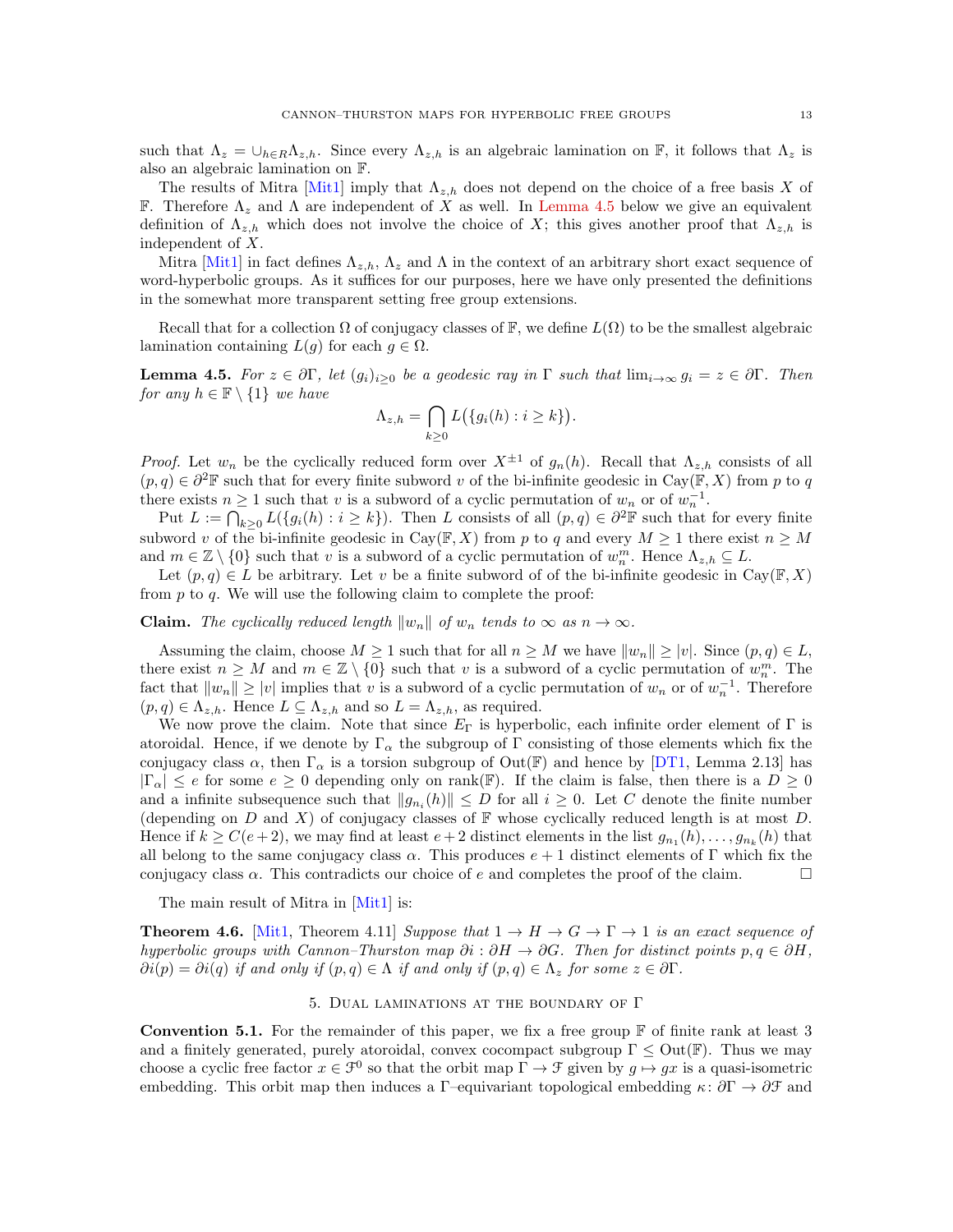we identify  $\partial \Gamma$  with its image in  $\partial \mathcal{F}$ . Hence, each point  $z \in \partial \Gamma$  correspond to equivalence class  $T_z$  of arational trees, each of which has a well-defined dual lamination  $L(T_z)$  [\(Definition 3.2\)](#page-7-1). Furthermore, [Theorem 4.1](#page-11-1) shows that the corresponding extension  $E_{\Gamma}$  is a hyperbolic group. Thus the short exact sequence

$$
1 \longrightarrow \mathbb{F} \longrightarrow E_{\Gamma} \longrightarrow \Gamma \longrightarrow 1
$$

of hyperbolic groups admits a surjective Cannon–Thurston map  $\partial\iota\colon\partial\mathbb{F}\to\partial E_{\Gamma}$  by [Proposition-](#page-4-0)[Definition 2.1,](#page-4-0) and for every  $z \in \partial \Gamma$  there is a corresponding ending lamination  $\Lambda_z$  as defined by Mitra in [Definition 4.3](#page-11-0)

The main result of this section characterizes the laminations  $\{\Lambda_z : z \in \partial \Gamma\}$  appearing in [Theo](#page-12-0)[rem 4.6](#page-12-0) for the extension  $1 \to \mathbb{F} \to E_{\Gamma} \to \Gamma \to 1$ . Recall that we have denoted by  $\partial \pi : \mathcal{AT} \to \partial \mathcal{F}$ the map which associates to each arational tree of  $\overline{cv}$  the corresponding point in the boundary of the factor complex (see [Theorem 3.6\)](#page-7-2).

<span id="page-13-0"></span>**Theorem 5.2.** For each  $z \in \partial \Gamma$ , there is  $T_z \in \overline{cv}$  which is free and arational such that  $z \mapsto \partial \pi(T_z)$ under  $\partial \Gamma \to \partial \mathcal{F}$  with the property that

$$
\Lambda_z = L(T_z).
$$

<span id="page-13-1"></span>Corollary 5.3. Let  $\Gamma \leq$  Out( $\mathbb{F}$ ) be convex cocompact and purely atoroidal. Then the Cannon-Thurston map  $\partial\iota\colon\partial\mathbb{F}\to\partial E_\Gamma$  identifies points  $a,b\in\partial\mathbb{F}$  if and only if there exists  $z\in\partial\Gamma$  such that  $(a, b) \in L(T_z)$ . That is,  $\partial \iota$  factors through the quotient of  $\partial \mathbb{F}$  by the equivalence relation

 $a \sim b \iff (a, b) \in L(T_z)$  for some  $z \in \partial \Gamma$ 

and descends to an  $E_{\Gamma}$ –equivariant homeomorphism  $\partial \mathbb{F}/{\sim} \to \partial E_{\Gamma}$ .

*Proof.* The specified equivalence relation is by definition given by the subset  $\bigcup_{z \in \partial \Gamma} L(T_z) = \Lambda$  of  $\partial^2 \mathbb{F}$ , where the last equality holds by [Theorem 5.2.](#page-13-0) [Theorem 4.6](#page-12-0) asserts that  $\Lambda = \{ (p, q) \in \partial \mathbb{F} \times \partial \mathbb{F} :$  $\partial \iota(p) = \partial \iota(q)$ . Since the Cannon–Thurston map  $\partial \iota : \partial \mathbb{F} \to \partial E_{\Gamma}$  is continuous, it follows that  $\Lambda$ is a closed subset of  $\partial \mathbb{F} \times \partial \mathbb{F}$ . Therefore  $\partial \mathbb{F}/\sim$ , equipped with the quotient topology, is a compact Hausdorff topological space. Moreover, the continuity and surjectivity of  $\partial \iota : \partial \mathbb{F} \to \partial E_{\Gamma}$  now imply that  $\partial\iota$  quotients through to a continuous bijective map  $J: \partial\mathbb{F}/\sim \to \partial E_{\Gamma}$ , which is, by construction, E<sub>Γ</sub>–equivariant. The fact that both  $\partial F/\sim$  and  $\partial F$ <sub>Γ</sub> are compact Hausdorff topological spaces implies that J is a homeomorphism, as required.  $\square$ 

Recall that by a general result of [\[CHL2\]](#page-24-28), for every  $z \in \partial \Gamma$  the map  $\mathcal{Q}_{T_z} : \partial \mathbb{F} \to \hat{T}_z$  quotients through to a F–equivariant homeomorphism  $\partial \mathbb{F}/L(T_z) \to \hat{T}_z$ , where  $\partial \mathbb{F}/L(T_z)$  is given the quotient topology and where  $\hat{T}_z$  is given the "observer's topology". Now a similar argument to the proof of [Corollary 5.3](#page-13-1) implies the following statement (we leave the details to the reader):

**Corollary 5.4.** For each  $z \in \partial \Gamma$  the Cannon–Thurston map  $\partial \iota : \partial \mathbb{F} \to E_{\Gamma}$  factors through  $\mathcal{Q}_z : \partial \mathbb{F} \to E_{\Gamma}$  $\hat{T}_z$  and induces a continuous, surjective  $\mathbb{F}-$ equivariant map  $\hat{T}_z \to \partial E_\Gamma$  (where  $\hat{T}_z$  is equipped with the observer's topology).

We now start working towards the proof of [Theorem 5.2.](#page-13-0) For our next lemma we assume that the reader has some familiarity with folding paths in  $\mathfrak{X}$ ; for example [\[BF2,](#page-24-8) Section 2, 4]. This material is also summarized in [\[DT1,](#page-24-0) Section 2.7] and the reader may find helpful the discussion appearing before Lemma 6.9 of [\[DT1\]](#page-24-0). For a folding path  $G_t$ , we say that a conjugacy class  $\alpha$  is mostly legal at time  $t_0$  if its legal length  $\log(\alpha|G_{t_0})$  is at least half of its total length  $\ell(\alpha|G_{t_0})$ . Of course, if  $\alpha$  is mostly legal at time  $t_0$ , then it is mostly legal for all  $t \geq t_0$ . Also, for any path  $q: I \to \mathfrak{X}$ , we say that q has the  $(\lambda, N_0)$ –flaring property for constants  $\lambda, N_0 \geq 1$  if for any  $t \in I$  and any  $\alpha \in \mathbb{F} \setminus \{1\}$ 

$$
\lambda \cdot \ell(\alpha|q(t)) \le \max\left\{ \ell(\alpha|q(t - N_0)), \ell(\alpha|q(t + N_0)) \right\}
$$

.

<span id="page-13-2"></span>Fix a rose  $R \in \mathfrak{X}$  with a petal labeled by our fixed  $x \in \mathfrak{I}^0$ . Observe that x is contained in the projection  $\pi(R)$  of R to the factor complex  $\mathfrak{F}$ .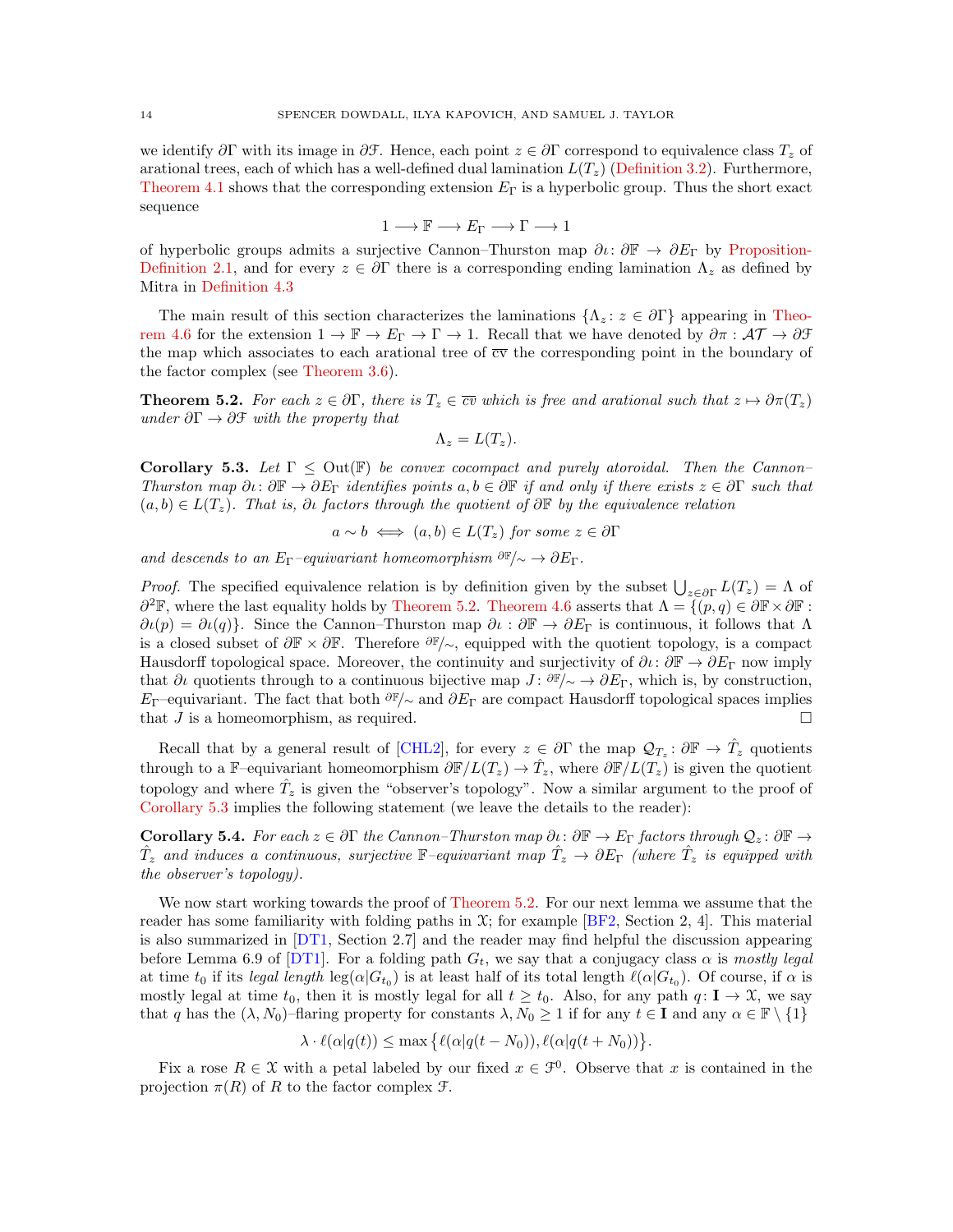**Lemma 5.5** (Everyone's eventually mostly legal). For  $\Gamma \leq$  Out( $\mathbb{F}$ ) as in [Convention 5.1](#page-12-3) and for any  $K \geq 0$  and  $\lambda > 1$ , there exist  $N_0, c \geq 1$  satisfying the following: Suppose that  $\gamma: \mathbf{I} \to \mathcal{X}$  is a unit speed folding path contained in a symmetric K–neighborhood of  $\Gamma \cdot R \subset \mathfrak{X}$ . Then  $\gamma: \mathbf{I} \to \mathfrak{X}$  has the  $(\lambda, N_0)$ –flaring property. Moreover, for any conjugacy class  $\alpha$  whose length along  $\gamma$  is minimized at  $t_{\alpha} \in I$ , we have for all  $t \geq t_{\alpha}$ 

$$
\frac{1}{c} \cdot e^{(t-t_{\alpha})} \ell(\alpha | \gamma(t_{\alpha})) \leq \ell(\alpha | \gamma(t)) \leq e^{(t-t_{\alpha})} \ell(\alpha | \gamma(t_{\alpha})).
$$

*Proof.* That  $\gamma: I \to \mathcal{X}$  has the  $(\lambda, N_0)$ -flaring property is exactly the conclusion of Proposition 6.11 of  $DT1$  (note that the needed " $A_0$ -QCX" hypothesis follows from  $DT1$ , Corollary 6.3]). Also, the upper bound in the statement of the lemma follows immediately from the definition of a unit speed folding path (see [\[BF2,](#page-24-8) Section 4]), so we focus on the lower bound.

For the conjugacy class  $\alpha$ , let  $s_{\alpha}$  be the infimum of times for which  $\alpha$  is mostly legal (if such a time does not exist, set  $s_\alpha$  to be the right endpoint of **I**). We show that  $s_\alpha - t_\alpha \leq C$ , for some constant C not depending on  $\alpha$ . Then [\[DT1,](#page-24-0) Lemma 6.10] (which is an application of [\[BF2,](#page-24-8) Corollary 4.8]) implies that for  $t \geq t_{\alpha}$ 

$$
\ell(\alpha|\gamma(t)) \ge \frac{1}{3} e^{t-s_{\alpha}} \log(\alpha|\gamma(s_{\alpha}))
$$
  
\n
$$
\ge \frac{1}{6} e^{t-s_{\alpha}} \ell(\alpha|\gamma(s_{\alpha}))
$$
  
\n
$$
= \frac{1}{6} e^{t-t_{\alpha}} e^{-(s_{\alpha}-t_{\alpha})} \ell(\alpha|\gamma(s_{\alpha}))
$$
  
\n
$$
\ge \frac{1}{6e^{C}} \cdot e^{t-t_{\alpha}} \ell(\alpha|\gamma(t_{\alpha})),
$$

as needed. Hence, it suffice to prove the uniform bound  $s_{\alpha} - t_{\alpha} \leq C$  over all nontrivial conjugacy classes  $\alpha$ . This will follow from applying the flaring property of the folding path  $\gamma$ ; the idea is that if  $\alpha$  is not mostly legal at some time  $t_0$  then either the length of  $\alpha$  decreases at some definite rate at  $t_0$  (which is impossible if  $t_0 = t_\alpha$ ), or after a bounded amount of time  $\alpha$  becomes mostly legal. The details are slightly technical and our argument relies on the proof of Proposition 6.11 of [\[DT1\]](#page-24-0).

Since the image of  $\gamma$  is contained in the K–neighborhood (with respect to  $d_{\chi}^{\text{sym}}$ ) of  $\Gamma \cdot R$ , there is an  $\epsilon > 0$  depending only on  $R \in \mathfrak{X}$  and  $K \geq 1$  such that  $\gamma(I) \subset \mathfrak{X}_{\geq \epsilon}$ , the  $\epsilon$ -thick part of  $\mathfrak{X}$ . The flaring property then implies that there is a  $M \geq 1$  depending only on  $\lambda$  and  $\epsilon$  such that

<span id="page-14-0"></span>(6) 
$$
12 \leq \ell(\alpha|\gamma(t_0 - N_0)) \leq \frac{1}{\lambda}\ell(\alpha|\gamma(t_0)),
$$

for  $t_0 = t_\alpha + M$ . Hence, it suffices to bound the difference  $s_\alpha - t_0$ . According to the proof of Proposition 6.11 of [\[DT1\]](#page-24-0) either (1)  $\text{lig}(\alpha|\gamma(t_0)) \geq \frac{\ell(\alpha|\gamma(t_0))}{2}$ , or (2)  $\text{lig}(\alpha|\gamma(t_0)) < \frac{\ell(\alpha|\gamma(t_0))}{2}$  and  $\log(\alpha|\gamma(t_0)) > 0$ . Here,  $\log(\alpha|\gamma(t_0))$  is the illegal length of  $\alpha$  as defined in Section 6 of  $[\mathcal{DT}1]$ . (We note that the third case of [\[DT1,](#page-24-0) Proposition 6.11] does not arise since in that case  $\ell(\alpha|\gamma(t_0)) < 6$ .

In case (1), Proposition 6.11 shows that  $\ell(\alpha|\gamma(t_0-N_0)) \geq \lambda \cdot \ell(\alpha|\gamma(t_0))$ , which directly contradicts  $(6)$ . Hence, we conclude that we are in the situation of case (2) of  $[DT1,$  Proposition 6.11], where it is shown that the legal length constitutes a definite fraction of the total length of  $\alpha$  in  $\gamma(t_0)$ . In fact, there it is shown that

$$
\log(\alpha|\gamma(t_0)) \ge \frac{\ell(\alpha|\gamma(t_0)) - 6}{2(1 + \breve{m})} \ge \frac{\ell(\alpha|\gamma(t_0))}{4(1 + \breve{m})},
$$

where  $\tilde{m}$  is a constant depending only on the rank of F. From this it follows easily that  $s_{\alpha} - t_0$  is uniformly bounded (e.g.,  $[DT1,$  Lemmas 6.9–6.10] show that illegal length decays at a definite rate whereas legal length grows at a definite rate). This completes the proof of the lemma.  $\Box$ 

The companion to [Lemma 5.5](#page-13-2) is the following proposition, which states that we can extract folding rays in  $\mathfrak X$  which stay uniformly close to the orbit of Γ, have the required flaring property,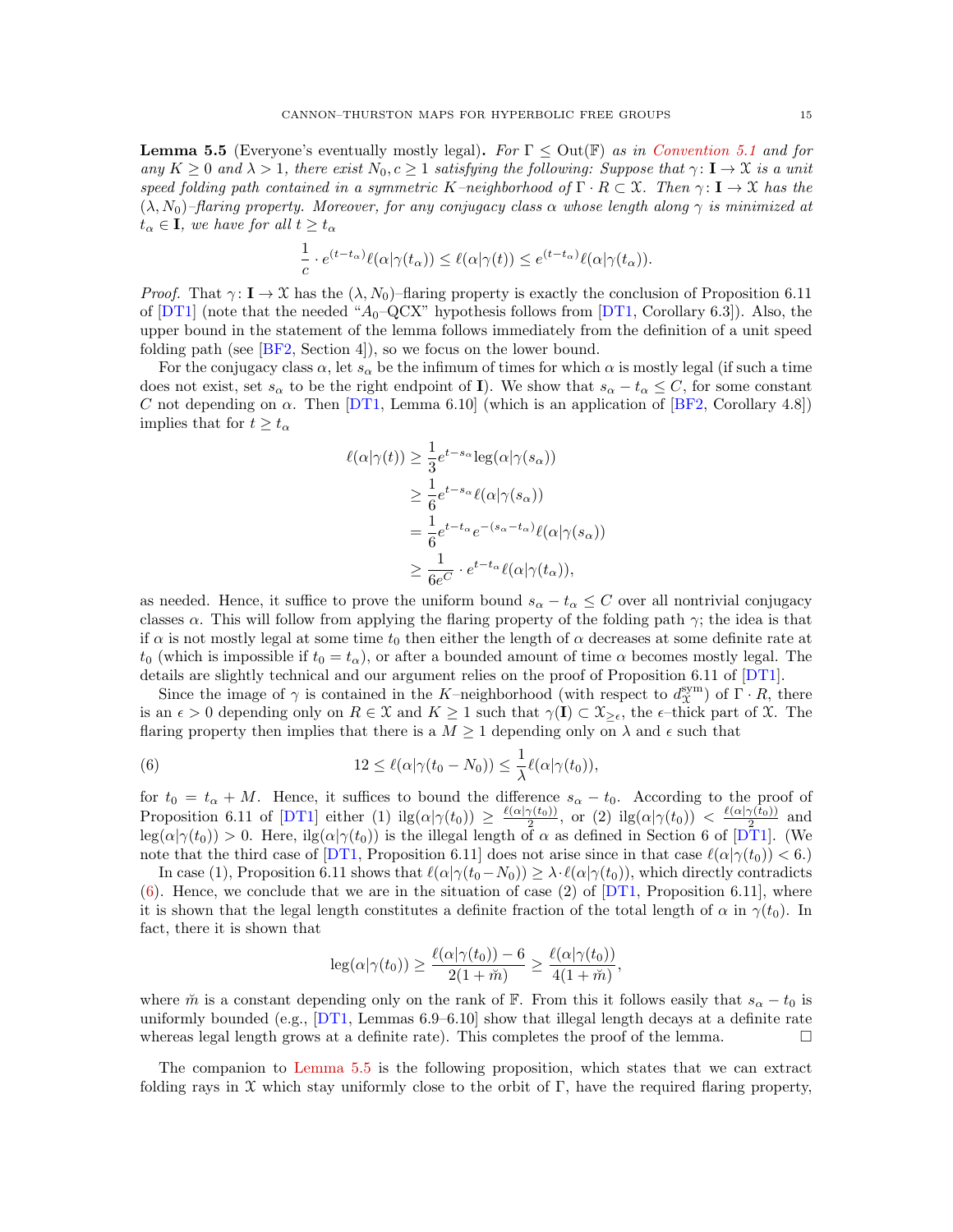and limit to free, arational trees in  $\partial \mathfrak{X}$ . Most of this follows from the main technical work in [\[DT1\]](#page-24-0) on stable quasigeodesics in X. Recall we have fixed  $R \in \mathcal{X}$  with a petal labeled by x.

<span id="page-15-1"></span>**Proposition 5.6** (Folding rays to infinity). For any  $k, \lambda \geq 1$  there are  $M, K \geq 0$  such that if  $(g_i)_{i\geq 0}$ is a k–quasigeodesic ray in Γ, then there is an infinite length folding ray  $\gamma : I \to \mathfrak{X}$  parameterized at unit speed with the following properties:

- (1) The sets  $\gamma(\mathbf{I})$  and  $\{g_i \mathbf{R} : i \geq 0\}$  have symmetric Hausdorff distance at most K.
- (2) The rescaled folding path  $G_t = e^{-t} \cdot \gamma(t) \in \text{cv}$  converges to the arational tree  $T \in \partial \text{cv}$  with the property that  $\lim_{i\to\infty} g_i x = \partial \pi(T)$  in  $\mathfrak{F} \cup \partial \mathfrak{F}$ , where  $\partial \pi(T)$  is the projection of the projective class of T to the boundary of F. Moreover, the action  $\mathbb{F} \cap T$  is free.
- (3) The folding path  $\gamma$  has the  $(\lambda, M)$  flaring property.

*Proof.* By Theorem 5.5 of [\[DT1\]](#page-24-0), the orbit  $\Gamma \cdot R$  is quasiconvex; hence, there is a  $K \geq 0$  depending only on  $k \geq 0$  (and the quasi-isometry constants of the orbit map  $\Gamma \to \mathcal{F}$ ) such that any geodesic of X joining points of  $(g_iR)_{i>0}$  is contained in the symmetric K–neighborhood of the quasigeodesic  $(g_iR)_{i>0}$  (note that  $\Gamma$  is word-hyperbolic and moreover qi-embedded into  $\mathfrak X$  by [\[DT1,](#page-24-0) Lemma 6.4]). Let  $\gamma_i$  be a standard geodesic of X joining  $g_0R$  to  $g_iR$ . Since this collection of geodesics begins at  $g_0R$  and remains in a symmetric K–neighborhood of  $(g_iR)_{i>0}$ , the Arzela–Ascoli theorem implies that (after passing to a subsequence) the  $\gamma_i$  converge uniformly on compact sets to a geodesic ray  $\gamma: I \to X$ , which is also contained in the symmetric K–neighborhood of  $(g_iR)_{i>0}$ . Hence, the geodesic  $\gamma$  is contained in  $\mathfrak{X}_{\geq \epsilon}$  for  $\epsilon$  depending only on K. As in the proof of Lemma 6.11 of [\[BR2\]](#page-24-11), we see that except for some initial portion of  $\gamma$  of uniformly bounded size,  $\gamma$  is a folding path. Hence, up to increasing  $K$  by a bounded amount, this completes the proof of item  $(1)$ .

To prove (2), let  $\xi$  denote the limit of  $(g_ix)_{i\geq 0}$  in  $\partial \mathcal{F}$ . Note that the rescaled folding path  $G_t = e^{-t} \cdot \gamma(t)$  is isometric on edges and hence converges to a tree  $T \in \overline{cv}$  [\[HM\]](#page-24-29). Hence  $\gamma(t)$ converges to the projective class of T in  $\overline{\mathfrak{X}}$  as  $t \to \infty$  and by item (1)

$$
\lim_{t \to \infty} \pi(\gamma(t)) = \lim_{i \to \infty} \pi(g_i R) = \lim_{i \to \infty} g_i x = \xi,
$$

in  $\mathcal{F} \cup \partial \mathcal{F}$ . Hence, the tree T is arational and  $\partial \pi(T) = \xi \in \partial \mathcal{F}$  by [Theorem 3.6.](#page-7-2) To compete the proof of  $(2)$ , it only remains to show that the tree T has a free F–action. This will follow using item (3), which we note follows immediately from Proposition 6.11 of [\[DT1\]](#page-24-0).

To see that  $\mathbb{F} \cap T$  is free, it suffices to show that  $\ell(\alpha) > 0$  for each  $\alpha \in \mathbb{F} \setminus \{1\}$ . Since  $\lim_{t\to\infty} G_t = T$ , we see using (3) and [Lemma 5.5](#page-13-2) that

$$
\ell_T(\alpha) = \lim_{t \to \infty} \ell(\alpha | G_t)
$$
  
= 
$$
\lim_{t \to \infty} e^{-t} \cdot \ell(\alpha | \gamma(t))
$$
  

$$
\geq \lim_{t \to \infty} e^{-t} \cdot \frac{e^{(t - t_{\alpha})}}{c} \ell(\alpha | \gamma(t_{\alpha}))
$$
  
= 
$$
\frac{1}{ce^{t_{\alpha}}} \cdot \ell(\alpha | \gamma(t_{\alpha}))
$$
  
> 0.

This completes the proof.  $\Box$ 

[Proposition 5.6,](#page-15-1) together with the fact that every fully irreducible element of Out( $\mathbb{F}$ ) acts on  $\mathcal F$ as a loxodromic isometry, immediately implies:

<span id="page-15-2"></span>**Corollary 5.7.** Let  $\phi \in \Gamma$  be an element of infinite order. Then for the point  $z = \phi^{\infty} \in \partial \Gamma$  we have  $T_z = T_{\phi}$ . That is, z is mapped under the map  $\partial \Gamma \to \partial \mathcal{F}$  to the  $\approx$ –equivalence class  $[T_{\phi}] \in \partial \mathcal{F}$ , where  $T_{\phi}$  is the stable tree of  $\phi$ .

<span id="page-15-0"></span>Most of the work of [Theorem 5.2](#page-13-0) is done with the following proposition.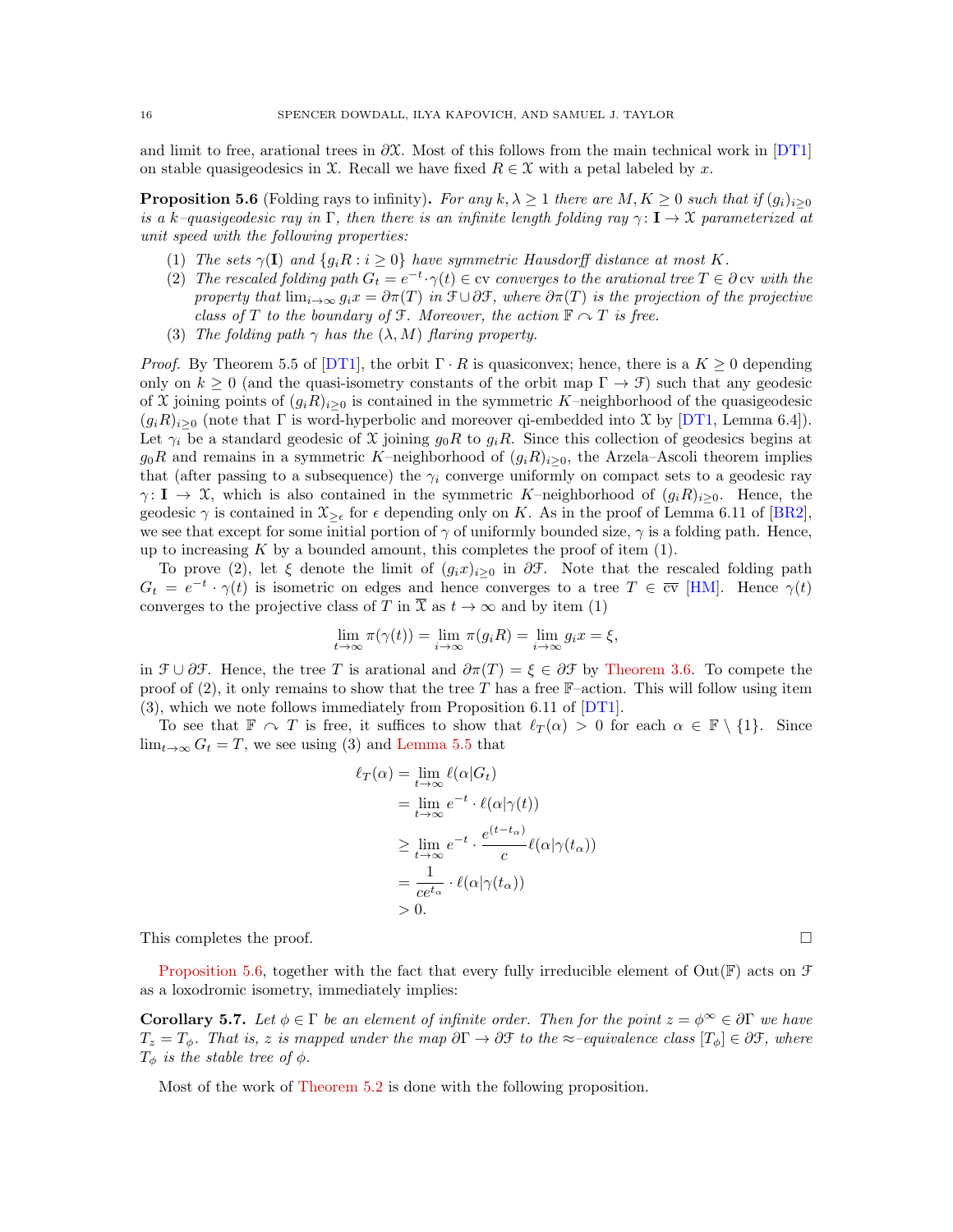**Proposition 5.8.** Let  $(g_i)_{i\geq 0}$  be a quasigeodesic sequence in  $\Gamma$  converging to  $z \in \partial \Gamma$ . Then there is  $a T_z \in \overline{cv}$  such that  $z \mapsto \partial \pi_1(T_z)$  under  $\partial \Gamma \to \partial \mathcal{F}$  with the property that for every  $1 \neq h \in \mathbb{F}$  we have

$$
\lim_{i \to \infty} \ell_{T_z}(g_i h) = 0.
$$

*Proof.* Apply [Proposition 5.6](#page-15-1) with  $\lambda = 2$  to obtain the unit speed folding ray  $\gamma : I \to \mathcal{X}$  and denote by  $G_t = e^{-t} \cdot \gamma(t)$  the rescaled folding path for which the associated folding maps are isometric on edges. Let  $T_z$  be the limit of  $G_t$  in  $\overline{cv}$ . By [Proposition 5.6,](#page-15-1) the image of z under the extension of the orbit map  $\partial \Gamma \to \partial \mathfrak{F}$  is  $\partial \pi(T_z)$ .

As in [Lemma 5.5,](#page-13-2) let  $t_{g_i h}$  denote a time for which  $g_i h$  has its length minimized along  $\gamma(t)$ . Also, for each  $i \geq 0$  let  $t_i$  denote a time for which the symmetric distance between  $\gamma(t)$  and  $g_iR$  is less than K. (Such a time exists by [Proposition 5.6.](#page-15-1)) Hence, by definition of the symmetric distance on  $\mathfrak X$  we have

<span id="page-16-1"></span>(7) 
$$
e^{-K} \leq \frac{\ell(\alpha|\gamma(t_i))}{\ell(\alpha|g_iR)} \leq e^{K},
$$

for each conjugacy class  $\alpha$ . We will need the following claim:

**Claim.** There is a constant  $B \geq 0$  which is independent of  $i \geq 0$  so that

$$
|t_i - t_{g_ih}| \le B.
$$

*Proof of claim.* We will show that  $B$  can be taken to be

$$
\max\left\{2M + M\log_2\frac{e^M e^K \ell(h|R)}{\epsilon}, \log\left(\frac{c \cdot \ell(h|R)}{\epsilon}\right) + K\right\},\right
$$

where the constants  $M, K, c$  are as in [Proposition 5.6.](#page-15-1) To see this, first suppose that  $t_i < t_{g_i h}$ . Let  $D = \left\lfloor \frac{t_{g_i h} - t_i}{M} \right\rfloor$  so that  $DM \leq t_{g_i h} - t_i \leq DM + M$  and consequently

(8) 
$$
\ell(g_i h | \gamma(t_{g_i h} - DM)) \leq e^M \ell(g_i h | \gamma(t_i))
$$

since  $\gamma$  is a directed geodesic. As in [Proposition 5.6](#page-15-1) let  $\epsilon$  be the length of the shortest loop appearing along the folding path  $\gamma$ . Then by definition of  $t_{g_i h}$  we have

<span id="page-16-0"></span>
$$
\ell(g_i h | \gamma(t_{g_i h} - M)) \ge \ell(g_i h | \gamma(t_{g_i h})) \ge \epsilon.
$$

Applying the  $(2, M)$ –flaring condition inductively at times  $t_{q_ih} - M$ ,  $t_{q_ih} - 2M$ , ...,  $t_{q_ih} - DM$ , we find that

$$
\ell(g_i h|\gamma(t_{g_i h} - DM)) \ge 2^{D-1}\ell(g_i h|\gamma(t_{g_i h} - M)) \ge 2^{D-1}\epsilon.
$$

Combining with [Equation \(8\)](#page-16-0) and rearranging gives

$$
\frac{t_{g_ih} - t_i}{M} - 2 \le D - 1 \le \log_2 \frac{e^M \ell(g_i h | \gamma(t_i))}{\epsilon}.
$$

Applying [Equation \(7\)](#page-16-1) and isolating  $t_{gih} - t_i$  now gives the desired bound

$$
t_{g_i h} - t_i \le 2M + M \log_2 \frac{e^M e^K \ell(g_i h | g_i R))}{\epsilon} = 2M + M \log_2 \frac{e^M e^K \ell(h | R)}{\epsilon}.
$$

Now suppose that  $t_{g_i h} \leq t_i$ . Applying [Lemma 5.5](#page-13-2) to the conjugacy class  $\alpha = g_i h$  and using [Equation \(7\)](#page-16-1) then yields

$$
e^K \geq \frac{\ell(g_i h | \gamma(t_i))}{\ell(g_i h | g_i R)}
$$
  
\n
$$
\geq \frac{\ell(g_i h | \gamma(t_{g_i h}))}{c \cdot \ell(h | R)} e^{(t_i - t_{g_i h})}
$$
  
\n
$$
\geq \frac{\epsilon}{c \cdot \ell(h | R)} e^{(t_i - t_{g_i h})}.
$$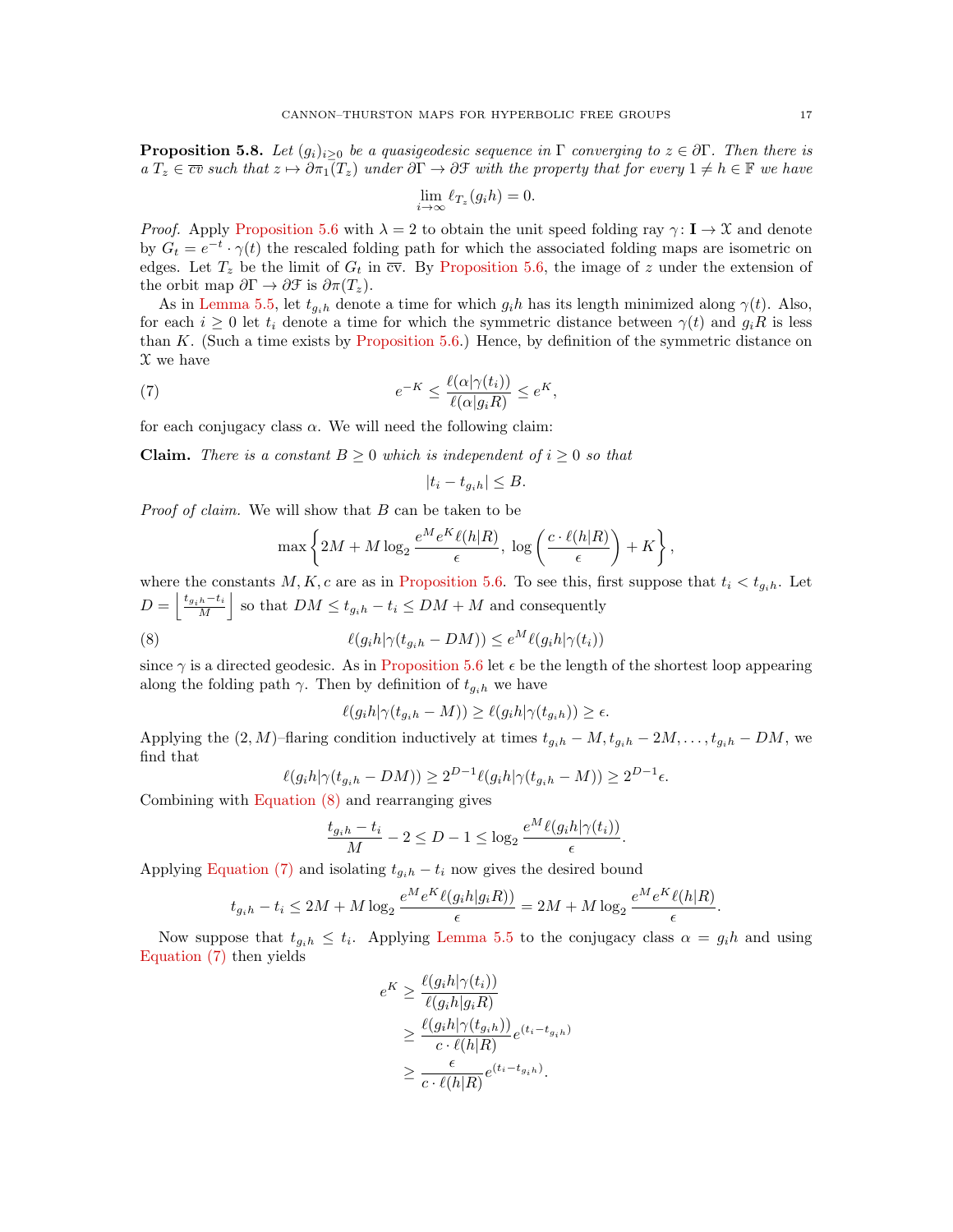One final rearrangement then gives the claimed bound

<span id="page-17-0"></span>
$$
t_i - t_{g_i h} \le K + \log \frac{c \cdot \ell(h|R)}{\epsilon}
$$

We next observe that  $t_i \to \infty$  as  $i \to \infty$ . To see this, recall that the orbit map  $g \mapsto gR$  gives a quasi-isometric embedding  $\Gamma \to \mathfrak{X}$  (see, e.g., [\[DT1,](#page-24-0) Lemma 6.4]). Since  $(g_i)_{i>0}$  is a geodesic in  $\Gamma$ , this implies  $d_{\mathfrak{X}}(g_0R, g_iR) \to \infty$  as  $i \to \infty$ . Therefore

(9) 
$$
t_i = d_{\mathcal{X}}(\gamma(0), \gamma(t_i)) \ge d_{\mathcal{X}}(g_0 R, g_i R) - 2K \to \infty
$$

as  $i \to \infty$ , as claimed.

Finally, we can now compute

$$
\lim_{i \to \infty} \ell_T(g_i h) = \lim_{i \to \infty} \lim_{t \to \infty} \ell(g_i h | G_t)
$$
\n
$$
= \lim_{i \to \infty} \lim_{t \to \infty} e^{-t} \cdot \ell(g_i h | \gamma(t))
$$
\n
$$
\leq \lim_{i \to \infty} \lim_{t \to \infty} e^{-t} (e^{(t - t_{g_i h})} \ell(g_i h | \gamma(t_{g_i h}))
$$
\n
$$
= \lim_{i \to \infty} e^{-t_{g_i h}} \cdot \ell(g_i h | \gamma(t_{g_i h}))
$$
\n
$$
\leq \lim_{i \to \infty} e^{2B} e^{-t_i} \cdot \ell(g_i h | \gamma(t_i))
$$
\n
$$
= \lim_{i \to \infty} e^{2B + K} e^{-t_i} \cdot \ell(g_i h | g_i R)
$$
\n
$$
= e^{2B + K} \ell(h | R) \cdot \lim_{i \to \infty} e^{-t_i}
$$
\n
$$
= 0
$$
\n
$$
(Equation (9)).
$$

This completes the proof of the proposition.  $\Box$ 

**Remark 5.9** (Unique ergodicity of  $T<sub>z</sub>$ ). Although we will not need this fact, we note that Namazi-Pettet–Reynolds have recently shown that under the assumption that the orbit map  $\Gamma \to \mathcal{F}$  is a quasi-isometric embedding, each equivalence class of trees appearing the image of  $\partial \Gamma$  in  $\partial \mathcal{F}$  is uniquely ergodic [\[NPR\]](#page-25-23). (See [\[NPR\]](#page-25-23) and the references therein for a discussion of the various notions of unique ergodicity.) In particular, in the statement of [Proposition 5.8](#page-15-0) (and therefore [Theorem 5.2\)](#page-13-0), the tree  $T_z$  is unique up to rescaling.

We can now conclude the proof of [Theorem 5.2.](#page-13-0)

*Proof of [Theorem 5.2.](#page-13-0)* Choose a free basis X of F. Let  $z \in \partial \Gamma$  and let  $(g_n)_{n=1}^{\infty}$  be a geodesic ray from 1 to  $z$  in the Cayley graph of  $\Gamma$ .

Let  $(p, q) \in \Lambda_z$  be an arbitrary leaf of  $\Lambda_z$ . Then there is  $1 \neq h \in \mathbb{F}$  such that  $(p, q) \in \Lambda_{z,h}$ . For every  $n \geq 1$  let  $w_n$  be the cyclically reduced form of  $g_n(h)$  over  $X^{\pm 1}$ . Let  $\gamma$  be the bi-infinite geodesic from p to q in Cay( $\mathbb{F}, X$ ). Let v be the label of some finite subsegment of  $\gamma$ . By [Remark 4.4,](#page-11-2) there exists an infinite sequence  $n_i \to \infty$  such that for all  $i \geq 1$  v is a subword of a cyclic permutation of  $w_{n_i}^{\pm 1}$ . By [Proposition 5.8,](#page-15-0) we see that  $\lim_{i\to\infty} \ell_{T_z}(w_{n_i}) = 0$ . Thus for every  $\epsilon > 0$  there exists a cyclically reduced word w over  $X^{\pm 1}$  with  $\ell_{T_z}(w) \leq \epsilon$  such that v is a subword of w. Since v was the label of an arbitrary subsegment of the geodesic from  $p$  to  $q$ , by [Remark 3.3](#page-7-3) it follows that  $(p, q) \in L(T_z)$ . As  $(p, q) \in \Lambda_z$  was arbitrary, we conclude that  $\Lambda_z \subset L(T_z)$ .

Since the orbit map  $\Gamma \to \mathcal{F}$  is a quasi-isometric embedding, this orbit map extends to a  $\Gamma$ equivariant injective continuous map  $\partial \Gamma \to \partial \mathcal{F}$ . Thus for any distinct  $z_1, z_2 \in \partial \Gamma$  we have  $T_{z_1} \not\approx T_{z_2}$ and therefore, by [Proposition 3.7,](#page-8-1) there do not exist  $p, q, q' \in \partial \mathbb{F}$  such that  $(p, q) \in L(T_{z_1})$  and  $(p,q') \in L(T_{z_2})$ . Since  $\Lambda = \cup_{z \in \partial \Gamma} \Lambda_z$  is diagonally closed by [Theorem 4.6,](#page-12-0) it now follows that for every  $z \in \partial \Gamma$  the lamination  $\Lambda_z$  is diagonally closed.

Let  $z \in \partial \Gamma$  be arbitrary. [Proposition 3.8](#page-8-3) implies that  $L(T_z)$  is diagonally closed. Since  $T_z$  is free and arational, [\[CHR,](#page-24-26) Theorem A] (see also [\[BR2,](#page-24-11) Proposition 4.2]) implies that  $L(T_z)$  possesses a unique minimal sublimation and that  $L(T_z)$  is obtained from this minimal sublamination by adding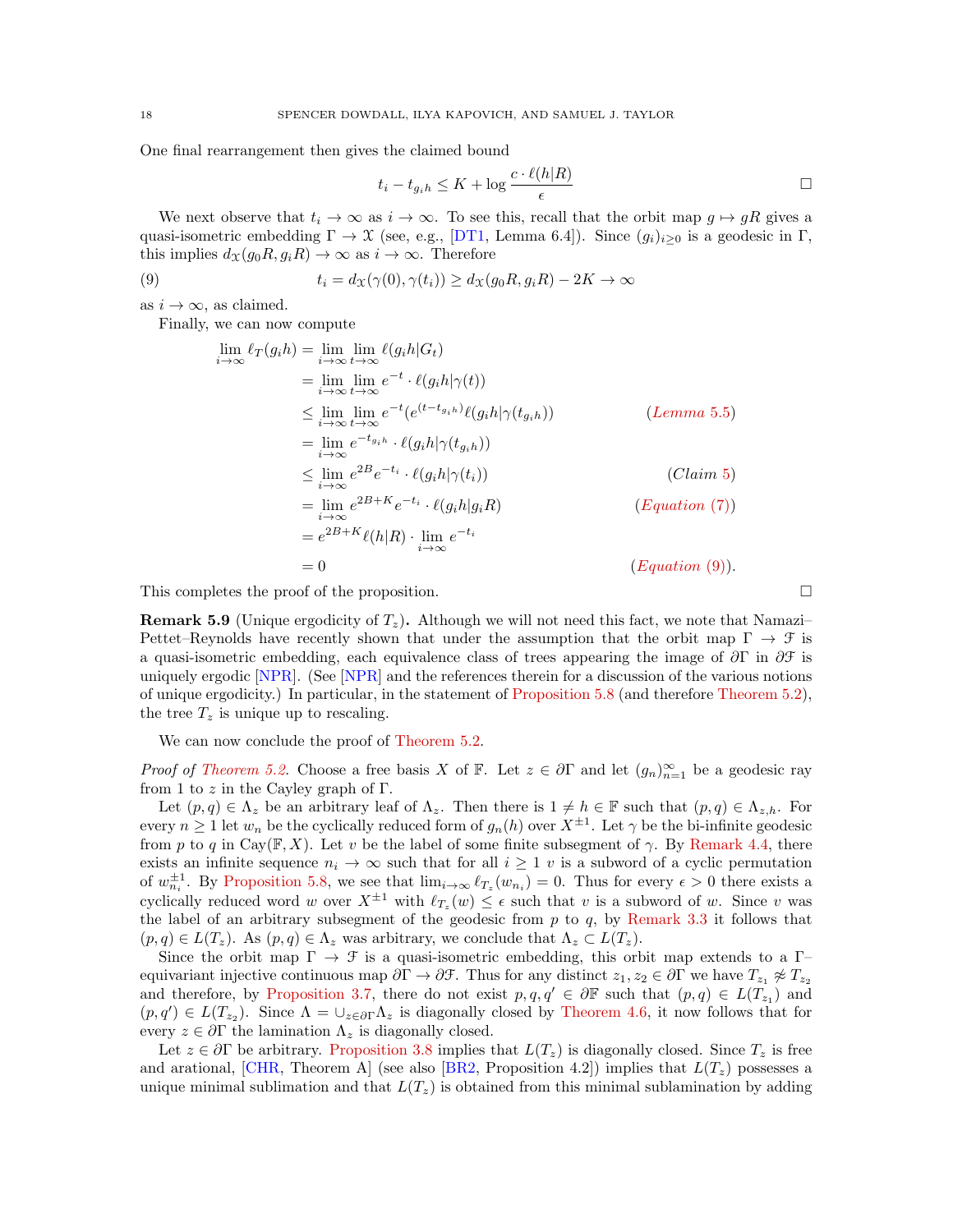diagonal leaves. Therefore the only diagonally closed sublamination of  $L(T_z)$  is  $L(T_z)$  itself. We have already established that  $\Lambda_z \subseteq L(T_z)$ . Since  $\Lambda_z$  is an algebraic lamination on F (see [Remark 4.4\)](#page-11-2) and since  $\Lambda_z$  is diagonally closed, it follows that  $\Lambda_z = L(T_z)$ , as required.

#### 6. Fibers of the Cannon–Thurston map

Recall (c.f. [Convention 5.1\)](#page-12-3) that we have fixed a convex cocompact subgroup  $\Gamma \leq Out(\mathbb{F})$  for which the extension group  $E_{\Gamma}$  is hyperbolic. The short exact sequence  $1 \to \mathbb{F} \to E_{\Gamma} \to \Gamma \to 1$  thus gives rise to a surjective Cannon–Thurston map denoted  $\partial\iota\colon\partial\mathbb{F}\to\partial E_{\Gamma}$ . We write deg(y) for the cardinality  $\#((\partial t)^{-1}(y))$  of the fiber over  $y \in \partial E_{\Gamma}$  and call this the *degree* of y. In this section we use [Theorem 5.2](#page-13-0) to describe the fibers of the Cannon–Thurston map. The key technical observation is the following.

<span id="page-18-1"></span>**Lemma 6.1.** Suppose  $y \in \partial E_\Gamma$  has  $\deg(y) \geq 2$ . Then there is a unique point  $z \in \partial \Gamma$  and a point  $c \in T_z$  so that  $(\partial \iota)^{-1}(y) = \mathcal{Q}_{T_z}^{-1}(c)$ . Moreover, for any  $p \in (\partial \iota)^{-1}(y)$  we have that p is proximal for  $L(T_z)$  and that

$$
(\partial \iota)^{-1}(y) = \mathcal{Q}_{T_z}^{-1}(c) = \{p\} \cup \{q \in \partial \mathbb{F} \mid (p, q) \in L(T_z)\}.
$$

*Proof.* Recall that since the orbit map  $\Gamma \to \mathcal{F}$  is a quasi-isometric embedding and since  $\Gamma$  and  $\mathcal{F}$  are Gromov-hyperbolic, we have a Γ–equivariant topological embedding  $\kappa: \partial \Gamma \to \partial F$ . Thus to every  $z \in \partial \Gamma$  we have an associated point  $\kappa(z) \in \partial \mathcal{F}$  which is represented by an equivalence class of an arational tree  $T_z \in \overline{cv}$ . Moreover, by [Theorem 5.2,](#page-13-0) for every  $z \in \partial \Gamma$  the action of  $\mathbb{F}$  on  $T_z$  is free and  $\Lambda_z = L(T_z)$ . Note that since  $\kappa$  is injective, [Proposition 3.7](#page-8-1) implies that for every  $p \in \partial \mathbb{F}$  there is at most one point  $z \in \partial \Gamma$  for which  $L(T_z)$  contains a leaf of the form  $(p, q)$ .

Suppose now that  $deg(y) = m \geq 2$ , so that  $(\partial \iota)^{-1}(y) = \{p_1, \ldots, p_m\} \subseteq \partial \mathbb{F}$  consists of  $m \geq 2$ distinct points. By [Theorem 4.6](#page-12-0) and [Theorem 5.2,](#page-13-0) we find that for each pair  $1 \leq i < j \leq m$  there is some  $z_{ij} \in \partial \Gamma$  so that  $(p_i, p_j) \in \Lambda_{z_{ij}} = L(T_{z_{ij}})$ . The above observation (regarding [Proposition 3.7](#page-8-1)) and the injectivity of  $\kappa$ ) shows there is in fact a unique such  $z \in \partial \Gamma$ ; hence we have  $(p_i, p_j) \in L(T_z)$ for all  $1 \leq i < j \leq m$ . This proves that for each  $1 \leq i \leq m$  the fiber  $(\partial \iota)^{-1}(y)$  has the claimed form

$$
(\partial \iota)^{-1}(y) = \{p_i\} \cup \{q \in \partial \mathbb{F} \mid (p_i, q) \in L(T_z)\}.
$$

Moreover, since  $p_1, \ldots, p_m$  are all endpoints of leafs of  $L(T_z)$ , it is now immediate from [Definition 3.9](#page-8-0) that each point of  $(\partial t)^{-1}(y)$  is proximal for  $L(T_z)$ . Finally, by [Proposition 3.8](#page-8-3) there is a point  $c \in \hat{T}_z$ such that  $\mathcal{Q}_{T_z}^{-1}(c) = \{p_1, \ldots, p_m\} = (\partial \iota)^{-1}(y)$ . This concludes the proof of the lemma.

<span id="page-18-2"></span>**Definition 6.2** (Γ–essential points). A point  $y \in \partial E_\Gamma$  is said to be  $\Gamma$ –essential if there exists  $z \in \partial \Gamma$ such that  $\partial \iota(x) = y$  for some  $x \in \partial \mathbb{F}$  proximal for  $L(T_z)$  (see [Definition 3.9\)](#page-8-0). In this case, there is a unique such point  $z \in \partial \Gamma$ , which we denote  $\zeta(y) := z$ .

[Propositions 3.7](#page-8-1) and [3.10](#page-8-4) show that a point  $x \in \partial \mathbb{F}$  can be proximal for  $L(T_z)$  for at most one point  $z \in \partial \Gamma$ . Thus  $\zeta(y)$  is clearly uniquely determined for any Γ–essential point with deg $(y) = 1$ . This together with [Lemma 6.1](#page-18-1) shows that [Definition 6.2](#page-18-2) is justified in asserting that  $\zeta(y)$  is uniquely determined. We also note that every  $y \in \partial E_{\Gamma}$  with  $\deg(y) \geq 2$  is Γ–essential by [Lemma 6.1.](#page-18-1)

6.1. Bounding the size of fibers of the Cannon–Thurston map. Using [Lemma 6.1,](#page-18-1) the  $Q$ – index theory for very small R–trees now easily gives a uniform bound on the cardinality of any fiber of the Cannon–Thurston map  $\partial \iota : \partial \mathbb{F} \to \partial E_{\Gamma}$ .

<span id="page-18-0"></span>**Theorem 6.3.** Let  $\Gamma \leq Out(\mathbb{F})$  be purely atoroidal and convex cocompact, where  $\mathbb{F}$  is a free group of finite rank at least 3, and let  $\partial\iota: \partial\mathbb{F} \to \partial E_\Gamma$  denote the Cannon–Thurston map for the hyperbolic F-extension  $E_{\Gamma}$ . Then for every  $y \in \partial E_{\Gamma}$ , the degree  $\deg(y) = \#((\partial \iota)^{-1}(y))$  of the fiber over y satisfies

$$
1 \le \deg(y) \le 2 \operatorname{rank}(\mathbb{F}).
$$

In particular, the fibers Cannon–Thurston map are all finite and of uniformly bounded size.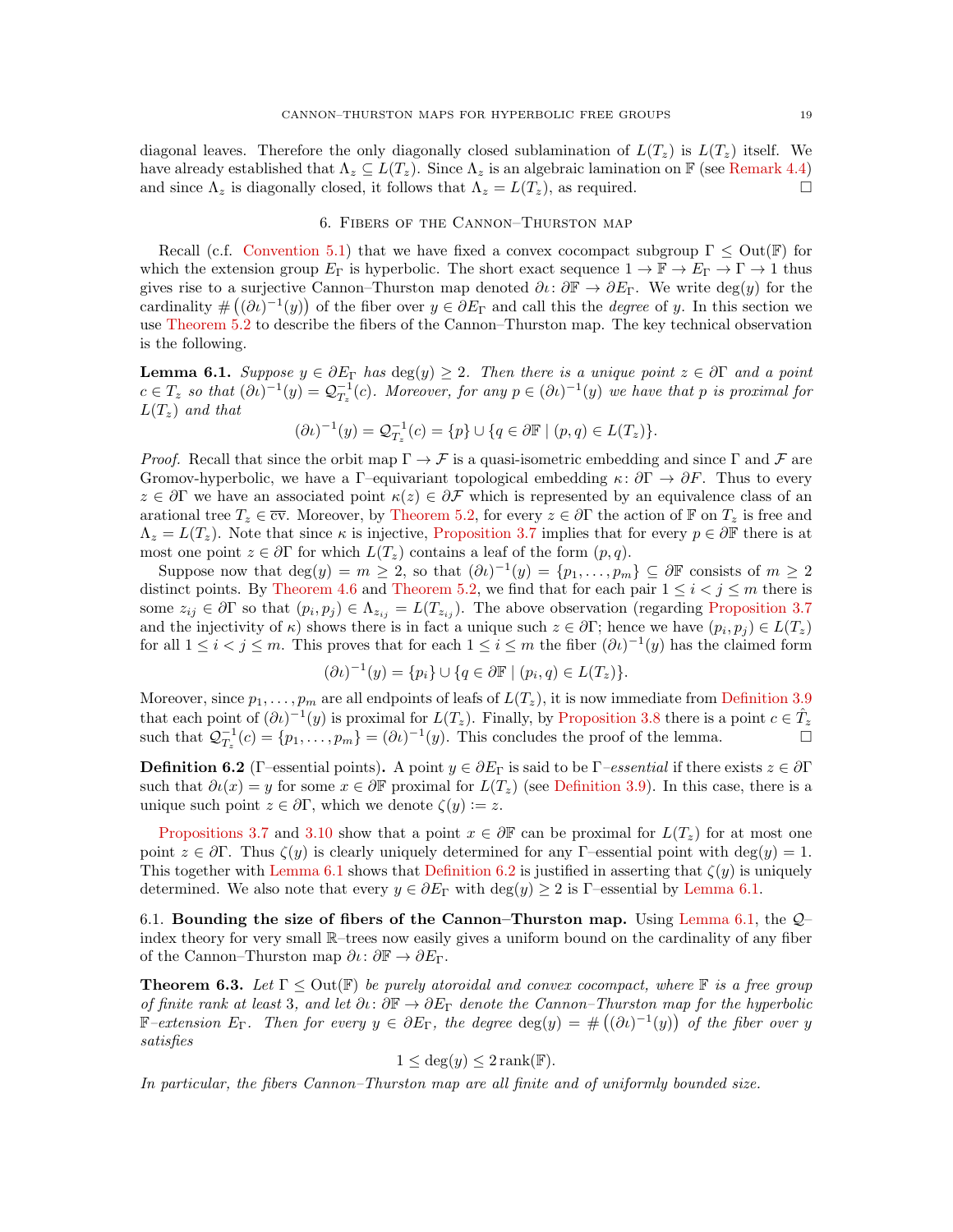*Proof.* Fix any point  $y \in \partial E_{\Gamma}$ . Since the Cannon–Thurston map is surjective, we clearly have  $(\partial \iota)^{-1}(y) \neq \emptyset$ . Thus deg $(y) \geq 1$ . If deg $(y) = 1$  there is nothing to prove, so assume deg $(y) =$  $m \geq 2$ . By [Lemma 6.1,](#page-18-1) there exists a free arational tree  $T_z \in \overline{cv}$  and a point  $c \in \hat{T}_z$  so that  $(\partial t)^{-1}(y) = \mathcal{Q}_{T_z}^{-1}(c)$ . [Theorem 3.13](#page-9-2) then gives

$$
m - 2 = ind_{\mathcal{Q}}(c) \leq ind_{\mathcal{Q}}(T_z) \leq 2 \operatorname{rank}(\mathbb{F}) - 2.
$$

6.2. Rational points and the Cannon–Thurston map. A point in the boundary  $\partial G$  of a wordhyperbolic group G is said to be *rational* if it is equal to the limit  $g^{\infty} := \lim_{n \to \infty} g^n$  in  $G \cup \partial G$  for some infinite order element  $g \in G$ . A point in ∂G is *irrational* if it is not rational. Our next result analyzes the fibers of the Cannon–Thurston map  $\partial\iota$  over rational points of  $\partial\mathbb{F}$  and  $\partial E_{\Gamma}$ .

<span id="page-19-0"></span>**Theorem 6.4.** Suppose that  $1 \to \mathbb{F} \to E_\Gamma \to \Gamma \to 1$  is a hyperbolic extension with  $\Gamma \leq \text{Out}(\mathbb{F})$ convex cocompact. Consider a rational point  $g^{\infty} \in \partial E_{\Gamma}$ , where  $g \in E_{\Gamma}$  has infinite order.

- (1) Suppose that  $g^k$  is equal to  $w \in \mathbb{F} \triangleleft E_\Gamma$  for some  $k \geq 1$  (i.e., g projects to a finite order element of  $\Gamma$ ). Then  $(\partial t)^{-1}(g^{\infty}) = \{w^{\infty}\}\subset \partial \mathbb{F}$  and so  $\deg(g^{\infty}) = 1$ .
- (2) Suppose that g projects to an infinite-order element  $\phi \in \Gamma$ . Then there exists  $k \geq 1$  such that the automorphism  $\Psi \in \text{Aut}(\mathbb{F})$  given by  $\Psi(w) = g^k w g^{-k}$  is forward rotationless (in the sense of [\[FH,](#page-24-15) [CH1\]](#page-24-16)) and its set att $(\Psi)$  of attracting fixed points in  $\partial \mathbb{F}$  is exactly att $(\Psi)$  =  $(\partial \iota)^{-1}(g^{\infty})$ . Moreover,  $g^{\infty}$  is  $\Gamma$ -essential and  $\zeta(g^{\infty}) = \phi^{\infty}$ .

*Proof.* First suppose  $g^k = w \in \mathbb{F}$  for some  $k \geq 1$ . By continuity and F-equivariance of the Cannon-Thurston map, it is immediate that  $\partial\iota$  sends  $w^{\infty} \in \partial\mathbb{F}$  to  $g^{\infty} \in \partial E_{\Gamma}$  (note that  $(g^k)^{\infty} = g^{\infty}$  in  $\partial E_{\Gamma}$ ). Thus  $\{w^{\infty}\}\subset(\partial\iota)^{-1}(g^{\infty})$ . Since for every  $z\in\partial\Gamma$ ,  $T_z$  is a free arational tree, there do not exist  $z \in \partial \Gamma$  and  $p \in \partial \mathbb{F}$  such that  $(p, w^{\infty}) \in L(T_z)$ . Therefore [Theorem 4.6](#page-12-0) and [Theorem 5.2](#page-13-0) imply that  $(\partial \iota)^{-1}(g^{\infty}) \subset \{w^{\infty}\}\$ and part (1) is verified.

Now suppose that g projects to an infinite order element  $\phi \in \Gamma$ . As explained in [Section 3.7,](#page-9-0) we may choose  $k \geq 1$  so that the automorphism  $\Psi \in Aut(\mathbb{F})$  given by  $w \mapsto g^kwg^{-k}$  is forward rotationless. Let  $p \in att(\Psi)$  be a locally attracting fixed point for the left action of  $\Psi$  on  $\partial \mathbb{F}$ . By [Corollary 3.15,](#page-9-3) p is a proximal point for  $L(T_{\phi})$ , and [Corollary 5.7](#page-15-2) moreover shows that  $T_{\phi} = T_z$  for the point  $z := \phi^{\infty} \in \partial \Gamma$ .

Recall that by [Proposition 2.2](#page-4-1) the map  $\partial\iota\colon\partial\mathbb{F}\to\partial E_\Gamma$  is  $E_\Gamma$ -equivariant, and that  $g^k$  acts on  $\partial \mathbb{F}$  by  $\Psi$ , that is  $g^k q = \Psi(q)$  for every  $q \in \partial \mathbb{F}$ . Since  $p = g^k p$  is a local attractor for  $\Psi$ , the  $E_{\Gamma}$ equivariance and continuity of  $\partial\iota$  ensure that  $\partial\iota(p) = g^k \partial\iota(p)$  is a local attractor for the action of  $g^k$  on  $\partial E_\Gamma$ . Since g is an element of infinite order in a word-hyperbolic group  $E_\Gamma$ ,  $g^\infty$  is the unique local attractor for the action of g on  $\partial E_{\Gamma}$ . Thus we may conclude that in fact  $\partial \iota(p) = g^{\infty}$ . This proves that  $att(\Psi) \subseteq (\partial \iota)^{-1}(g^{\infty})$ . Since p is proximal for  $L(T_z)$ , we also see that  $g^{\infty}$  is  $\Gamma$ -essential and that  $\zeta(q^{\infty}) = z = \phi^{\infty}$ , as claimed.

Now, if  $\deg(g^{\infty}) = 1$ , it follows that  $\#att(\Psi) \leq 1$  so that  $att(\Psi) = \{p\} = (\partial \iota)^{-1}(g^{\infty})$ , as required. On the other hand, if deg( $g^{\infty}$ ) ≥ 2, then [Lemma 6.1](#page-18-1) provides a point  $c \in T_{\phi}$  so that  $att(\Psi) \subset (\partial \iota)^{-1}(g^{\infty}) = \mathcal{Q}_{T_{\phi}}^{-1}(c)$ . Part (2) of [Proposition 3.14](#page-9-1) then ensures that  $(\partial \iota)^{-1}(g^{\infty}) = att(\Psi)$ . Thus claim (2) is verified.  $\square$ 

Kapovich and Lustig showed [\[KL5\]](#page-25-0) that for the Cannon–Thurston map  $\partial \mathbb{F} \to \partial E_{\phi}$  associated to a cyclic group generated by an atoroidal fully irreducible  $\phi \in Out(\mathbb{F})$ , every point  $y \in \partial E_{\phi}$ with deg(y) ≥ 3 is rational and has the form  $y = g^{\infty}$  for some  $g \in E_{\langle \phi \rangle} - \mathbb{F}$ . (Note that here  $\partial \langle \phi \rangle$ consists of two points  $\phi^{\pm \infty}$ , both of which are rational.) Here we show that this result need not hold in the general setting of convex cocompact subgroups. Rather, we find that the Cannon–Thurston map, via the assignment  $y \mapsto \zeta(y)$  for Γ–essential points, detects the following relationship between rationality/irrationality in  $\partial E_{\Gamma}$  and  $\partial \Gamma$ .

<span id="page-19-1"></span>**Theorem 6.5.** Suppose that  $1 \to \mathbb{F} \to E_{\Gamma} \to \Gamma \to 1$  is a hyperbolic extension with  $\Gamma \leq Out(\mathbb{F})$ convex cocompact. Then the following hold:

(1) If  $y \in \partial E_\Gamma$  has  $\deg(y) \geq 3$  and  $\zeta(y) \in \partial \Gamma$  is rational, then y is rational.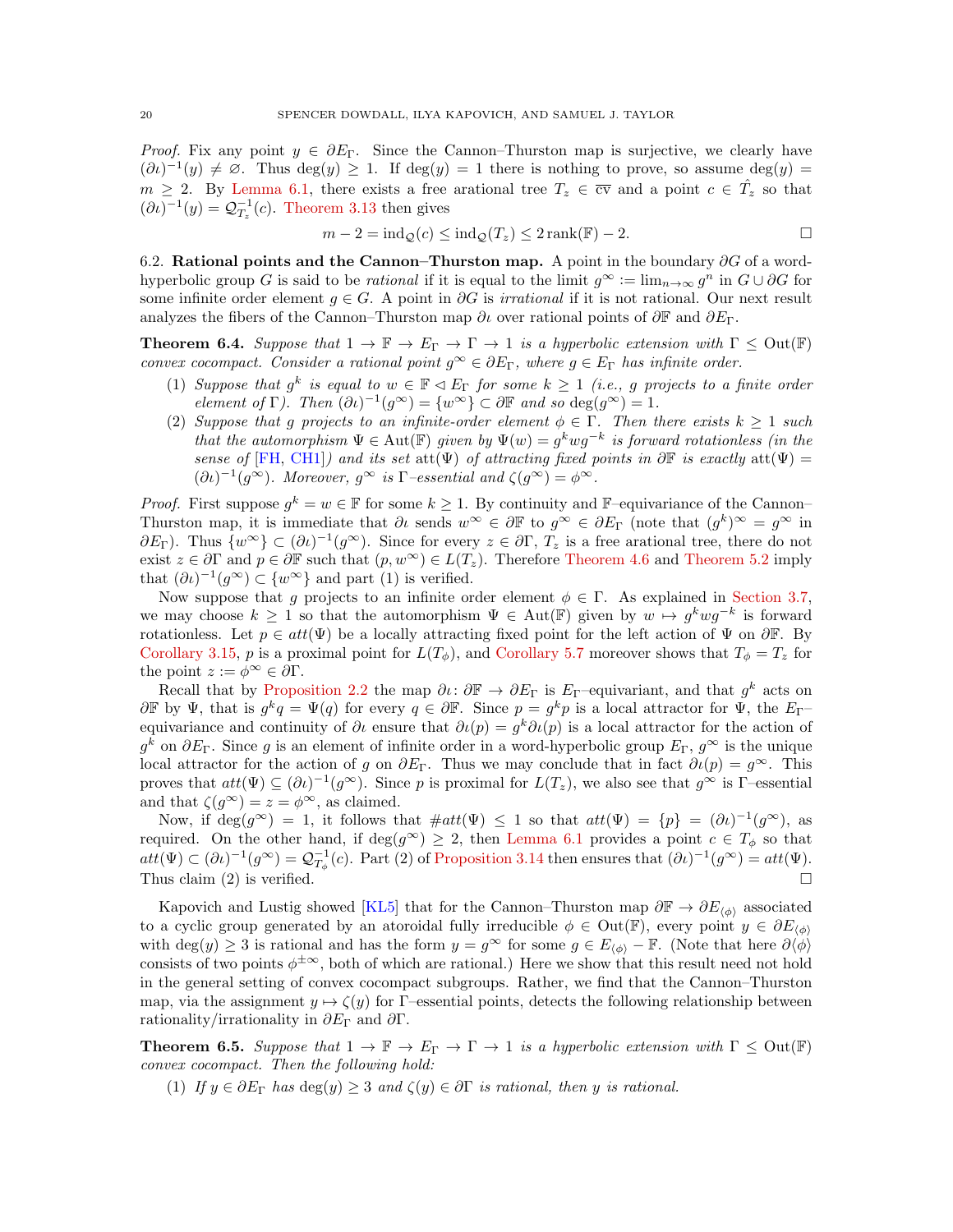(2) If  $y \in \partial E_\Gamma$  has  $\deg(y) \geq 2$  and  $\zeta(y) \in \partial \Gamma$  is irrational, then y is irrational.

Our argument for part (1) of the above theorem is similar to the proof of part (3) of Theorem 5.5 in [\[KL5\]](#page-25-0). The proof is included here for completeness.

Proof. Suppose first that  $y \in \partial E_\Gamma$  is such that  $\deg(y) \geq 3$  and  $\zeta(y) \in \partial \Gamma$  is rational. Thus  $\zeta(y) = \phi^\infty$ for some atoroidal fully irreducible  $\phi \in \Gamma$ . Then  $(\partial \iota)^{-1}(y) = \mathcal{Q}_{T_{\phi}}^{-1}(x)$  for some  $x \in \overline{T_{\phi}}$ . Let  $k \geq 1$ be such that  $\psi = \phi^k$  is FR. Note that  $T_{\phi} = T_{\psi}$ . Choose some homothety H of  $\overline{T}_{\phi}$ . [Equation \(4\)](#page-9-4) in [Section 3.7](#page-9-0) implies that H acts on F–orbits of points of  $\overline{T}_{\phi}$ . Since there are only finitely many F-orbits of points of  $\overline{T}_{\phi}$  with  $\mathcal{Q}_{T_{\phi}}$ -preimage of cardinality  $\geq 3$  [\(Proposition 3.11\)](#page-8-2), some positive power of H preserves every such orbit and, in particular, preserves the orbit of x. Thus, after replacing k by kt for some integer  $t \geq 1$ , we may assume that  $Hx = wx$  for some  $w \in \mathbb{F}$ . Then  $w^{-1}Hx = x$ . The homothety  $H_1 = w^{-1}H$  represents some  $\Psi \in \text{Aut}(\mathbb{F})$  whose outer automorphism class is  $\psi$ . Moreover, x is the center of the homothety  $H_1$ . Therefore by [Proposition 3.14](#page-9-1) it follows that  $\mathcal{Q}_{T_{\phi}}^{-1}(x) = att(\Psi)$ . Thus  $(\partial \iota)^{-1}(y) = att(\Psi)$ .

Choose  $g \in E_{\Gamma}$  so that the automorphism  $h \mapsto ghg^{-1}$  of F is exactly  $\Psi$ . Note that g projects to  $\psi \in \Gamma$  and thus g has infinite order in  $E_{\Gamma}$ . Let  $p \in att(\Psi)$ . We have  $p = \Psi(p) = gp$  and  $\partial \iota(p) = y$ . By E<sub>Γ</sub>–equivariance of  $\partial \iota$  it follows that  $gy = y$ . Since g is an element of infinite order in a word-hyperbolic group  $E_{\Gamma}$ , it follows that  $y = g^{\pm \infty}$  is rational. This proves claim (1).

Next suppose that  $deg(y) \geq 2$  and that  $\zeta(y)$  is irrational. Assuming, on the contrary, that y is rational, we have  $y = g^{\infty}$  for some non-torsion element  $g \in E_{\Gamma}$ . Since  $\deg(y) \geq 2$ , [Theorem 6.4](#page-19-0) (1) implies that g projects to an element of infinite order  $\phi$  of Γ. But then  $\zeta(y) = \phi^{\infty}$  is rational by [Theorem 6.4](#page-19-0) (2), contradicting the assumption that  $\zeta(y)$  was irrational. Therefore y is indeed rational and claim (2) holds.  $\square$ 

6.3. Conical limit points. Recall that every non-elementary subgroup of a word-hyperbolic group G acts as a convergence group on the Gromov boundary  $\partial G$ . If a group H acts as a convergence group on a compact metrizable space Z, a point  $z \in Z$  is called a *conical limit point* for the action of H on Z if there exist an infinite sequence  $h_n$  of distinct elements of H and a pair of distinct points  $z_-, z_+ \in Z$  such that  $\lim_{n\to\infty} h_n z = z_+$  and that  $(h_n|_{Z\setminus\{z\}})_n$  converges uniformly on compact subsets to the constant map  $c_{z-}$ :  $Z \setminus \{z\} \to Z$  sending  $Z \setminus \{z\}$  to  $z_-\$ . It is also known that if  $H \leq G$ is a non-elementary subgroup of a word-hyperbolic group G, then  $z \in \partial G$  is a conical limit point for the action of H on  $\partial G$  if and only if there exists an infinite sequence of distinct elements  $h_n \in H$ such that all  $h_n$  lie in a bounded Hausdorff neighborhood of a geodesic ray from 1 to z in the Cayley graph of G. We refer the reader to [\[JKLO\]](#page-24-6) for more details and background regarding conical limit points.

<span id="page-20-0"></span>**Theorem 6.6.** Let  $\Gamma \leq$  Out( $\mathbb{F}$ ) be purely atoroidal and convex cocompact. If  $y \in \partial E_{\Gamma}$  is  $\Gamma$ -essential, then y is not a conical limit point for the action of F on  $\partial E_{\Gamma}$ . In particular, if  $\deg(y) \geq 2$  or if  $y = g^{\infty}$  for some  $g \in E_{\Gamma}$  projecting to an infinite-order element of  $\Gamma$ , then y is not a conical limit point for the action of F.

*Proof.* Choose a free basis X of F. Suppose that  $y \in \partial E_\Gamma$  is Γ–essential, and let  $z = \zeta(y) \in \partial \Gamma$  so that  $y = \partial \iota(p)$  for some  $p \in \partial \mathbb{F}$  proximal to  $L(T_z) = \Lambda_z$ . Then every freely reduced word over  $X^{\pm 1}$ which occurs infinitely many times in the geodesic ray from 1 to p in  $Cay(\mathbb{F}, X)$  is a leaf-segment for  $L(T_z) = \Lambda_z$ . Therefore [\[JKLO,](#page-24-6) Theorem B] implies that  $y = \partial \iota(p)$  is not a conical limit point for the action of F on  $\partial E_{\Gamma}$ , as claimed. The remaining assertions now follow from [Lemma 6.1](#page-18-1) and [Theorem 6.4.](#page-19-0)  $\Box$ 

### 7. DISCONTINUITY OF  $z \in \partial \Gamma \mapsto \Lambda_z \in \mathcal{L}(\mathbb{F})$

<span id="page-20-1"></span>In this section, we answer a question of Mahan Mitra using our hyperbolic extension  $E_{\Gamma}$ . As stipulated in [Convention 5.1,](#page-12-3) our fixed finitely generated subgroup  $\Gamma \leq Out(\mathbb{F})$  has a quasi-isometric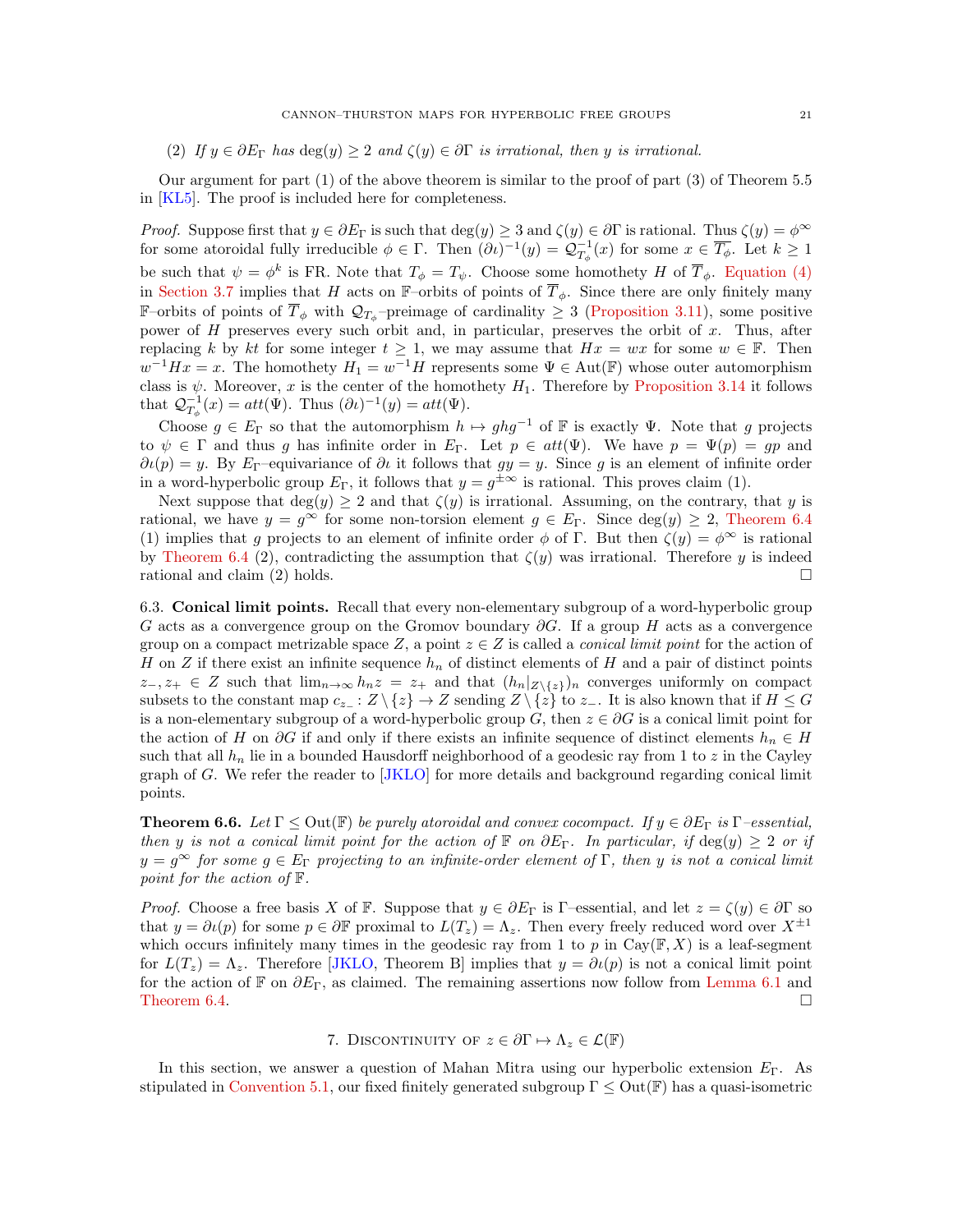orbit map into the free factor complex and gives rise to an exact sequence of word-hyperbolic groups

$$
1 \longrightarrow \mathbb{F} \longrightarrow E_{\Gamma} \longrightarrow \Gamma \longrightarrow 1.
$$

Thus each point  $z \in \partial \Gamma$  has an associated ending lamination  $\Lambda_z$  [\(Definition 4.3\)](#page-11-0) and we consider the map  $F: \partial \Gamma \to \mathcal{L}(\mathbb{F})$  defined by  $F(z) = \Lambda_z$ . Here  $\mathcal{L}(\mathbb{F})$  is the set of laminations equipped with the Chabauty topology [\(Definition 3.1\)](#page-5-0). In his work on Cannon–Thurston maps for normal subgroups of hyperbolic groups, Mitra asked whether this map  $F$  is continuous. We answer this question by producing an explicit example for which  $F: \partial \Gamma \to \mathcal{L}(\mathbb{F})$  is not continuous. This is done in [Example 7.5.](#page-22-0)

Before turning to this example, we establish a "subconvergence" property for the map  $F: \partial \Gamma \to$  $\mathcal{L}(\mathbb{F})$ . This is the strongest positive result that one can give about continuity with respect to the Chabauty topology on  $\mathcal{L}(\mathbb{F})$ . Recall that for a lamination  $L \in \mathcal{L}(\mathbb{F})$  the notation  $L'$  denotes the set of accumulation points of  $L$ , in the usual topological sense.

<span id="page-21-0"></span>**Proposition 7.1.** Let  $\Gamma \leq$  Out( $\mathbb{F}$ ) be purely atoroidal and convex cocompact, and let  $\Lambda_z \in \mathcal{L}(\mathbb{F})$ denote the ending lamination associated to  $z \in \partial \Gamma$ . Then for any sequence  $z_i$  in  $\partial \Gamma$  converging to z and any subsequence limit L of the corresponding sequence  $\Lambda_{z_i}$  in  $\mathcal{L}(\mathbb{F})$ , we have

$$
\Lambda'_z \subset L \subset \Lambda_z.
$$

Before proving [Proposition 7.1,](#page-21-0) we first recall a characterization of convergence in the Chabauty topology. Let X be a locally compact metric space and let  $C(X)$  be the space of closed subsets of X equipped with the Chabauty topology. Recall that  $C(X)$  is compact. The following lemma is well known; see [\[CME\]](#page-24-18).

<span id="page-21-1"></span>**Lemma 7.2** (Chabauty convergence). For a locally compact metric space X, a sequence  $C_i$  converges to  $C$  in  $C(X)$  if and only if the following conditions are satisfied:

- (1) For each  $x_{i_k} \in C_{i_k}$ , whenever  $x_{i_k} \to x$  in X as  $k \to \infty$  it follows that  $x \in C$ .
- (2) For each  $x \in C$ , there is are  $x_i \in C_i$  with  $x_i \to x$  in X as  $i \to \infty$ .

As "weak evidence" towards continuity of the map  $F$ , Mitra proves the following proposition [\[Mit1\]](#page-25-15), which essentially amounts to verifying (1) in [Lemma 7.2.](#page-21-1)

<span id="page-21-2"></span>**Proposition 7.3** (Proposition 5.3 of [\[Mit1\]](#page-25-15)). If  $z_i \to z$  in  $\partial \Gamma$  and if  $(p_i, q_i) \in \Lambda_{z_i}$  converge to  $(p, q)$ in  $\partial^2 \mathbb{F}$ , then  $(p, q) \in \Lambda_z$ .

**Remark 7.4** (Semi-continuity of the map  $T \mapsto L(T)$ ). In [\[CHL4\]](#page-24-10), the authors remark that if  $(T_i)_{i\geq 0}$ is a sequence of trees in  $\overline{cv}$  converging to a tree T, then any subsequence limit L of the corresponding sequence of dual laminations  $(L(T_i))_{i\geq 0}$  in  $\mathcal{L}(\mathbb{F})$  is contained in  $L(T)$ . They elaborate this statement in [\[CHL1,](#page-24-17) Proposition 1.1]. Combining this general fact with [Theorem 5.2](#page-13-0) gives an alternative proof of [Proposition 7.3.](#page-21-2)

We now turn to the proof of [Proposition 7.1.](#page-21-0)

*Proof of [Proposition 7.1.](#page-21-0)* Suppose that  $z_i \to z$  in  $\partial \Gamma$ . Then by [Proposition 7.3](#page-21-2) and [Lemma 7.2,](#page-21-1) if L is any subsequential limit of  $\Lambda_{z_i}$  in the Chabauty topology it follows that  $L \subset \Lambda_z$ . By [Theorem 5.2,](#page-13-0)  $\Lambda_z = L(T_z)$  for the free and arational tree  $T_z$ ; we also know that  $L(T_z)$  is the diagonal closure of its unique minimal sublamination  $L'(T_z)$  by [\[CHR,](#page-24-26) Theorem A]. In particular, we must have that  $L \supset L'(T_z) = \Lambda'_z$ . Hence,  $\Lambda'_z \subset L \subset \Lambda_z$ , as required.

We conclude this section by producing an example of a hyperbolic extensions  $E_{\Gamma}$  for which  $F: \partial \Gamma \to \mathcal{L}(\mathbb{F})$  is not continuous. Before explaining this example, we briefly recall some facts related to the index theory of free group automorphisms. We refer the reader to [\[CH1,](#page-24-16) [KL4,](#page-25-24) [CH2,](#page-24-13) [CHR\]](#page-24-26) for more details.

Let  $\phi \in \text{Out}(\mathbb{F})$  be an atoroidal fully irreducible element and let  $h: G \to G$  be a train track representative of  $\phi$  (thus h is necessarily expanding and irreducible). By replacing h with a sufficiently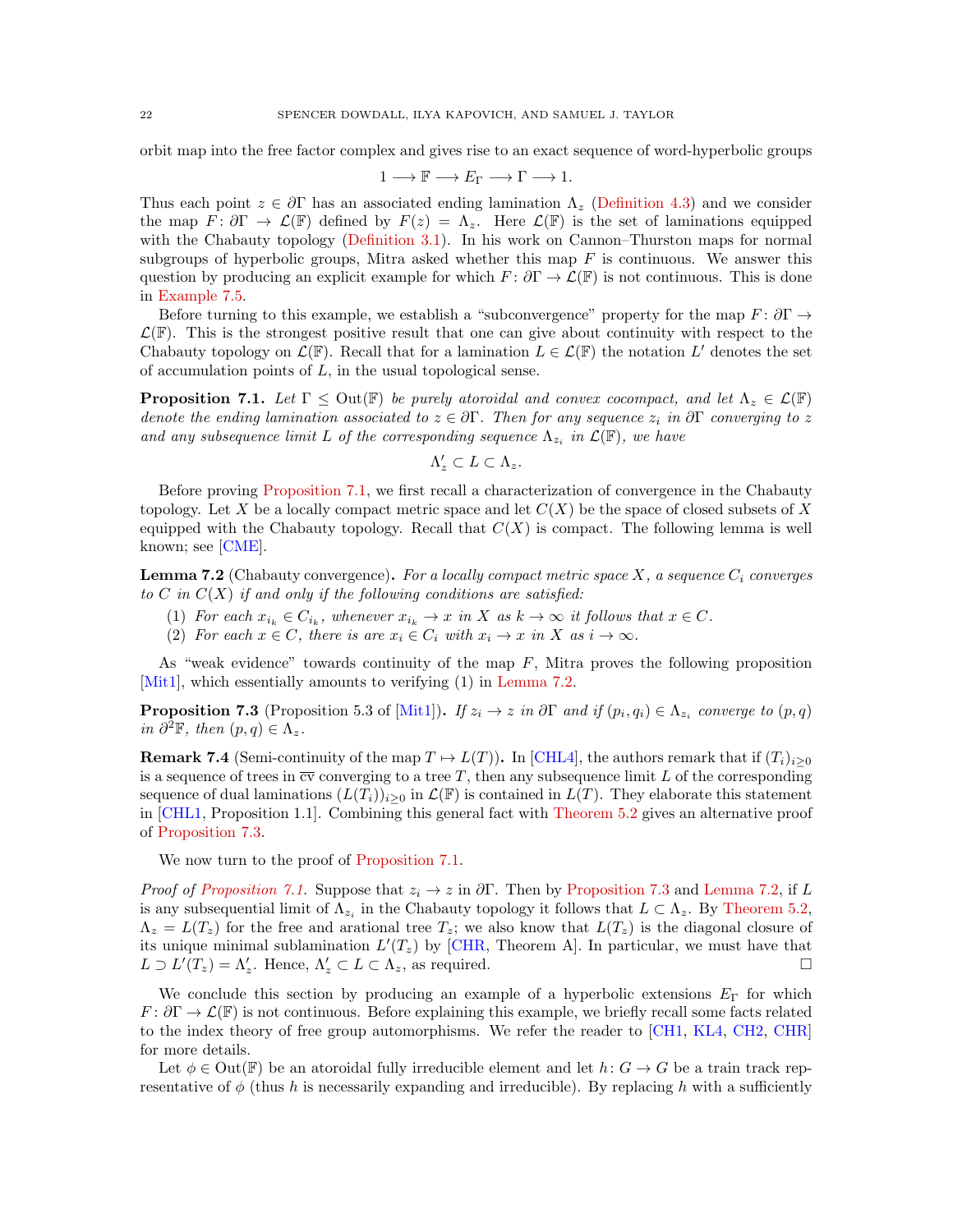large positive power and possibly subdividing  $G$ , we may further assume the following: that the endpoints of all INPs in  $G$  (if any are present) are vertices of  $G$ , that every periodic vertex of  $G$ is fixed by  $h$ , that every periodic direction in  $G$  has period 1 and that every periodic INP (if any are present) in  $G$  has period 1. Here, the acronym INP stands for irreducible Nielsen path; see [\[BH,](#page-24-30) [BFH,](#page-24-31) [FH\]](#page-24-15) for background. In the discussion below, if  $(p, q) \in L$  for some algebraic lamination L on F, we will often refer to a geodesic l from p to q in  $\tilde{G}$  as a leaf of L.

Recall that the Bestvina-Feighn-Handel lamination  $L_{BFH}(\phi)$  is an algebraic lamination on F consisting of all  $(p, q) \in \partial^2 \mathbb{F}$  such that for every finite subpath  $\tilde{\gamma}$  of the geodesic in  $\tilde{\Gamma}$  connecting p to q, the projection  $\gamma$  of  $\tilde{\gamma}$  to G is a subpath of  $h^n(e)$  for some  $n \geq 1$  and some (oriented) edge e of G. If v is a periodic vertex of G and e is an edge starting with v defining a periodic direction at v (so that  $h(e)$  starts with e), then e determines a semi-infinite reduced edge-path  $\rho_e$  in G called the eigenray of h corresponding to v. Namely,  $\rho_e$  is defined as the path such that for every  $n \geq 1$ ,  $h^n(e)$  is an initial segment of  $\rho_e$ . It is known [\[KL4\]](#page-25-24) that  $L_{BFH}(\phi) \subseteq L(T_{\phi})$  is the unique minimal sublamination of  $L(T_{\phi})$ ; that is,  $L_{BFH}(\phi)$  is the unique minimal (with respect to inclusion) nonempty subset of  $L(T_{\phi})$ which is itself an algebraic lamination on F. It is also known that  $L(T_{\phi})$  is the "transitive closure" of  $L_{BFH}(\phi)$ ; that is,  $L(T_{\phi})$  is the smallest diagonally closed (in the sense defined in [Section 3.1\)](#page-4-2) subset of  $\partial^2 \mathbb{F}$  which contains  $\hat{L}_{BFH}(\phi)$  and is itself a lamination. Moreover,  $L(T_{\phi}) \setminus L_{BFH}(\phi)$  consists of finitely many F–orbits of points of  $\partial^2 \mathbb{F}$  called *diagonal leaves* of  $L(T_{\phi})$ , and [\[KL4\]](#page-25-24) gives a precise description of these diagonal leaves in terms of the train track h: If v is a periodic vertex and  $e, e'$ are distinct periodic edge of G with origin v, then any lift to  $\tilde{\Gamma}$  of the biinfinite path  $\rho_e^{-1} \rho_{e'}$  is a leaf of  $L(T_{\phi})$ ; such a leaf is called a *special leaf*. Some of the special leaves already belong to  $L_{BFH}(\phi)$ (this happens precisely when the turn  $e, e'$  is "taken" by h). Special leaves that do not belong to  $L_{BFH}(\phi)$  are necessarily diagonal. If h has no periodic INPs, then all diagonal leaves of  $L(T_{\phi})$  arise in this way; that is, every diagonal leaf is special. If h has some periodic INPs, then  $L(T_{\phi})$  admits diagonal leaves of additional kind, but their precise description is not needed here (see [\[KL4\]](#page-25-24) for details).

<span id="page-22-0"></span>**Example 7.5** (Discontinuity of  $F: \partial \Gamma \to \mathcal{L}(\mathbb{F})$ ). We now construct an example of a purely atoroidal convex cocompact subgroup  $\Gamma \leq Out(\mathbb{F})$ , with rank $(\mathbb{F}) = 3$ , such that the map  $\partial \Gamma \to \mathcal{L}(\mathbb{F})$  given by  $z \mapsto \Lambda_z$  is not continuous with respect to the Chabauty topology on  $\mathcal{L}(\mathbb{F})$ .

Suppose that we are given automorphisms  $\phi$  and  $\psi$  of  $\mathbb{F} = F(a, b, c)$ , the free group of rank 3, with the following properties:

- (1)  $\phi$  and  $\psi$  are atoroidal and fully irreducible.
- (2)  $\phi$  and  $\psi$  are positive with respect to the basis {a, b, c}. Thus we can represent  $\phi$  and  $\psi$  by train track maps on the rose  $R_3$  with a single vertex v and petals corresponding to  $a, b, c$ ; we denote these train track maps by  $f$  and  $g$  accordingly. We further assume that we have replaced f and g by appropriate positive powers so that for each of  $f, g$  every periodic vertex of  $R_3$  is fixed, that every periodic direction in  $R_3$  has period 1, and that every periodic INP in  $R_3$  (if any are present) has period 1.
- (3) For the map f the directions corresponding to the three edges of  $R_3$  labelled  $a, b, c$  are periodic.
- (4) The map g has 4 periodic directions at v, given by the edges labelled by  $a, c, a^{-1}, b^{-1}$ . Moreover, g has no periodic INPs.

At the end of this example, we will give references for where one can find automorphisms satisfying these conditions.

By [\[BFH,](#page-24-31) [KL2,](#page-25-25) [DT1\]](#page-24-0), we may replace  $\phi$  and  $\psi$  by further positive powers such that  $\Gamma = \langle \phi, \psi \rangle$  is a purely atoroidal, convex cocompact subgroup of  $Out(\mathbb{F})$ . Hence, the corresponding extension  $E_{\Gamma}$ is hyperbolic. We will show that the map  $F: \partial \Gamma \to \mathcal{L}(\mathbb{F})$  defined by  $F(z) = \Lambda_z$  is not continuous.

For a leaf l of a lamination  $L \in \mathcal{L}(\mathbb{F})$ , we say that l is *positive* (correspondingly *negative*) if l is labelled by a positive (correspondingly negative) bi-infinite word in  $F(a, b, c)$ , and we say that l is mixed if it is neither positive nor negative. Note that, since the automorphism  $\psi$  is positive, the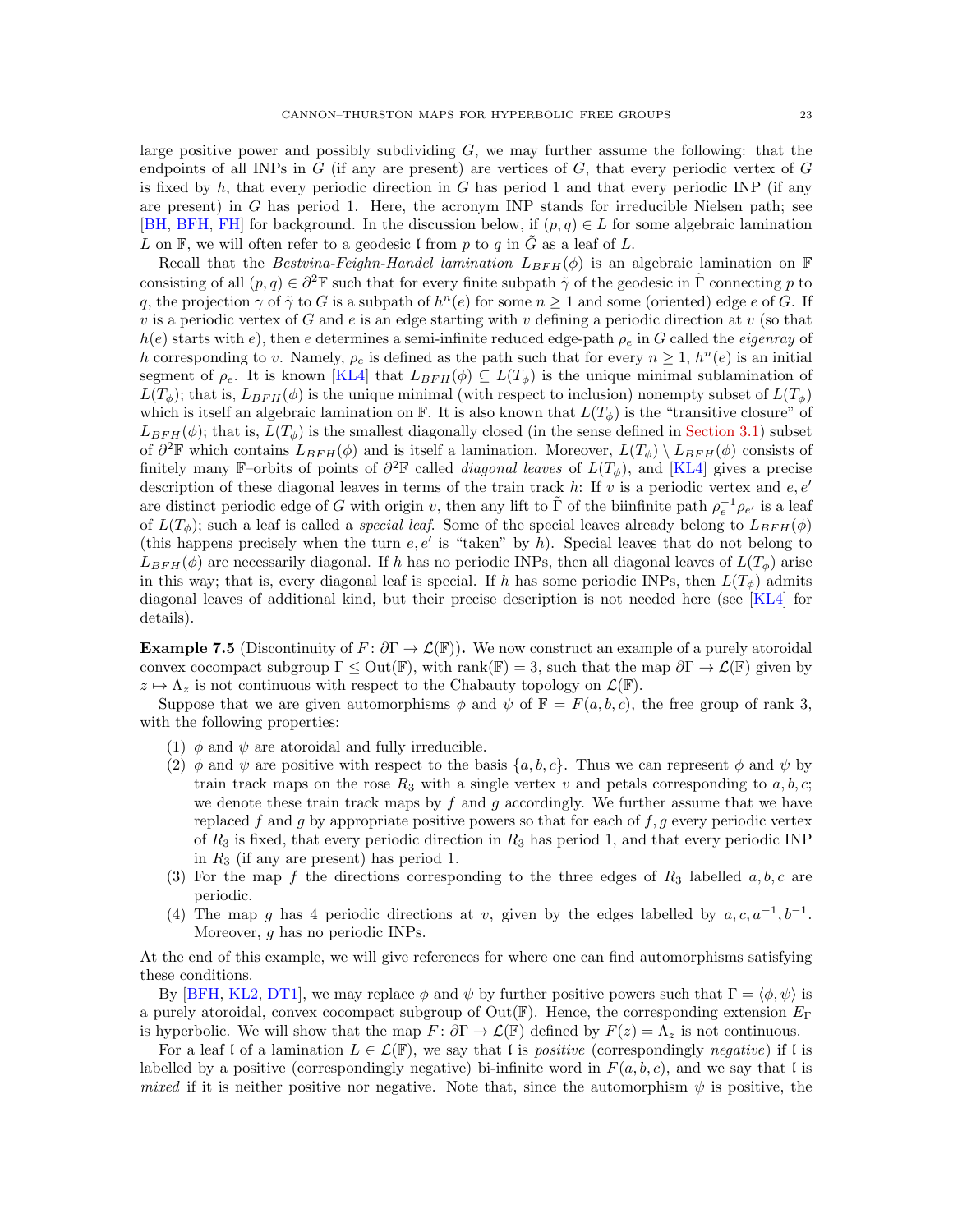definition of  $L_{BFH}(\psi)$  implies that every leaf of  $L_{BFH}(\psi)$  is, up to a flip, labelled by a positive biinfinite word in  $F(a, b, c)$ . Also recall that, as discussed above,  $L_{BFH}(\psi)$  is the unique minimal sublamination of  $L(T_{\psi})$ . Since g has no periodic INPs, every mixed leaf of  $L(T_{\psi})$  is special. Hence, each mixed leaf of  $L(T_{\psi})$  is, up to the F-action and the flip, labelled by a word of the form  $\rho_1^{-1}\rho_2$ where  $\rho_1, \rho_2$  are two eigenrays of g corresponding to two distinct periodic directions at v.

We establish following: (i) there are exactly 2 mixed diagonal leaves of  $L(T_{\psi})$ , up to the F–action and the flip, (ii) if  $\phi^n L(T_\psi)$  converges to L in  $\mathcal{L}(\mathbb{F})$  then L contains at most 2 mixed leaves, up to the F–action and the flip; (iii) the lamination  $L(T_{\phi})$  contains at least 3 distinct mixed diagonal leaves, up to the F–action and the flip.

To see (i), note that since we assumed that g has no periodic INPs, mixed leaves of  $L(T_{\psi})$  are leaves of  $L(T_{\psi}) \setminus L_{BFH}(\psi)$  and hence are diagonal and special for  $L(T_{\psi})$ . Recall that g has exactly four periodic directions at v, namely  $a, c, a^{-1}, b^{-1}$ . Thus g has 4 eigenrays starting at v: positive eigenrays  $\rho_a$ ,  $\rho_c$  and negative eigenrays  $\rho_{a^{-1}}$ ,  $\rho_{b^{-1}}$ . Up to a flip, every mixed leaf of  $L(T_{\psi})$  is then labeled by either  $(\rho_a)^{-1} \rho_c$  or  $(\rho_{a^{-1}})^{-1} \rho_{b^{-1}}$ . Thus  $(i)$  is verified.

A similar argument can be used to prove  $(ii)$ , although a bit of care is needed here in using the definition of the Chabauty topology on  $\mathcal{L}(\mathbb{F})$ . Suppose  $L \in \mathcal{L}(\mathbb{F})$  is the limit of  $\phi^n L(T_\psi)$  as  $n \to \infty$ . Any mixed leaf l of L, up to a flip, is labelled by a word of the form  $W^{-1}Z$ , where W and Z are each positive rays from the identity in  $F(a, b, c)$  starting with distinct symbols. Since  $\lim_{n\to\infty}\phi^n L(T_{\psi})=L$  in the Chabauty topology, and since  $\phi$  is a positive automorphism, every such mixed leaf l of L must be a subsequential limit of mixed leaves of  $\phi^n L(T_{\psi})$ , which are labelled by words of the form  $\phi^n((\rho_a)^{-1}\rho_c)$  or  $\phi^n((\rho_{a^{-1}})^{-1}\rho_{b^{-1}})$ . Finally note that the assumptions on f imply that if  $n_i, m_i \to \infty$  are two sequences of indices such that some mixed leaves of  $\phi^{n_i} L(T_\psi)$  labelled by words of the form  $\phi^{n_i}((\rho_a)^{-1}\rho_c)$  converge to a mixed leaf  $\mathfrak{l}_1$  of L and that some leaves of  $\phi^{m_i}L(T_{\psi})$ labelled by words of the form  $\phi^{m_i}((\rho_a)^{-1}\rho_c)$  converge to a mixed leaf  $\mathfrak{l}_2$  of L, then the leaves  $\mathfrak{l}_1, \mathfrak{l}_2$ have the same label (up to a shift). The same holds when  $(\rho_a)^{-1} \rho_c$  is replaced by  $(\rho_{a^{-1}})^{-1} \rho_{b^{-1}}$ . It follows that, up to the  $\mathbb{F}-$ action and the flip, there are at most 2 mixed leaves in L, and (ii) is verified.

Finally, we observe (iii). Let  $r_a, r_b, r_c$  be the f–eigenrays in  $R_3$  corresponding to the f–periodic directions  $a, b, c$  at v. Thus  $r_a, r_b, r_c$  are positive semi-infinite words. Then there exist special mixed leaves in  $L(T_\phi)$  labelled by  $(r_a)^{-1}r_b$ ,  $(r_a)^{-1}r_c$ ,  $(r_b)^{-1}r_c$ . These leaves are distinct, up to the F-action and the flip. Thus  $(iii)$  is verified.

Now let  $\phi^{\infty} = \lim_{n \to \infty} \phi^n \in \partial \Gamma$  and  $\psi^{\infty} = \lim_{n \to \infty} \psi^n \in \partial \Gamma$ . We know that the orbit map  $\Gamma \to \mathcal{F}$ induces an embedding  $\partial \Gamma \to \partial \mathcal{F}$  which takes  $\phi^{\infty}$  to  $T_{\phi}$  and  $\psi^{\infty}$  to  $T_{\psi}$ . We argue that  $F: \partial \Gamma \to \mathcal{L}(\mathbb{F})$ is not continuous by contradiction. Indeed suppose that  $F$  is continuous. Then by [Theorem 5.2](#page-13-0)

$$
\lim_{n \to \infty} \phi^n L(T_{\psi}) = \lim_{n \to \infty} \phi^n \Lambda_{\psi^{\infty}}
$$
  
= 
$$
\lim_{n \to \infty} \phi^n F(\psi^{\infty})
$$
  
= 
$$
\lim_{n \to \infty} F(\phi^n \psi^{\infty})
$$
  
= 
$$
F(\phi^{\infty}) = \Lambda_{\phi^{\infty}} = L(T_{\phi}),
$$

where convergence in  $\mathcal{L}(\mathbb{F})$  is with respect to the Chabauty topology. Together with  $(ii)$ , the fact that  $\lim_{n\to\infty}\phi^n L(T_{\psi})=L(T_{\phi})$  implies that, up to the F-action and the flip, there are at most 2 distinct mixed leaves in  $L(T_{\phi})$ . However, this contradicts *(iii)*. Thus F is not continuous.

To complete the example, it only remains to give an example of automorphisms  $\phi$  and  $\psi$  satisfying conditions (1)–(4). The automorphism  $\phi$  can be taken to be the automorphism  $\alpha_3$  constructed by Jağer and Lustig in [\[JL\]](#page-25-26). This automorphism is given by  $f(a) = abc$ ,  $f(b) = bab$ , and  $f(c) = cabc$ , and each of the required properties is verified by Jağer and Lustig. For the automorphism  $\psi$ , we may take (a rotationless power of) the automorphism constructed by Pfaff in Example 3.2 of [\[Pfa\]](#page-25-27). This is the automorphism  $g(a) = cab$ ,  $g(b) = ca$ , and  $g(c) = acab$ , and the required properties are established by Pfaff. This completes the example.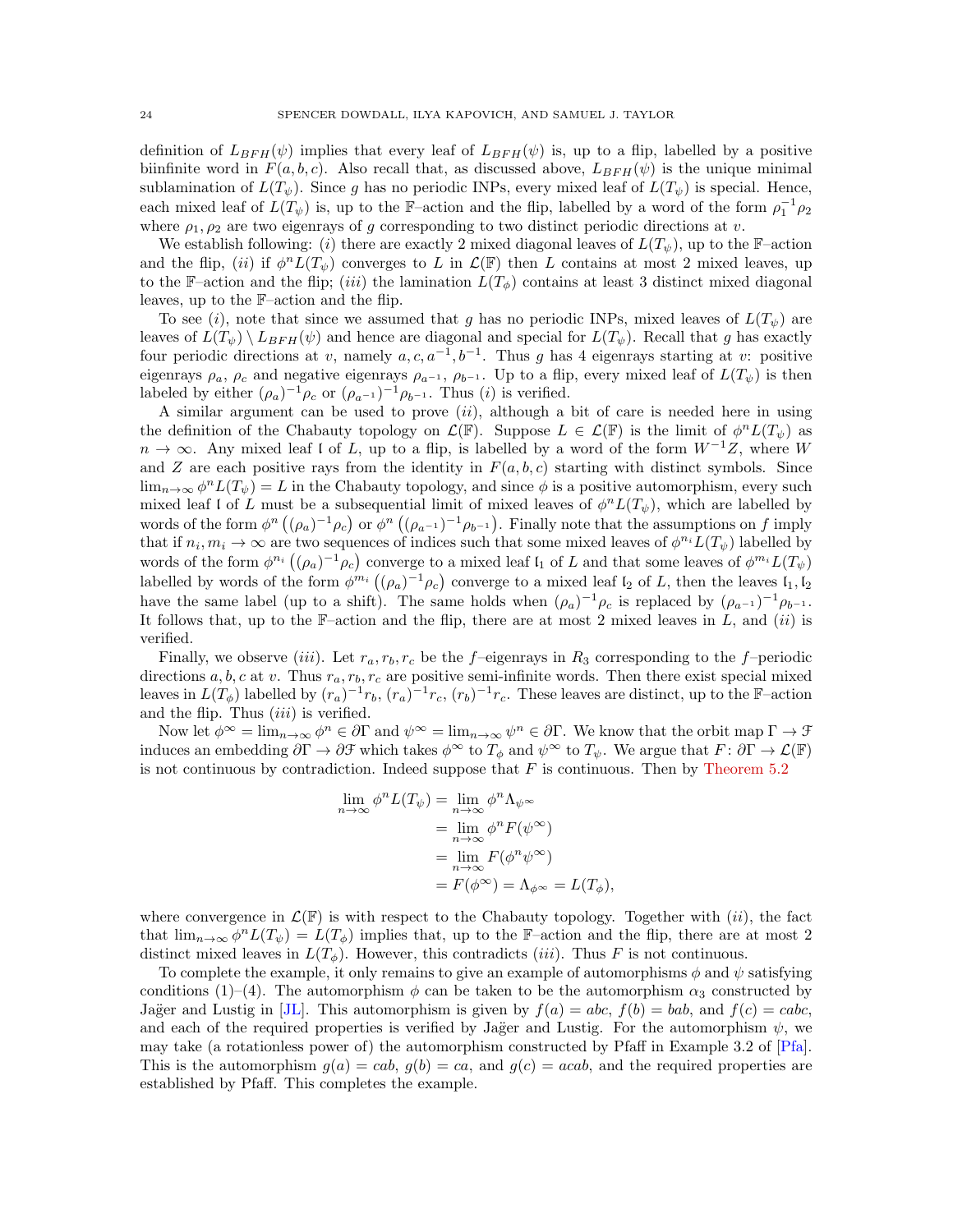#### **REFERENCES**

- <span id="page-24-21"></span>[BF1] Mladen Bestvina and Mark Feighn. Outer limits. Preprint 1994; http://andromeda.rutgers.edu/ feighn/papers/outer.pdf, 2013.
- <span id="page-24-8"></span>[BF2] Mladen Bestvina and Mark Feighn. Hyperbolicity of the complex of free factors. Adv. Math., 256:104–155, 2014.
- <span id="page-24-31"></span>[BFH] Mladen Bestvina, Mark Feighn, and Michael Handel. Laminations, trees, and irreducible automorphisms of free groups. Geom. Funct. Anal., 7(2):215–244, 1997.
- <span id="page-24-30"></span>[BH] Mladen Bestvina and Michael Handel. Train tracks and automorphisms of free groups. Ann. of Math., pages 1–51, 1992.
- <span id="page-24-4"></span>[Bow1] Brian H. Bowditch. The Cannon-Thurston map for punctured-surface groups. Math. Z., 255(1):35–76, 2007.
- <span id="page-24-5"></span>[Bow2] Brian H. Bowditch. Stacks of hyperbolic spaces and ends of 3-manifolds. In Geometry and topology down under, volume 597 of Contemp. Math., pages 65–138. Amer. Math. Soc., Providence, RI, 2013.
- <span id="page-24-2"></span>[BR1] Owen Baker and Timothy R. Riley. Cannon-Thurston maps do not always exist. Forum Math. Sigma, 1:e3, 11, 2013.
- <span id="page-24-11"></span>[BR2] Mladen Bestvina and Patrick Reynolds. The boundary of the complex of free factors. Preprint arXiv:1211.3608, 2012.
- <span id="page-24-27"></span>[Bri] Peter Brinkmann. Hyperbolic automorphisms of free groups. Geom. Funct. Anal., 10(5):1071–1089, 2000.
- <span id="page-24-16"></span>[CH1] Thierry Coulbois and Arnaud Hilion. Botany of irreducible automorphisms of free groups. Pacific J. Math., 256(2):291–307, 2012.
- <span id="page-24-13"></span>[CH2] Thierry Coulbois and Arnaud Hilion. Rips induction: index of the dual lamination of an R-tree. Groups Geom. Dyn., 8(1):97–134, 2014.
- <span id="page-24-17"></span>[CHL1] Thierry Coulbois, Arnaud Hilion, and Martin Lustig. Which R-trees can be mapped continuously to a current? Draft preprint, 2006.
- <span id="page-24-28"></span>[CHL2] Thierry Coulbois, Arnaud Hilion, and Martin Lustig. Non-unique ergodicity, observers' topology and the dual algebraic lamination for R-trees. Illinois J. Math., 51(3):897–911, 2007.
- <span id="page-24-9"></span>[CHL3] Thierry Coulbois, Arnaud Hilion, and Martin Lustig. R-trees and laminations for free groups. I. Algebraic laminations. J. Lond. Math. Soc. (2), 78(3):723–736, 2008.
- <span id="page-24-10"></span>[CHL4] Thierry Coulbois, Arnaud Hilion, and Martin Lustig. R-trees and laminations for free groups. II. The dual lamination of an R-tree. J. Lond. Math. Soc. (2), 78(3):737-754, 2008.
- <span id="page-24-26"></span>[CHR] Thierry Coulbois, Arnaud Hilion, and Patrick Reynolds. Indecomposable  $F_N$ -trees and minimal laminations. Groups Geom. Dyn., 9(2):567–597, 2015.
- <span id="page-24-20"></span>[CL] Marshall M. Cohen and Martin Lustig. Very small group actions on R-trees and Dehn twist automorphisms. Topology, 34(3):575–617, 1995.
- <span id="page-24-18"></span>[CME] Richard Douglas Canary, Albert Marden, and DBA Epstein. Fundamentals of hyperbolic manifolds: Selected expositions, volume 328. Cambridge University Press, 2006.
- <span id="page-24-1"></span>[CT] James W. Cannon and William P. Thurston. Group invariant Peano curves. Geom. Topol., 11:1315–1355, 2007.
- <span id="page-24-19"></span>[CV] Marc Culler and Karen Vogtmann. Moduli of graphs and automorphisms of free groups. Invent. Math., 84(1):91–119, 1986.
- <span id="page-24-0"></span>[DT1] Spencer Dowdall and Samuel J Taylor. Hyperbolic extensions of free groups. Preprint arXiv:1406.2567, 2014.
- <span id="page-24-14"></span>[DT2] Spencer Dowdall and Samuel J Taylor. The co-surface graph and the geometry of hyperbolic free group extensions. In preparation, 2015.
- <span id="page-24-15"></span>[FH] Mark Feighn and Michael Handel. The recognition theorem for  $Out(F_n)$ . Groups Geom. Dyn., 5(1):39–106, 2011.
- <span id="page-24-23"></span>[FM] Stefano Francaviglia and Armando Martino. Metric properties of outer space. Publ. Mat., 55(2):433–473, 2011.
- <span id="page-24-3"></span>[Ger] Victor Gerasimov. Floyd maps for relatively hyperbolic groups. Geom. Funct. Anal., 22(5):1361–1399, 2012.
- <span id="page-24-22"></span>[Gui1] Vincent Guirardel. Approximations of stable actions on R-trees. Comment. Math. Helv., 73(1):89–121, 1998.
- <span id="page-24-24"></span>[Gui2] Vincent Guirardel. Actions of finitely generated groups on R-trees. Ann. Inst. Fourier (Grenoble), 58(1):159– 211, 2008.
- <span id="page-24-12"></span>[Ham] Ursula Hamenstädt. The boundary of the free factor graph and the free splitting graph. Preprint arXiv:1211.1630, 2012.
- <span id="page-24-7"></span>[HH] Ursula Hamenstadt and Sebastian Hensel. Convex cocompact subgroups of  $Out(F_n)$ . Preprint arXiv:1411.2281, 2014.
- <span id="page-24-29"></span>[HM] Michael Handel and Lee Mosher. Axes in outer space., volume 213. Mem. Amer. Math. Soc., 2011.
- <span id="page-24-25"></span>[HV] Allen Hatcher and Karen Vogtmann. The complex of free factors of a free group. Quart. J. Math., 49(196):459– 468, 1998.
- <span id="page-24-6"></span>[JKLO] Woojin Jeon, Ilya Kapovich, Christopher Leininger, and Ken'ici Ohshika. Conical limit points and the cannonthurston map. Preprint arXiv:1401.2638, 2014.